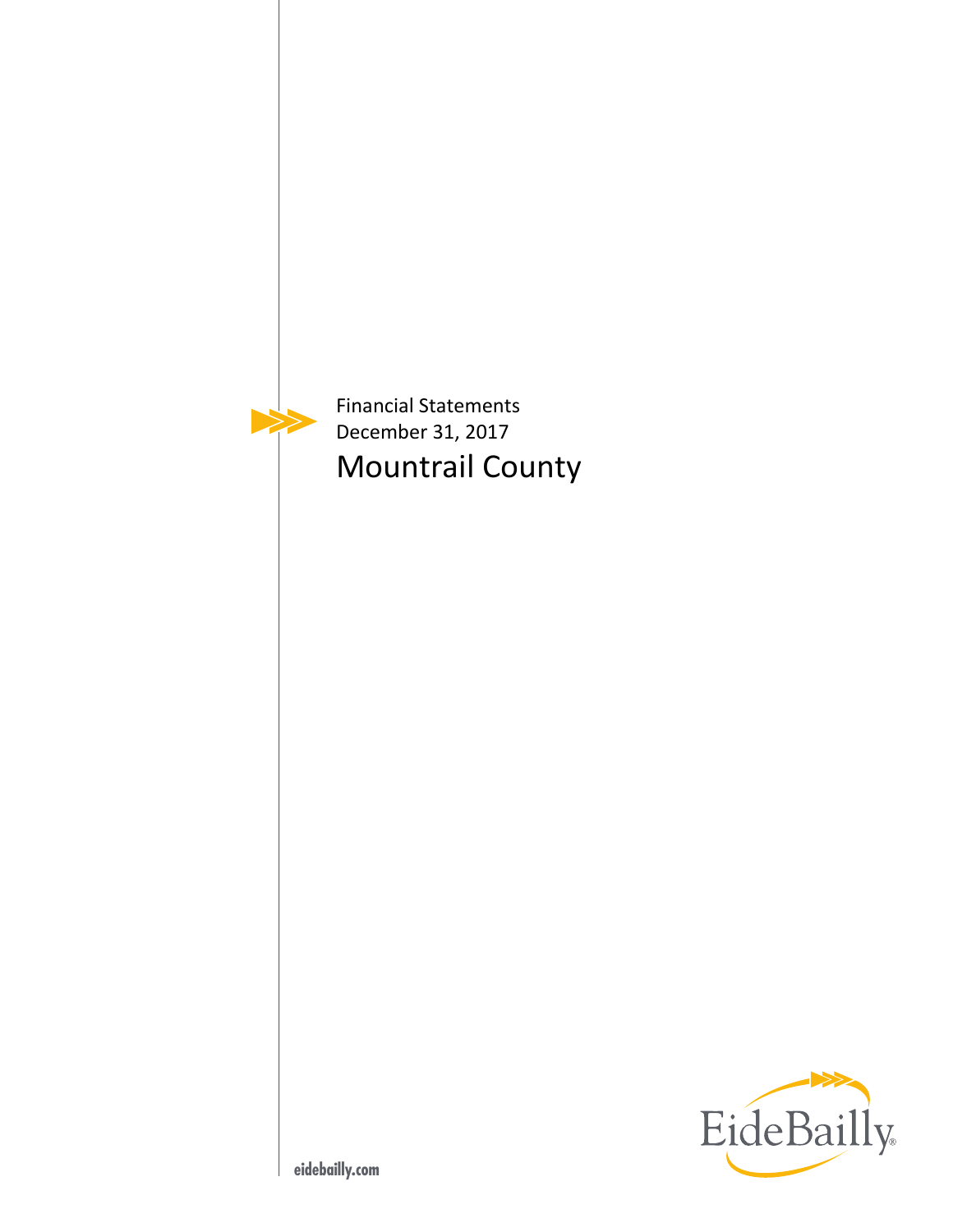| <b>Basic Financial Statements</b>                                                                                                                                                                                                                                                                                                                                                                                         |  |
|---------------------------------------------------------------------------------------------------------------------------------------------------------------------------------------------------------------------------------------------------------------------------------------------------------------------------------------------------------------------------------------------------------------------------|--|
| Reconciliation of Governmental Funds Balance Sheet to the Statement of Net Position - Modified Cash Basis 8<br>Statement of Revenues, Expenditures and Changes in Fund Balance - Governmental Funds - Modified Cash<br>Reconciliation of Governmental Funds Statement of Revenues, Expenditures and Changes in Fund Balances to<br>Statement of Fiduciary Assets and Liabilities - Fiduciary Fund - Modified Cash Basis11 |  |
| Supplementary Information                                                                                                                                                                                                                                                                                                                                                                                                 |  |
|                                                                                                                                                                                                                                                                                                                                                                                                                           |  |
| Independent Auditor's Report on Internal Control over Financial Reporting and on Compliance and Other<br>Matters Based on an Audit of Financial Statements Performed in Accordance with Government Auditing                                                                                                                                                                                                               |  |
| Independent Auditor's Report on Compliance for Each Major Federal Program: and Report on Internal Control                                                                                                                                                                                                                                                                                                                 |  |
|                                                                                                                                                                                                                                                                                                                                                                                                                           |  |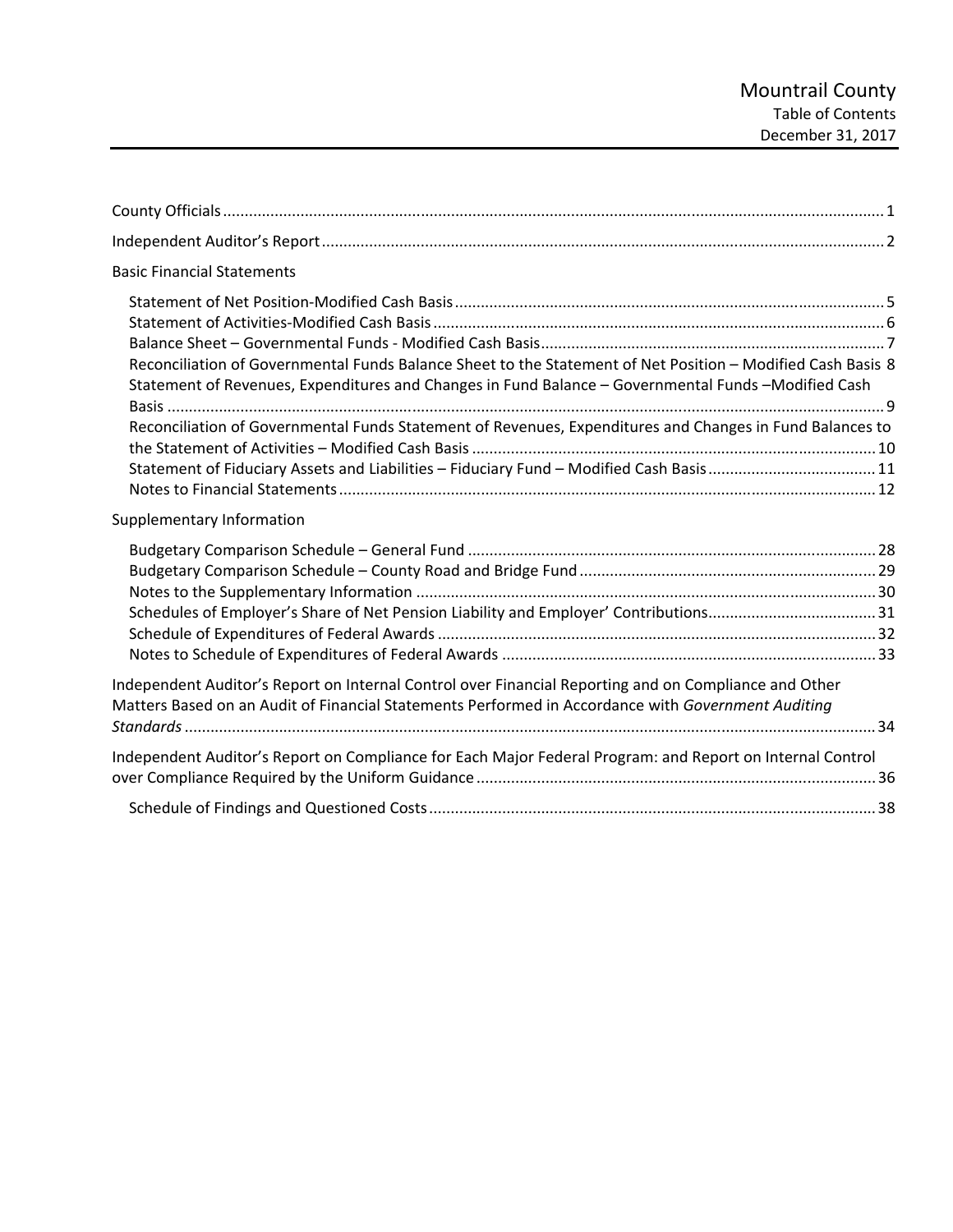Joan Hollekim Commissioner Wayne Olson **Commissioner Commissioner Commissioner** Garry Jacobson **Commissioner Commissioner Commissioner** 

Stephanie Pappa **Auditor Auditor Auditor Auditor Auditor** Jessica Niemitalo Treasurer Corey Bristol Sheriff Melissa Vachal **County Recorder** County Recorder Wade G. Enget **State's Attorney** Traci Hysjulien **Clerk of Court** 

Trudy Ruland Commissioner-Chairman Daniel Uran Commissioner-Vice-Chairman Commissioner-Vice-Chairman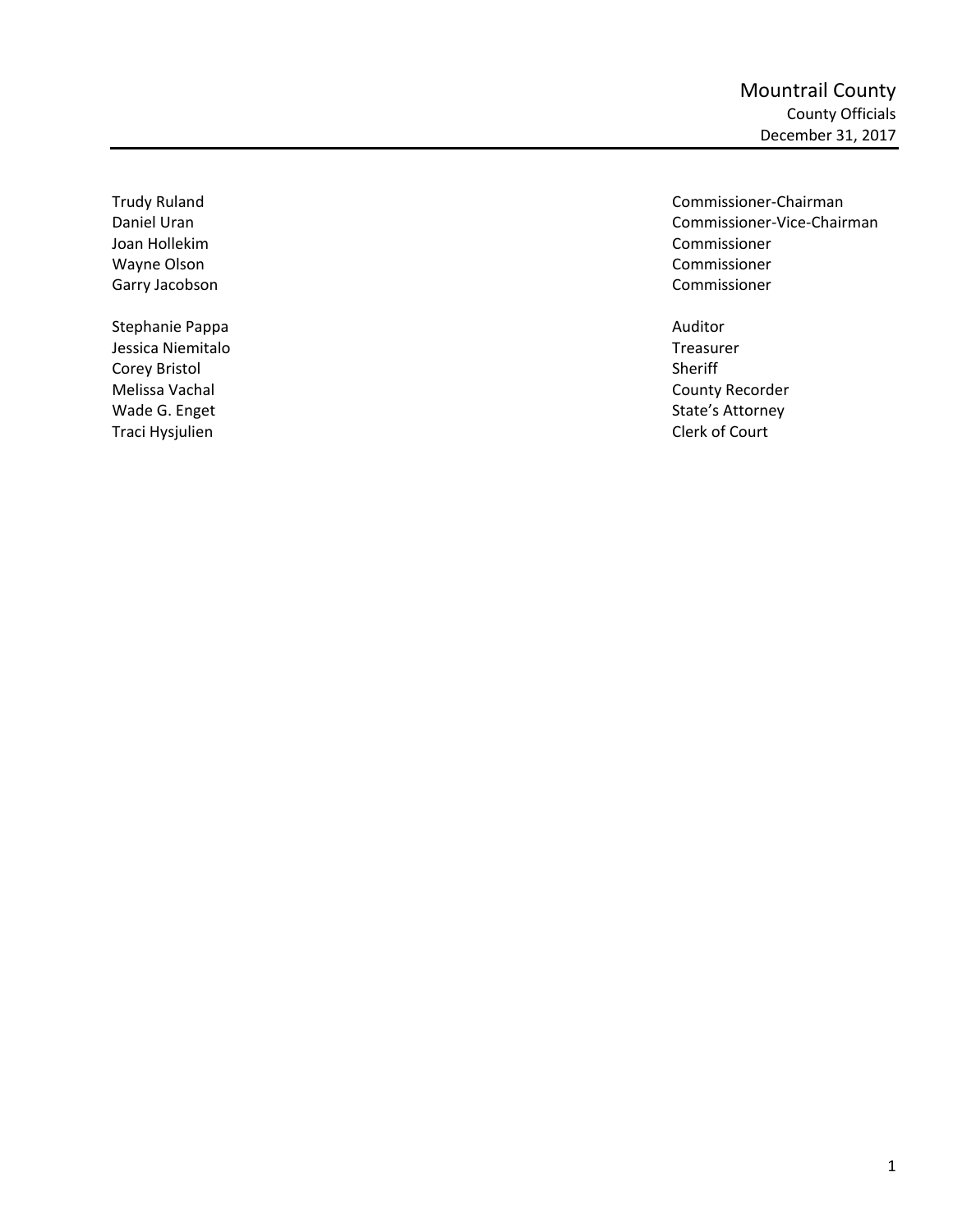

**CPAs & BUSINESS ADVISORS** 

#### **Independent Auditor's Report**

Board of County Commissioners Mountrail County Stanley, North Dakota

#### **Report on the Financial Statements**

We have audited the accompanying modified cash basis financial statements of the governmental activities, the discretely presented component unit, each major fund, and the aggregate remaining fund information of Mountrail County, North Dakota, as of and for the year ended December 31, 2017, and the related notes to the financial statements, which collectively comprise the County's basic financial statements as listed in the table of contents.

## **Management's Responsibility for the Financial Statements**

Management is responsible for the preparation and fair presentation of these financial statements in accordance with the modified cash basis of accounting described in Note 1; this includes determining that the modified cash basis of accounting is an acceptable basis for the preparation of the financial statements in the circumstances. Management is also responsible for the design, implementation, and maintenance of internal control relevant to the preparation and fair presentation of financial statements that are free from material misstatement, whether due to fraud or error.

#### **Auditor's Responsibility**

Our responsibility is to express opinions on these financial statements based on our audit. We conducted our audit in accordance with auditing standards generally accepted in the United States of America and the standards applicable to financial audits contained in *Government Auditing Standards*, issued by the Comptroller General of the United States. Those standards require that we plan and perform the audit to obtain reasonable assurance about whether the financial statements are free from material misstatement.

An audit involves performing procedures to obtain audit evidence about the amounts and disclosures in the financial statements. The procedures selected depend on the auditor's judgment, including the assessment of the risks of material misstatement of the financial statements, whether due to fraud or error. In making those risk assessments, the auditor considers internal control relevant to the entity's preparation and fair presentation of the financial statements in order to design audit procedures that are appropriate in the circumstances, but not for the purpose of expressing an opinion on the effectiveness of the entity's internal control. Accordingly, we express no such opinion. An audit also includes evaluating the appropriateness of accounting policies used and the reasonableness of significant accounting estimates made by management, as well as evaluating the overall presentation of the financial statements.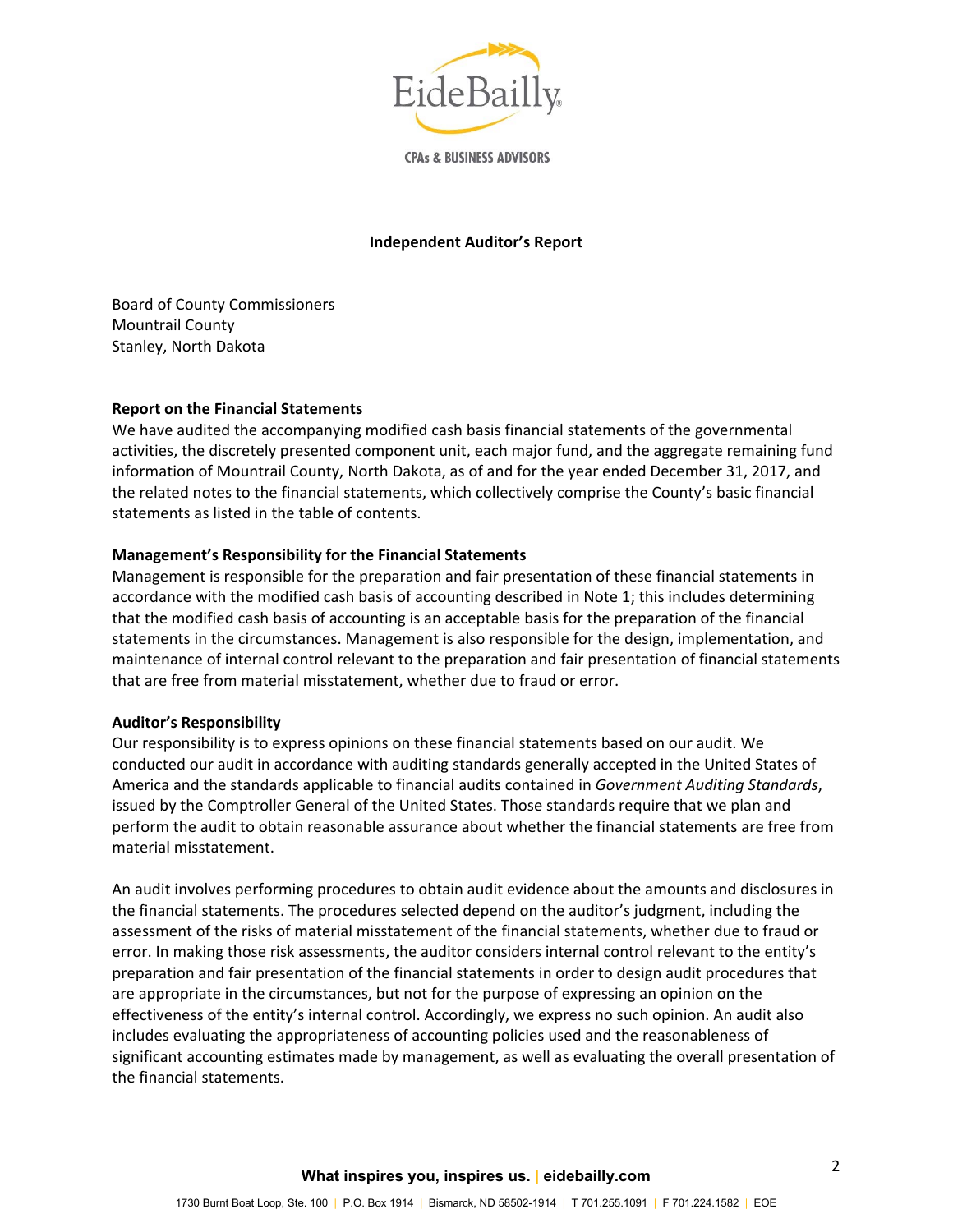We believe that the audit evidence we have obtained is sufficient and appropriate to provide a basis for our audit opinions.

# **Opinions**

In our opinion, the financial statements referred to above present fairly, in all material respects, the respective financial position of the governmental activities, the discretely presented component unit, each major fund, and the aggregate remaining fund information – modified cash basis of Mountrail County, North Dakota, as of December 31, 2017, and the respective changes in financial position – modified cash basis thereof for the year then ended in accordance with the basis of accounting as described in Note 1.

## **Basis of Accounting**

We draw attention to Note 1 of the financial statements, which describes the basis of accounting. The financial statements are prepared on the modified cash basis of accounting, which is a basis of accounting other than accounting principles generally accepted in the United States of America. Our opinions are not modified with respect to that matter.

# **Other Matters**

# **Other Information**

Our audit was conducted for the purpose of forming opinions on the financial statements that collectively comprise Mountrail County's financial statements. The budgetary comparison schedules, schedule of employer's share of net pension liability, and schedule of employer's contributions are presented for purposes of additional analysis and are not a required part of the financial statements.

The budgetary comparison schedules, schedule of employer's share of net pension liability, and schedule of employer's contributions are the responsibility of management and were derived from and relate directly to the underlying accounting and other records used to prepare the basic financial statements. Such information has been subjected to the auditing procedures applied in the audit of the basic financial statements and certain additional procedures, including comparing and reconciling such information directly to the underlying accounting and other records used to prepare the basic financial statements or to the basic financial statements themselves, and other additional procedures in accordance with auditing standards generally accepted in the United States of America. In our opinion, the budgetary comparison schedules, schedule of employer's share of net pension liability, and schedule of employer's contributions are fairly stated, in all material respects, in relation to the basic financial statements as a whole.

The list of county officials has not been subjected to the auditing procedures applied in the audit of the basic financial statements and, accordingly, we do not express an opinion or provide any assurance on it.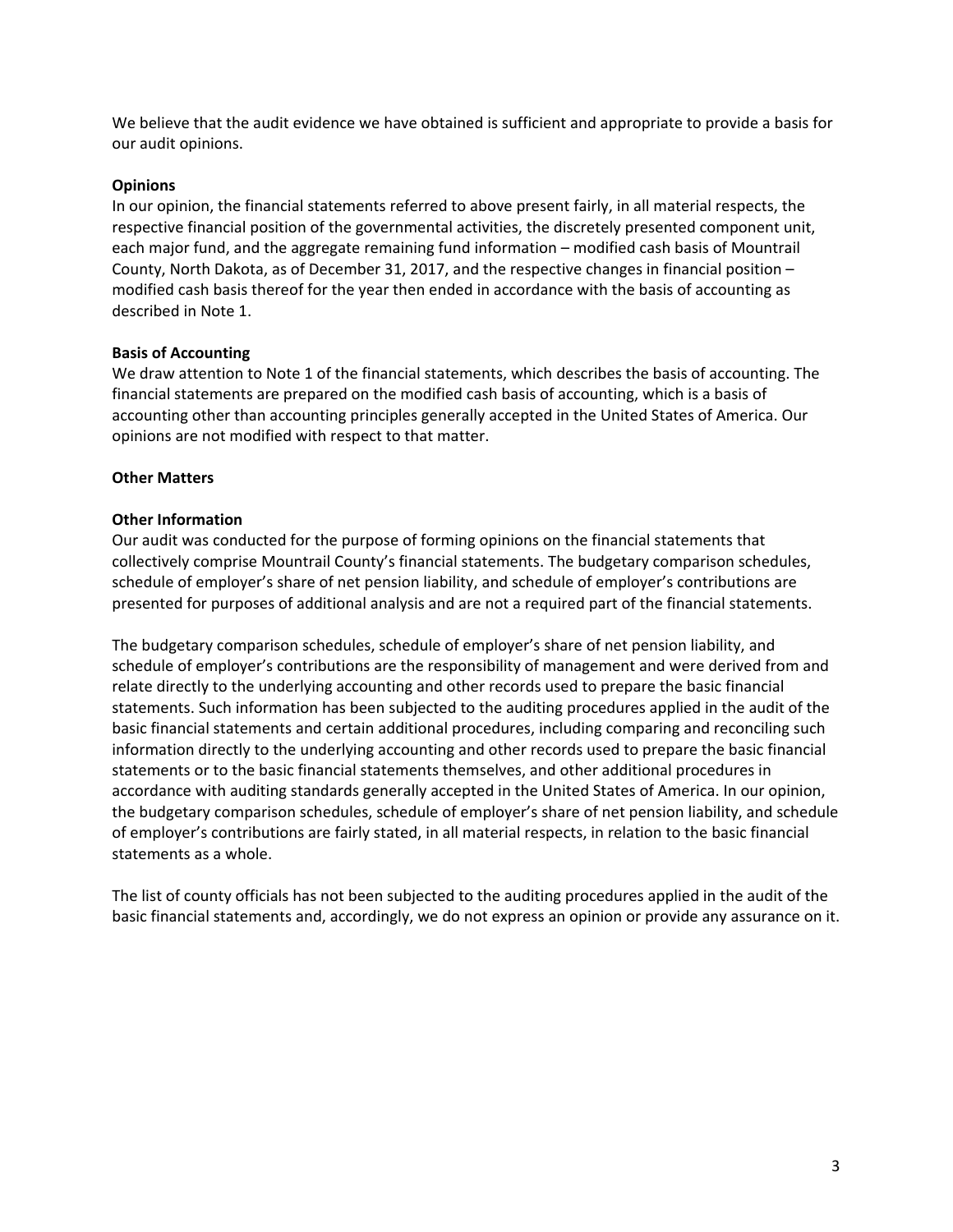#### **Other Reporting Required by** *Government Auditing Standards*

In accordance with *Government Auditing Standards*, we have also issued our report dated October 31, 2019 on our consideration of Mountrail County, North Dakota's internal control over financial reporting and on our tests of its compliance with certain provisions of laws, regulations, contracts, and grant agreements and other matters. The purpose of that report is solely to describe the scope of our testing of internal control over financial reporting and compliance and the results of that testing, and not to provide an opinion on the effectiveness of Mountrail County's internal control over financial reporting or on compliance. That report is an integral part of an audit performed in accordance with *Government Auditing Standards* in considering Mountrail County's internal control over financial reporting and compliance.

Gede Saelly LLP

Bismarck, North Dakota October 31, 2019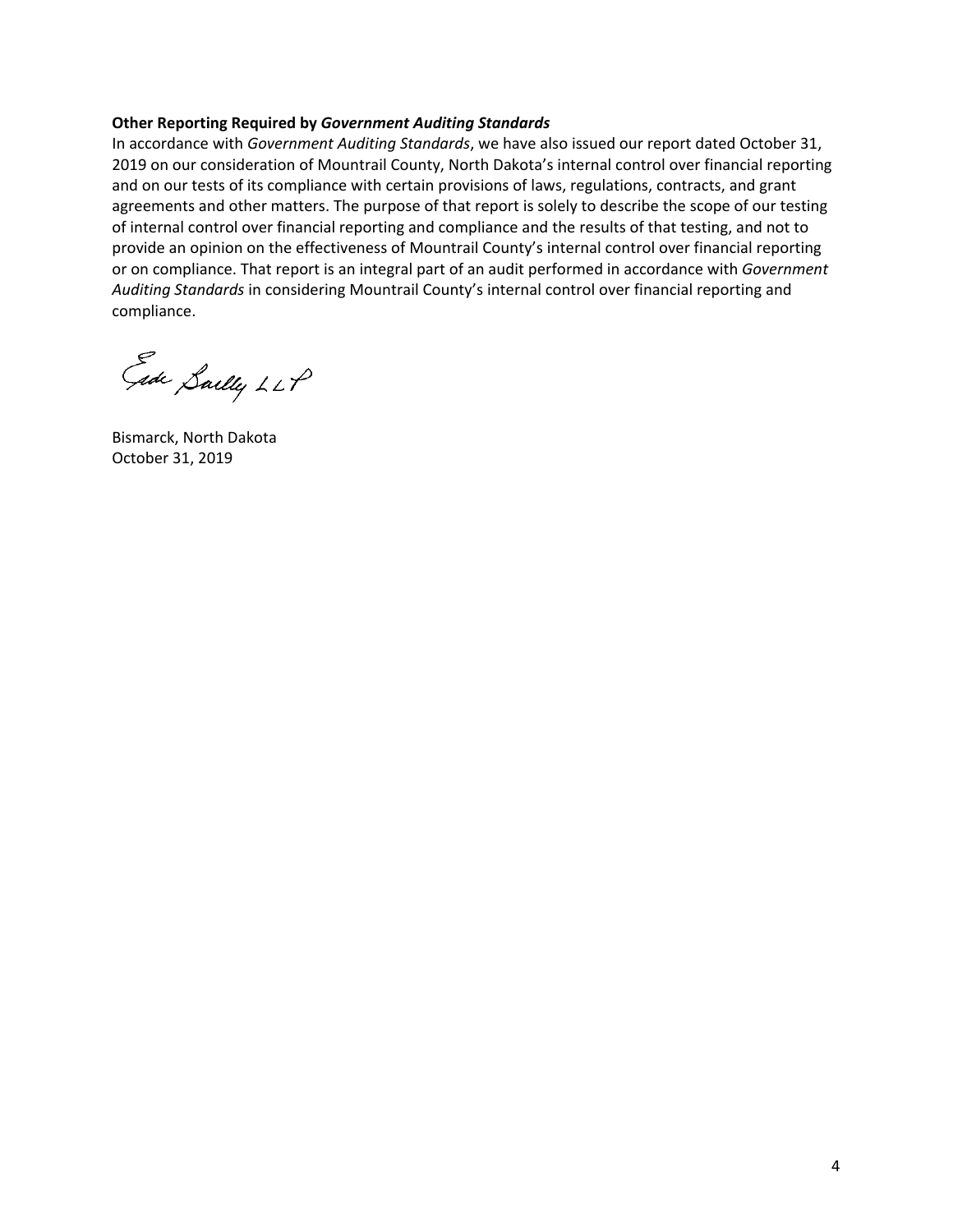# Mountrail County Statement of Net Position‐Modified Cash Basis December 31, 2017

|                                                         | Primary<br>Government             |    | Component<br>Unit          |  |
|---------------------------------------------------------|-----------------------------------|----|----------------------------|--|
|                                                         | Governmental<br><b>Activities</b> |    | Water<br>Resource<br>Board |  |
| Assets                                                  |                                   |    |                            |  |
| Cash and investments<br>Investments                     | \$107,235,629<br>6,274,606        | \$ | 156,466                    |  |
| Capital assets not being depreciated                    |                                   |    |                            |  |
| Land                                                    | 1,726,157                         |    | 6,648                      |  |
| Construction in progress                                | 39,748,094                        |    |                            |  |
| Capital assets (net of accumulated depreciation)        |                                   |    |                            |  |
| Infrastructure                                          | 111,703,427                       |    |                            |  |
| <b>Buildings</b>                                        | 36,068,021                        |    |                            |  |
| Machinery and equipment                                 | 7,695,374                         |    | 98,140                     |  |
| Total capital assets                                    | 196,941,073                       |    | 104,788                    |  |
| <b>Total assets</b>                                     | \$310,451,308                     |    | 261,254                    |  |
|                                                         |                                   |    |                            |  |
| <b>Net Position</b><br>Net investment in capital assets | \$196,941,073                     | \$ | 104,788                    |  |
| Restricted for                                          |                                   |    |                            |  |
| Public safety                                           | 985,577                           |    |                            |  |
| Unrestricted                                            | 112,524,658                       |    | 156,466                    |  |
| Total net position                                      | \$310,451,308                     | Ş  | 261,254                    |  |
|                                                         |                                   |    |                            |  |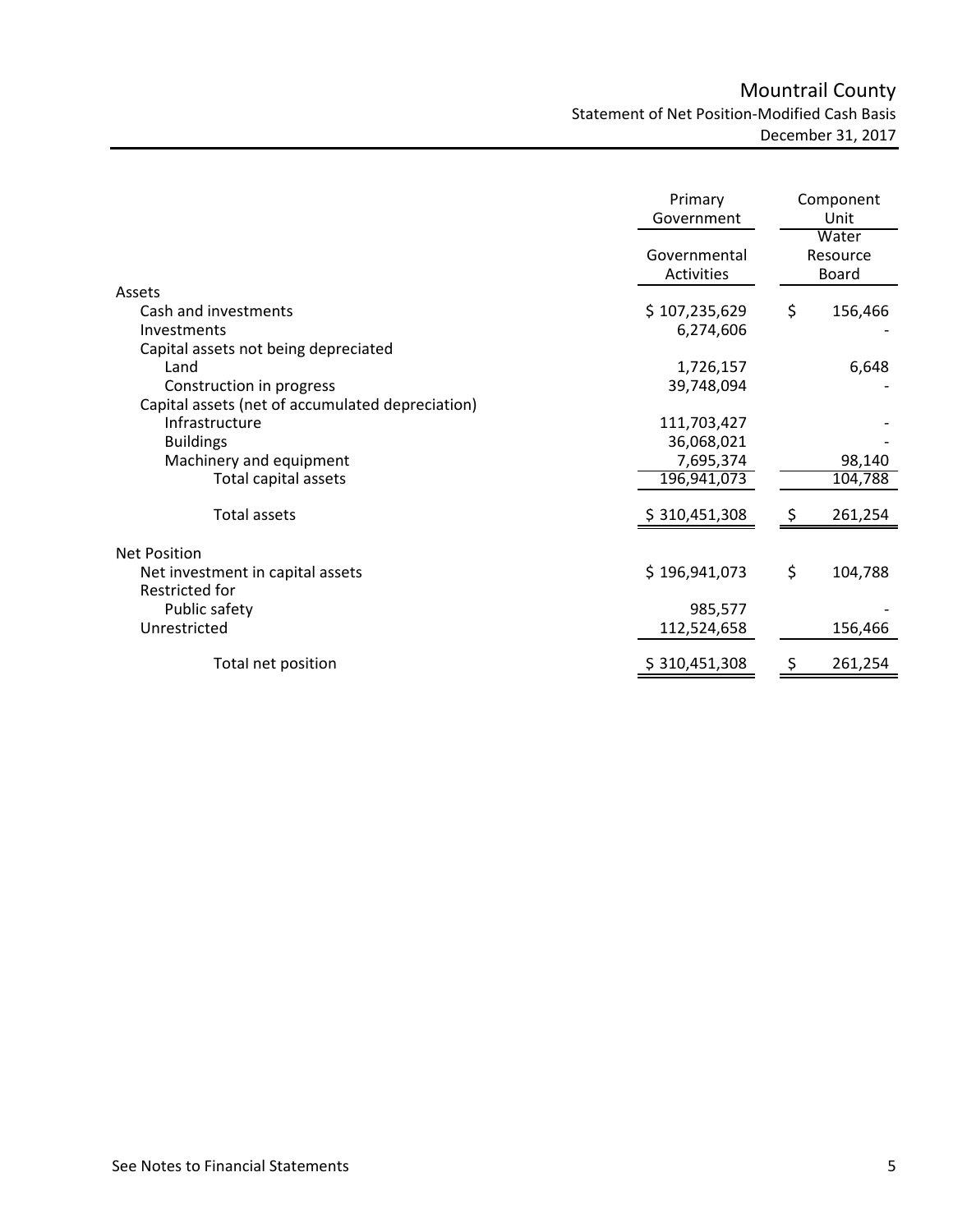# Mountrail County Statement of Activities‐Modified Cash Basis Year Ended December 31, 2017

|                                                                                                                                                                                                                           |                                                                                                                                        |                                        | Program Revenues                              |                                        | Net (Expense) Revenue and<br>Changes in Net Position                                                               |                                                     |
|---------------------------------------------------------------------------------------------------------------------------------------------------------------------------------------------------------------------------|----------------------------------------------------------------------------------------------------------------------------------------|----------------------------------------|-----------------------------------------------|----------------------------------------|--------------------------------------------------------------------------------------------------------------------|-----------------------------------------------------|
| <b>Functions/Programs</b>                                                                                                                                                                                                 | Expenses                                                                                                                               | Charges<br>for<br>Services             | Operating<br>Grants and<br>Contributions      | Capital<br>Grants and<br>Contributions | Primary<br>Government<br>Governmental<br>Activities                                                                | Component<br>Unit<br><b>Water Resource</b><br>Board |
| Primary government<br>Governmental activities<br>General government<br>Public safety<br>Highways<br>Health and welfare<br>Culture and recreation<br>Conservation of natural<br>resources<br>Economic development<br>Other | \$4,093,714<br>2,646,781<br>11,626,394<br>1,747,789<br>796,112<br>280,115<br>132,833<br>9,254                                          | \$2,973,735<br>166,340<br>838,190      | \$<br>696,510<br>34,400<br>966,884<br>192,633 | \$<br>1,363,799                        | \$<br>(423, 469)<br>(2,446,041)<br>(9,424,405)<br>(780, 905)<br>(603, 479)<br>(280, 115)<br>(132, 833)<br>(9, 254) | \$                                                  |
| Total primary<br>government                                                                                                                                                                                               | \$21,332,992                                                                                                                           | \$3,978,265                            | \$1,890,427                                   | \$1,363,799                            | (14, 100, 501)                                                                                                     |                                                     |
| Component unit<br>Water Resource Board                                                                                                                                                                                    | 55,711<br>-S                                                                                                                           | S                                      |                                               | Ś                                      |                                                                                                                    | (55, 711)                                           |
|                                                                                                                                                                                                                           | General revenues<br><b>Taxes</b><br>Property taxes<br>Flood control revenue<br>Interest income<br>Rent income<br>Miscellaneous revenue | Nonrestricted grants and contributions |                                               |                                        | 5,730,155<br>24,271,825<br>1,225,491<br>756,593<br>63,795<br>844,634                                               | 73,666<br>67<br>107                                 |
|                                                                                                                                                                                                                           |                                                                                                                                        | Total general revenues                 |                                               |                                        | 32,892,493                                                                                                         | 73,840                                              |
|                                                                                                                                                                                                                           |                                                                                                                                        | Change in net position                 |                                               |                                        | 18,791,992                                                                                                         | 18,129                                              |
|                                                                                                                                                                                                                           | Net position - January 1                                                                                                               |                                        |                                               |                                        | 291,659,316                                                                                                        | 243,125                                             |
|                                                                                                                                                                                                                           | Net position - December 31                                                                                                             |                                        |                                               |                                        | 310,451,308<br>S                                                                                                   | \$<br>261,254                                       |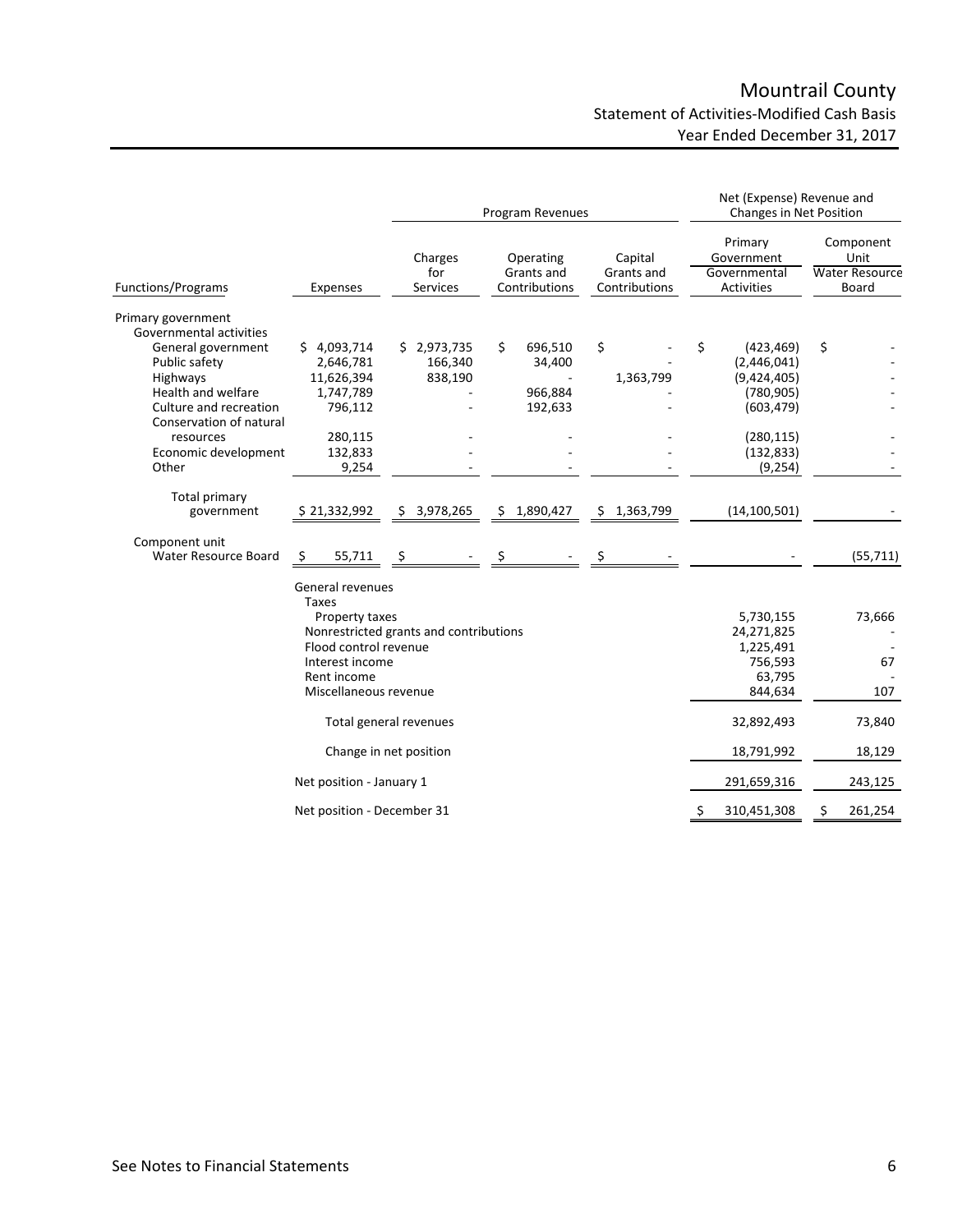Mountrail County Balance Sheet – Governmental Funds ‐ Modified Cash Basis

December 31, 2017

|                                                   |    | General                 | Other<br>County<br>Road and<br>Governmental<br><b>Bridge</b><br>Funds |                         | Total<br>Governmental<br>Funds |           |                            |
|---------------------------------------------------|----|-------------------------|-----------------------------------------------------------------------|-------------------------|--------------------------------|-----------|----------------------------|
| Assets                                            |    |                         |                                                                       |                         |                                |           |                            |
| Cash and investments<br>Investments               | Ś  | 23,743,324<br>1,274,606 | Ś.                                                                    | 80,547,060<br>5,000,000 | \$                             | 2,945,245 | \$107,235,629<br>6,274,606 |
| <b>Total assets</b>                               |    | \$25,017,930            | Ş.                                                                    | 85,547,060              | $\mathsf{S}$                   | 2,945,245 | \$113,510,235              |
| <b>Fund Balances</b>                              |    |                         |                                                                       |                         |                                |           |                            |
| Restricted for                                    |    |                         |                                                                       |                         |                                |           |                            |
| Public safety<br>Committed for                    | \$ | 47,175                  | \$                                                                    |                         | \$                             | 938,402   | \$<br>985,577              |
| Highways<br>Assigned for                          |    |                         |                                                                       | 864,563                 |                                |           | 864,563                    |
| Public safety                                     |    | 59,326                  |                                                                       |                         |                                | 113,266   | 172,592                    |
| Highways                                          |    | 53                      |                                                                       | 84,682,497              |                                | 410,282   | 85,092,832                 |
| <b>Health and welfare</b>                         |    |                         |                                                                       |                         |                                | 1,343,204 | 1,343,204                  |
| Culture and recreation<br>Conservation of natural |    | 233,754                 |                                                                       |                         |                                | 323       | 234,077                    |
| resources                                         |    |                         |                                                                       |                         |                                | 138,883   | 138,883                    |
| Special purposes                                  |    | 253                     |                                                                       |                         |                                | 885       | 1,138                      |
| Unassigned                                        |    | 24,677,369              |                                                                       |                         |                                |           | 24,677,369                 |
| <b>Total fund balances</b>                        |    | 25,017,930              | S                                                                     | 85,547,060              | S                              | 2,945,245 | \$113,510,235              |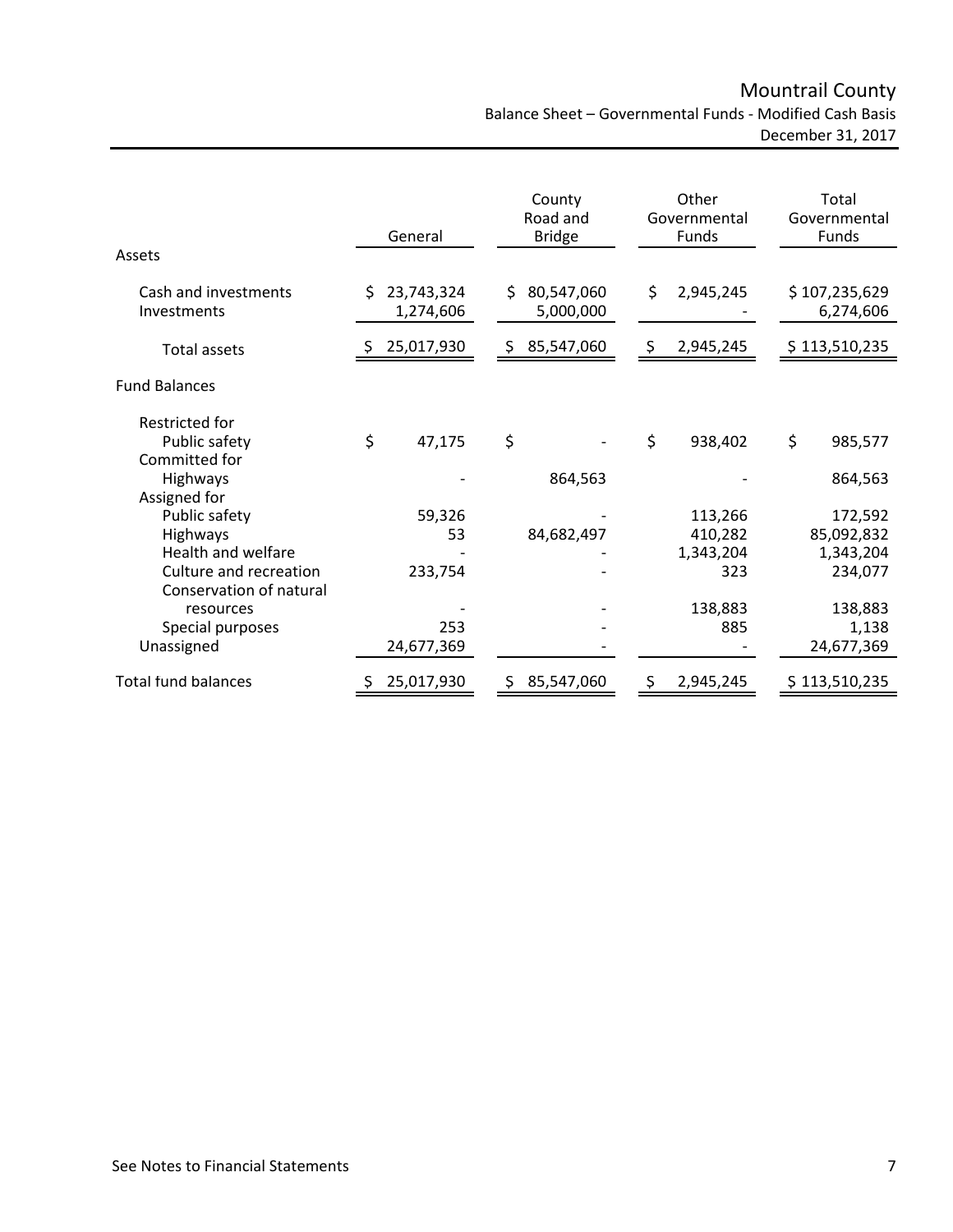Mountrail County

Reconciliation of Governmental Funds Balance Sheet to the Statement of Net Position – Modified Cash Basis December 31, 2017

| Total fund balances for governmental funds                                                                                                                                                                        |                               | \$113,510,235 |
|-------------------------------------------------------------------------------------------------------------------------------------------------------------------------------------------------------------------|-------------------------------|---------------|
| Total net position reported for government activities in the<br>statement of net position is different because                                                                                                    |                               |               |
| Capital assets used in governmental activities are not<br>financial resources and are not reported in the<br>governmental funds.<br>Cost of capital assets<br>Less accumulated depreciation<br>Net capital assets | \$215,843,593<br>(18,902,520) | 196,941,073   |
| Total net position of governmental activities                                                                                                                                                                     |                               | \$310,451,308 |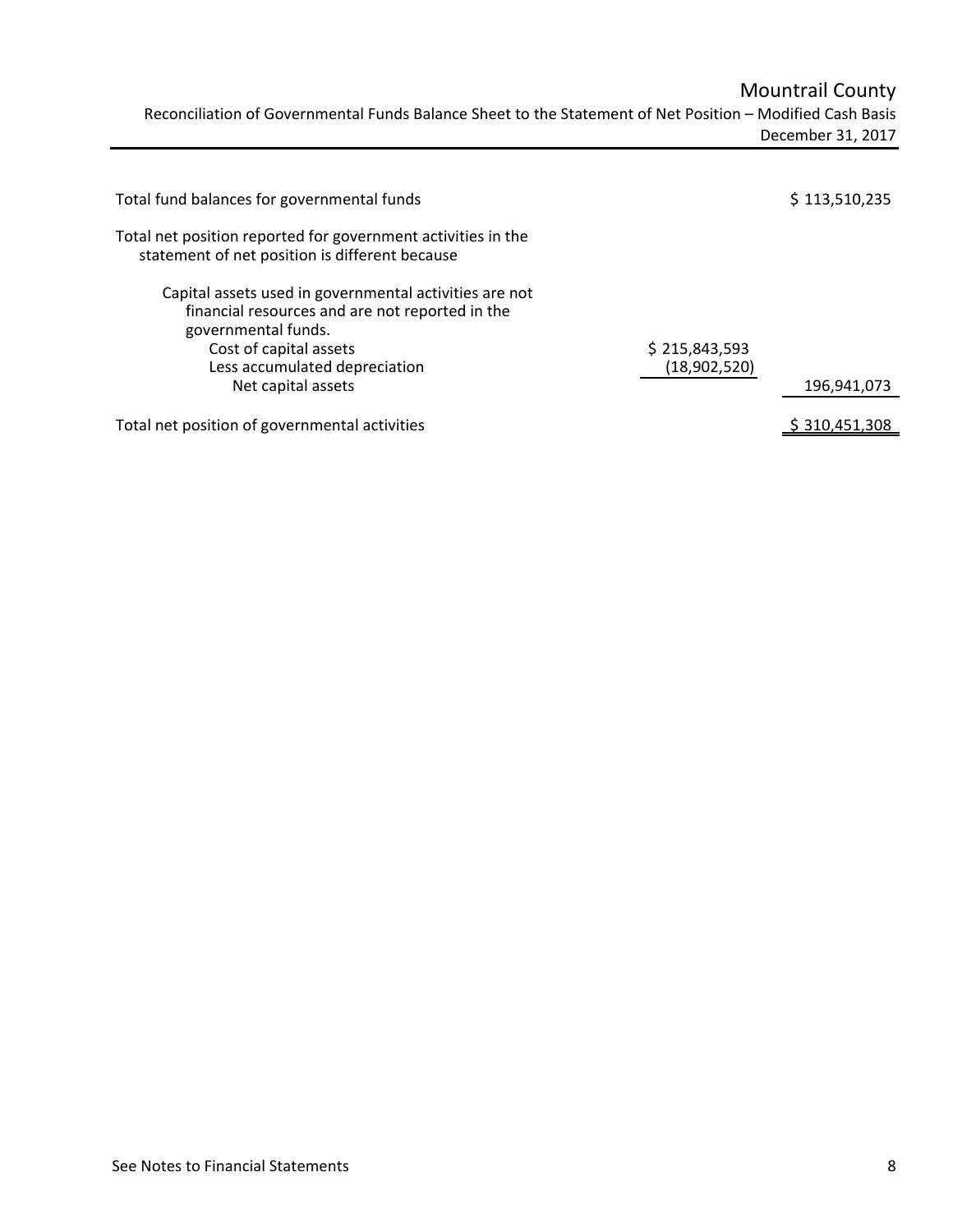# Mountrail County

Statement of Revenues, Expenditures and Changes in Fund Balance – Governmental Funds –Modified Cash Basis Year Ended December 31, 2017

|                                                                                              | General                                              | County<br>Road and<br><b>Bridge</b>     | Other<br>Governmental<br>Funds          | Total<br>Governmental<br>Funds                          |
|----------------------------------------------------------------------------------------------|------------------------------------------------------|-----------------------------------------|-----------------------------------------|---------------------------------------------------------|
| Revenues<br>Taxes<br>Licenses, permits and fees<br>Intergovernmental<br>Charges for services | 2,831,401<br>S<br>2,075,816<br>25,041,479<br>790,667 | 1,283,532<br>S.<br>2,558,050<br>838,190 | 1,615,222<br>\$<br>107,252<br>1,152,016 | \$<br>5,730,155<br>2,183,068<br>28,751,545<br>1,628,857 |
| Fines and forfeits<br>Interest income<br>Rent Income<br>Miscellaneous                        | 166,340<br>756,593<br>63,795<br>523,358              | 247,583                                 | 73,693                                  | 166,340<br>756,593<br>63,795<br>844,634                 |
| <b>Total revenues</b>                                                                        | 32,249,449                                           | 4,927,355                               | 2,948,183                               | 40,124,987                                              |
| Expenditures<br>Current                                                                      |                                                      |                                         |                                         |                                                         |
| General government<br>Public safety                                                          | 3,140,338<br>2,171,843                               |                                         | 207,784<br>320,136                      | 3,348,122<br>2,491,979                                  |
| Highways<br>Health and welfare<br>Culture and recreation                                     | 514,051                                              | 6,600,684                               | 14,365<br>1,747,789<br>235,408          | 6,615,049<br>1,747,789<br>749,459                       |
| Conservation of natural resources<br>Economic development                                    | 132,833                                              |                                         | 223,062                                 | 223,062<br>132,833                                      |
| Other<br>Capital outlay<br>Debt service                                                      | 4,664<br>5,318,283                                   | 3,398,145                               | 4,590<br>1,916,566                      | 9,254<br>10,632,994                                     |
| Principal<br>Interest and service charges<br>Total expenditures                              | 17,664,053<br>533,313<br>29,479,378                  | 9,998,829                               | 4,669,700                               | 17,664,053<br>533,313<br>44,147,907                     |
| Excess (deficiency) of revenues over<br>expenditures                                         | 2,770,071                                            | (5,071,474)                             | (1, 721, 517)                           | (4,022,920)                                             |
| <b>Other Financing Sources (Uses)</b>                                                        |                                                      |                                         |                                         |                                                         |
| <b>Transfers In</b><br><b>Transfers Out</b>                                                  | 502,842<br>(17,330,455)                              | 17,375,629<br>(151, 592)                | 900,000<br>(1, 296, 424)                | 18,778,471<br>(18, 778, 471)                            |
| Total other financing sources and uses                                                       | (16, 827, 613)                                       | 17,224,037                              | (396, 424)                              |                                                         |
| Net change in fund balances                                                                  | (14,057,542)                                         | 12,152,563                              | (2, 117, 941)                           | (4,022,920)                                             |
| Fund balance - January 1                                                                     | 39,075,472                                           | 73,394,497                              | 5,063,186                               | 117,533,155                                             |
| Fund balance - December 31                                                                   | \$25,017,930                                         | \$85,547,060                            | \$2,945,245                             | 113,510,235<br>\$.                                      |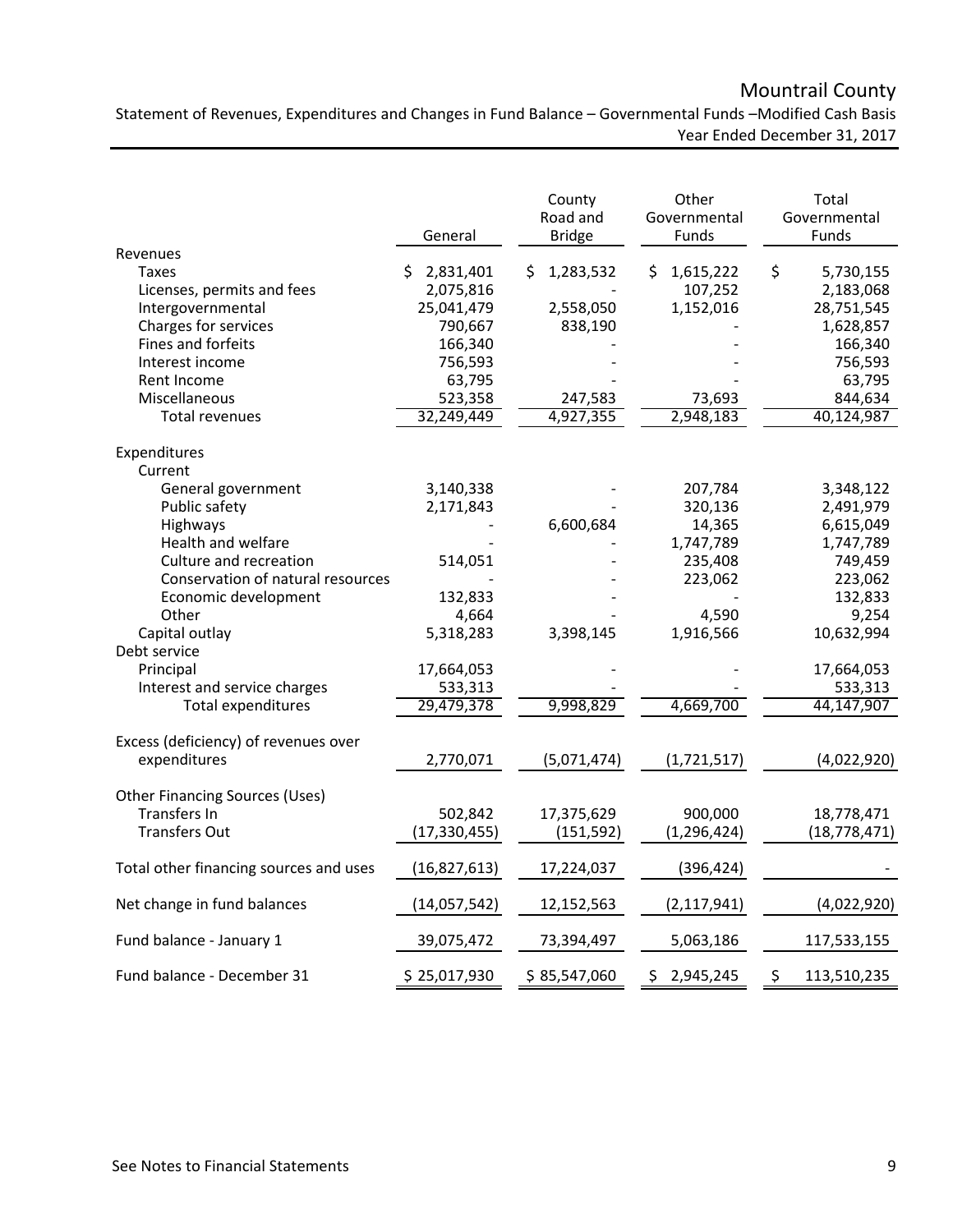# Mountrail County

Reconciliation of Governmental Funds Statement of Revenues, Expenditures and Changes in Fund Balances to the Statement of Activities – Modified Cash Basis Year Ended December 31, 2017

| Net change in fund balance - total governmental funds                                                                                                                                                                                                                                                                                                                                      |                           | S. | (4,022,920) |
|--------------------------------------------------------------------------------------------------------------------------------------------------------------------------------------------------------------------------------------------------------------------------------------------------------------------------------------------------------------------------------------------|---------------------------|----|-------------|
| The change in net position reported for governmental activities in the<br>statement of activities is different because                                                                                                                                                                                                                                                                     |                           |    |             |
| Governmental funds report capital outlays as expenditures.<br>However, in the statement of activities, the cost of those<br>assets is allocated over their estimated useful lives and<br>reported as depreciation expense. This is the amount by<br>which capital outlays exceeded depreciation in the current<br>year<br>Current year capital outlay<br>Current year depreciation expense | 10,632,991<br>(5,482,132) |    | 5,150,859   |
| Repayment of debt principal is an expenditure in the<br>governmental funds, but the repayment reduces long-term<br>liabilities in the statement of net position<br>Principal payments                                                                                                                                                                                                      |                           |    | 17,664,053  |
| Change in net position of governmental activities                                                                                                                                                                                                                                                                                                                                          |                           |    | 18,791,992  |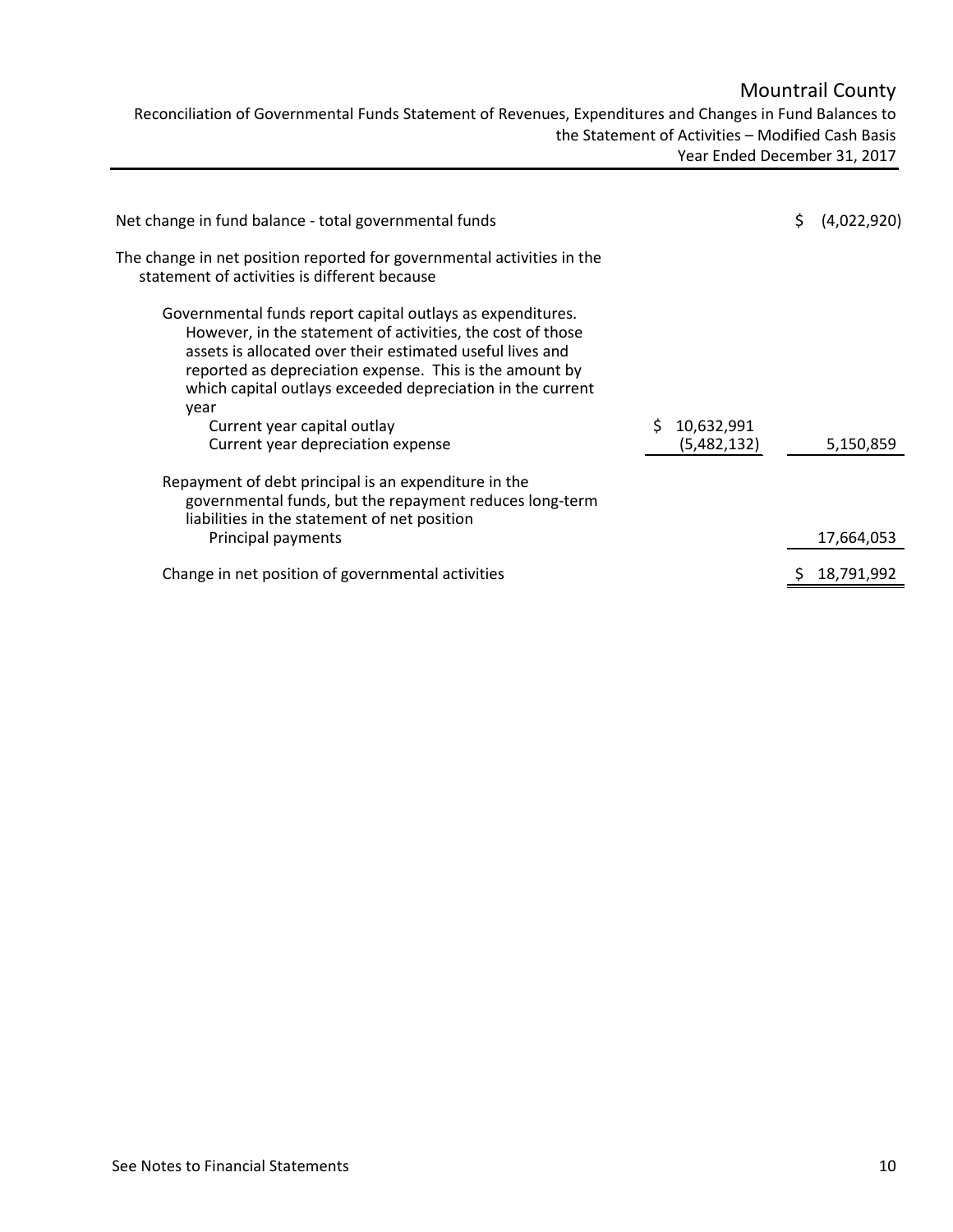|                          | Agency<br>Funds |
|--------------------------|-----------------|
| Assets                   |                 |
| Cash and investments     | 2,117,795       |
| Liabilities              |                 |
| Due to other governments | 2,117,795       |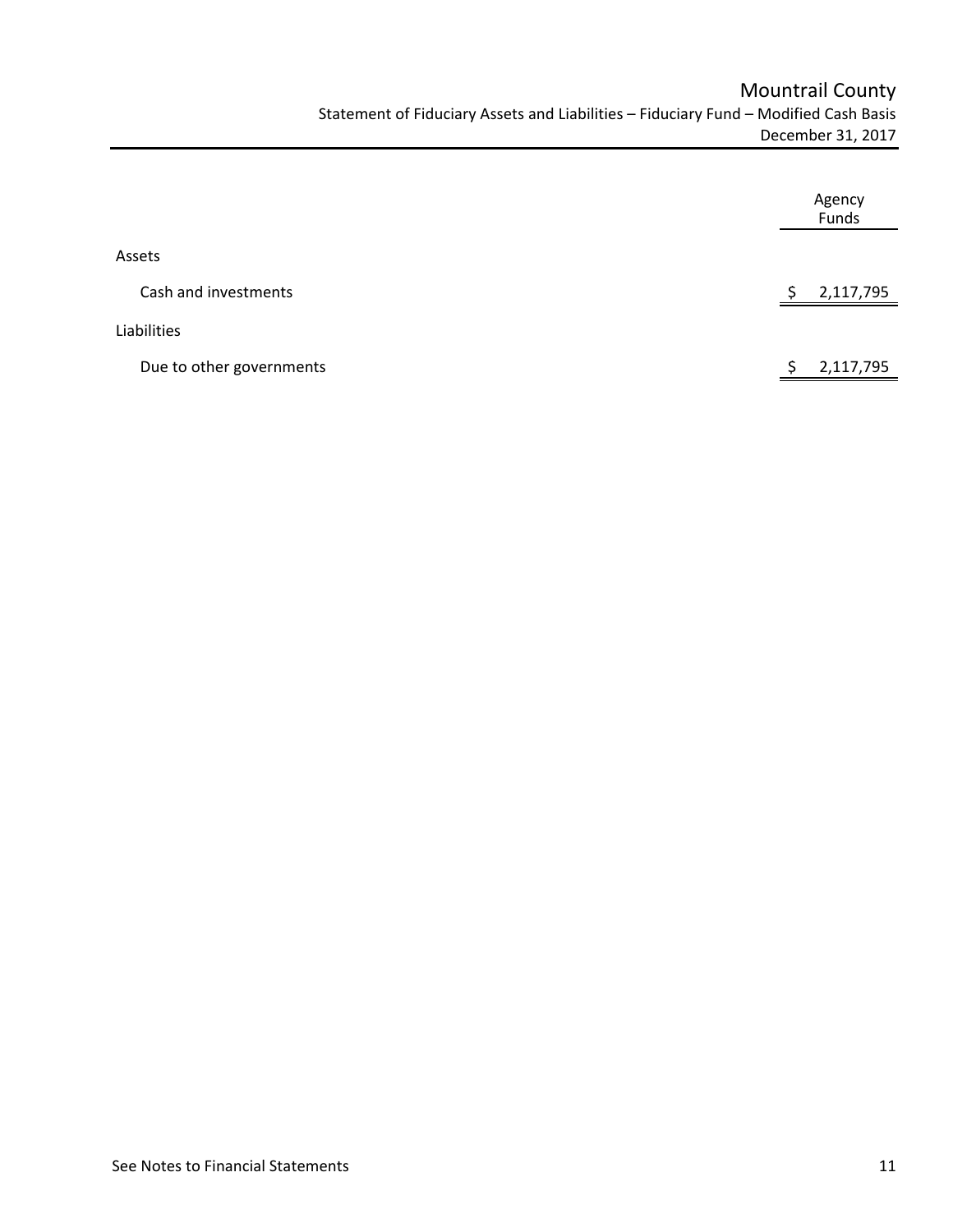# **Note 1 ‐ Summary of Significant Accounting Policies**

The financial statements of Mountrail County have been prepared in conformity with the modified cash basis of accounting as applied to government units. The Governmental Accounting Standards Board (GASB) is the accepted standard setting body for establishing governmental accounting and financial reporting principles. The more significant of the government's accounting policies are described below.

# **Reporting Entity**

The accompanying financial statements present the activities of Mountrail County. The County has considered all potential component units for which the County is financially accountable and other organizations for which the nature and significance of their relationships with the County are such that exclusion would cause the County's financial statements to be misleading or incomplete. The Governmental Accounting Standards Board has set forth criteria to be considered in determining financial accountability. This criteria includes appointing a voting majority of an organization's governing body and (1) the ability of Mountrail County to impose its will on that organization or (2) the potential for the organization to provide specific financial benefits to, or impose specific financial burdens on Mountrail County.

Based on these criteria, the component unit discussed below is included within the County's reporting entity because of the significance of its operational or financial relationship with the County.

# **Component Unit**

In conformity with a modified cash basis, the financial statements of the component unit have been included in the financial reporting entity as a discretely presented component unit.

Discretely Presented Component Unit – The component unit's column in the combined financial statements includes the financial data of the County's one component unit. This unit is reported in a separate column to emphasize that it is legally separate from the County.

Mountrail County Water Resource Board – The members of the governing board are appointed by the Board of County Commissioners and can be removed from office by the County Commissioners for just cause. The County Commission can approve, disapprove or amend the Board's annual budget.

## **Government‐Wide and Fund Financial Statements**

Government‐Wide Statements – The government‐wide financial statements (i.e., the statement of net position and the statement of activities) report information on all of the non-fiduciary activities of the primary government and its component units. Governmental activities, generally are financed through taxes, intergovernmental revenues, and non‐exchange transactions. The primary government is reported separately from certain legally separate component units for which the primary government is financially accountable.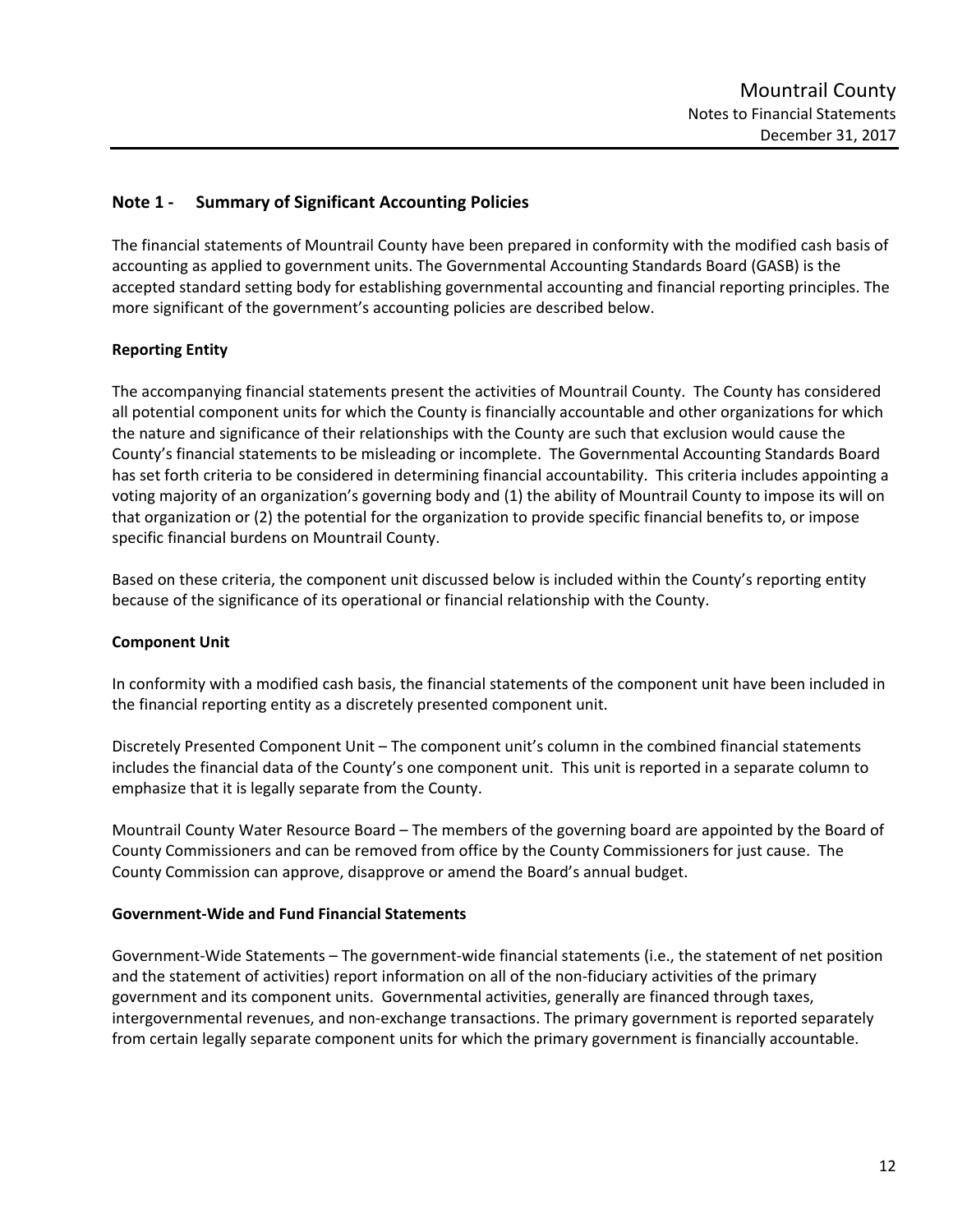The statement of activities demonstrates the degree to which the direct expenses of a given function or segment is offset by program revenues. Direct expenses are those that are clearly identifiable with a specific function or segment. Program revenues include 1) charges to customers or applicants who purchase, use, or directly benefit from goods, services, or privileges provided by a given function or segment and 2) grants and contributions that are restricted to meeting the operational or capital requirements of a particular function or segment. Taxes and other items not properly included among program revenues are reported instead as general revenues.

Separate financial statements are provided for governmental funds and fiduciary funds, even though the latter are excluded from the government‐wide financial statements. Major individual governmental funds are reported as separate columns in the fund financial statements.

Fund Financial Statements – The fund financial statements provide information about the County's funds including its fiduciary funds. Separate statements for each fund category‐governmental and fiduciary‐are presented. The emphasis of fund financial statements is on major governmental funds, each displayed in a separate column. All remaining governmental funds are aggregated and reported as non-major funds.

## **Measurement Focus, Basis of Accounting, and Financial Statement Presentation**

The government‐wide and fiduciary fund financial statements are reported using the economic resources measurement focus and the modified cash basis of accounting. Under this method, revenue is recognized when collected rather than when earned, and expenditures are generally recognized when paid rather than when incurred.

Governmental funds are reported using the current financial resources measurement focus and the cash basis of accounting. Under this method, revenue is recognized when collected rather than when earned, and expenditures are recognized when paid rather than when incurred.

This basis differs from accounting principles generally accepted in the United States of America because accounts receivable, accounts payable, and accrued expenses are not included in the financial statements. Only capital assets and long‐term debt are recorded under the basis of accounting described above on the statement of net position. Operating statements of these funds present increases (i.e., revenues and other financing sources) and decreases (i.e., expenditures and other financing uses) in net current assets.

The County reports the following major governmental funds:

General Fund – This is the County's primary operating fund. It accounts for all financial resources of the general government, except those required to be accounted for in another fund.

County Road and Bridge Fund – This fund accounts for the maintenance and repair of roads within the County.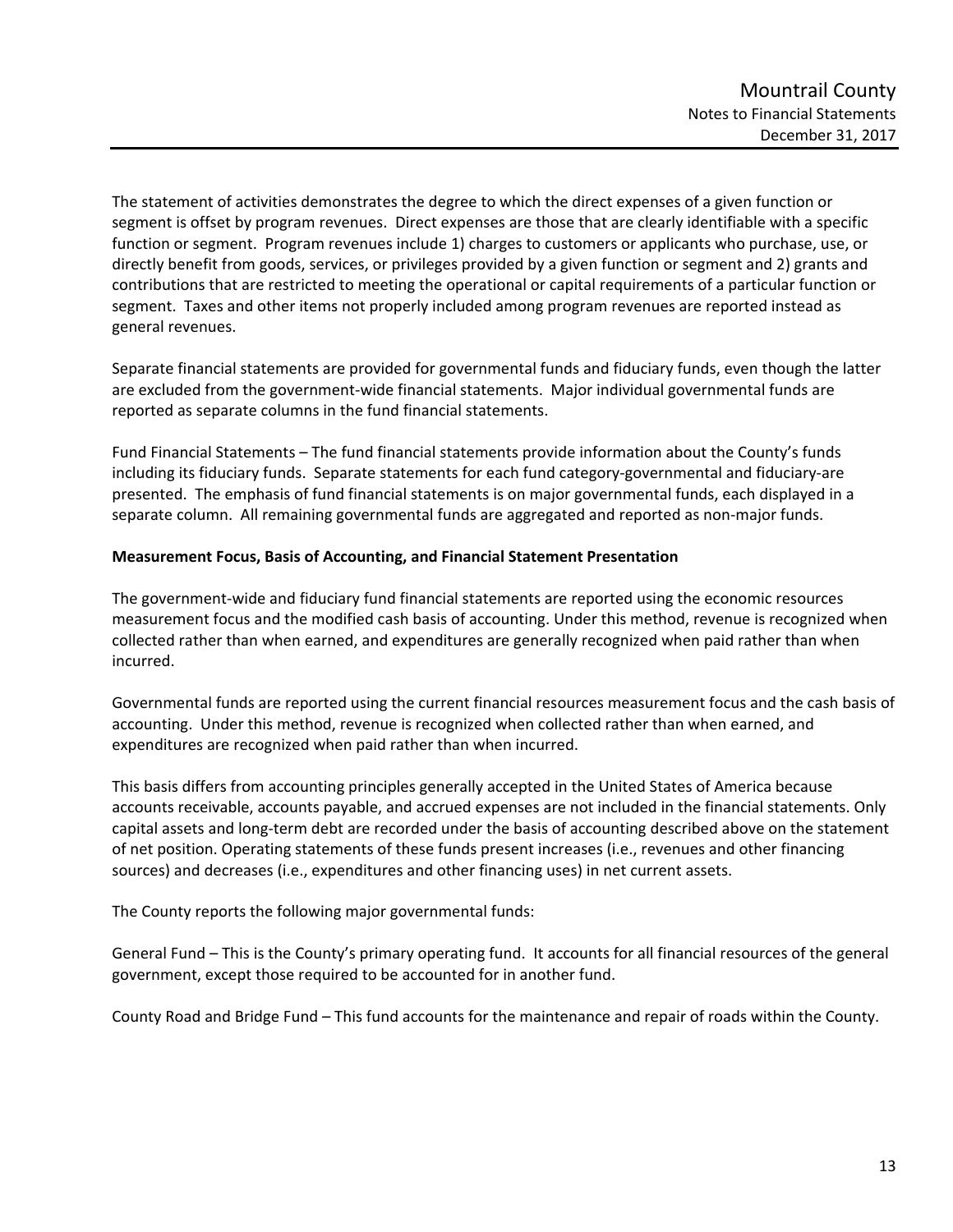Additionally, the County reports the following fund type:

Agency Funds – These funds account for assets held by the County in a custodial capacity as an agent on behalf of others. The County's agency funds are used to account for property taxes collected on behalf of other governments.

The County follows the pronouncements of the Governmental Accounting Standards Board (GASB), which is the nationally accepted standard setting body for establishing accounting principles generally accepted in the United States of America for all governmental entities. For the government-wide financial statements, the County follows all applicable GASB pronouncements to the extent they are applicable to the modified cash basis of accounting.

As a general rule the effect of interfund activity has been eliminated from the government‐wide financial statements. Exceptions to this general rule are payments‐in‐lieu of taxes where the amounts are reasonably equivalent in value to the interfund services provided. Elimination of these charges would distort the direct costs and program revenues reported for the various functions concerned.

Amounts reported as program revenue include 1) charges to customers or applicants for goods, services, or privileges provided, 2) operating grants and contributions, and 3) capital grants and contributions, including special assessments. Internally dedicated resources are reported as general revenues rather than as program revenues. Likewise, general revenues include all taxes.

# **Equity Classifications**

## **Government‐wide Statements**

Equity is classified as net position and is displayed in three components:

Net investment in capital assets – Consists of capital assets, including restricted capital assets, net of accumulated depreciation (if applicable) and reduced by the outstanding balances of any bonds, mortgages, notes, or other borrowings that are attributable to the acquisition, construction, or improvement of those assets.

Restricted net position – Consists of net position with constraints placed on their use either by (a) external groups such as creditors, grantors, contributors, or laws and regulations of other governments; or (b) law through constitutional provisions or enabling legislation.

Unrestricted net position – All other net position that do not meet the definition of "restricted" or "net investment in capital assets."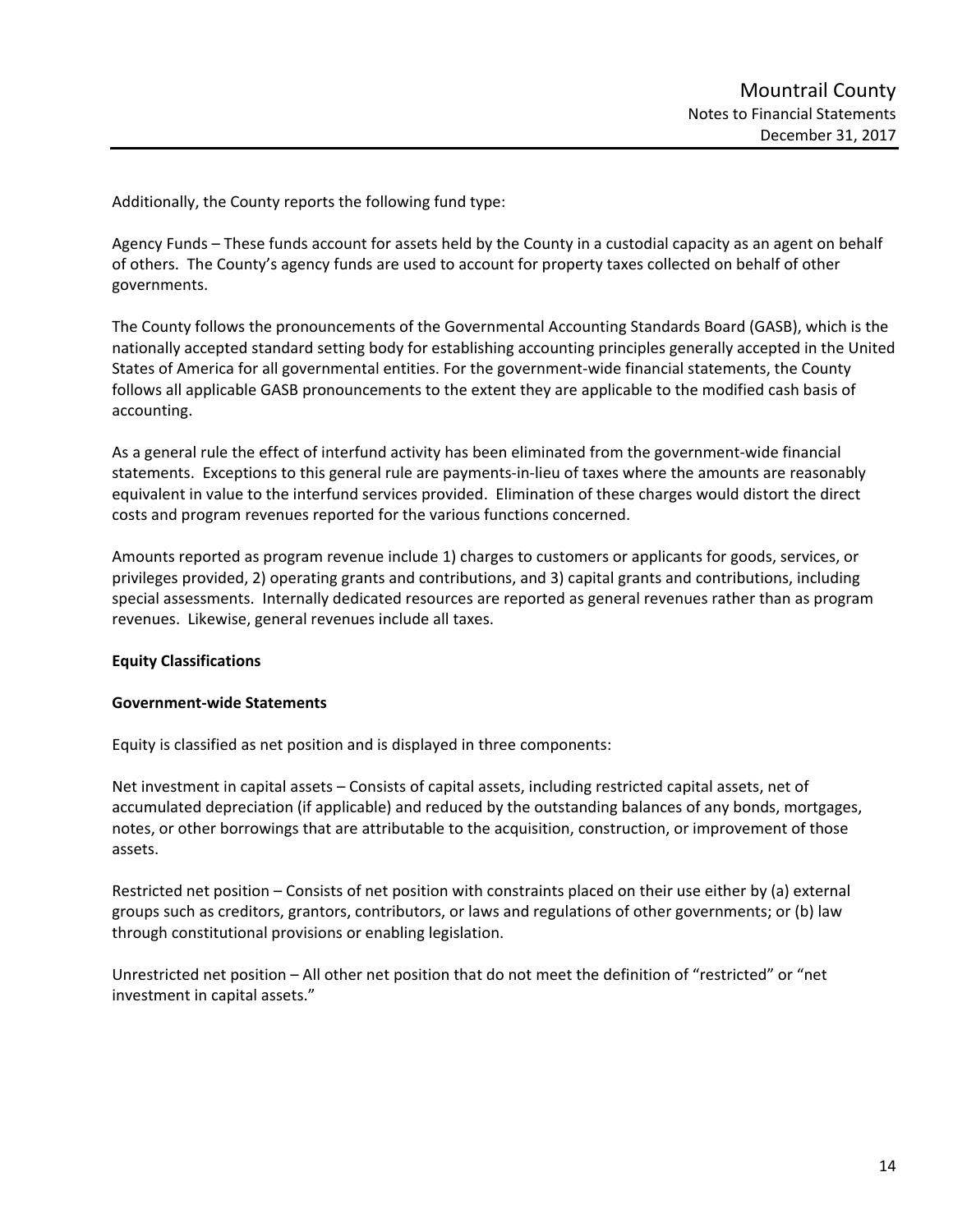### **Fund Balance Classification Policies and Procedures**

The County classifies governmental fund balances as follows:

- Non-spendable includes fund balance amounts that cannot be spent either because it is not in spendable form or because of legal or contractual constraints.
- Restricted includes fund balance amounts that are constrained for specific purposes which are externally imposed by providers, such as creditors or amounts constrained due to constitutional provisions or enabling legislation.
- Committed includes fund balance amounts that are constrained for specific purposes that are internally imposed by the government through formal action of the highest level of decision making authority, does not lapse at year-end and can only be removed based on the same action.
- Assigned includes fund balance amounts that are intended to be used for specific purposes that are neither considered restricted or committed. Fund balance may be assigned by management.
- Unassigned includes positive fund balance within the General Fund which has not been classified within the above mentioned categories and negative fund balances in other governmental funds.

The County uses *restricted* amounts first when both restricted and unrestricted fund balance is available unless there are legal documents/contracts that prohibit doing this, such as a grant agreement requiring dollar for dollar spending. Additionally, the County would first use committed, then assigned, and lastly unassigned amounts of unrestricted fund balance when expenditures are made.

## **Cash and Investments**

Cash and cash equivalents include amounts in demand deposits, money market accounts and certificates of deposit with a maturity date of 90 days or less.

Investments consist of certificates of deposit, with a maturity date in excess of 90 days, stated at fair value.

## **Capital Assets**

Capital assets, which include property, plant and equipment, are reported in the applicable governmental‐type activities column in the government‐wide financial statements. Capital assets are defined by the government as assets with an initial, individual cost of more than \$5,000. Such assets are recorded at historical cost or estimated historical cost if purchased or constructed.

General infrastructure assets consist of the road and bridge projects constructed since January 1, 2004 and are reported at historical cost. The costs of normal maintenance and repairs that do not add to the value of the asset or materially extend assets lives are not capitalized.

Major outlays for capital assets and improvements are capitalized as projects are constructed. Interest is capitalized on assets during the construction phase of the assets constructed. The amount of interest capitalized is the net interest expense incurred (interest expense less interest income) from the date of the borrowing until completion of the project.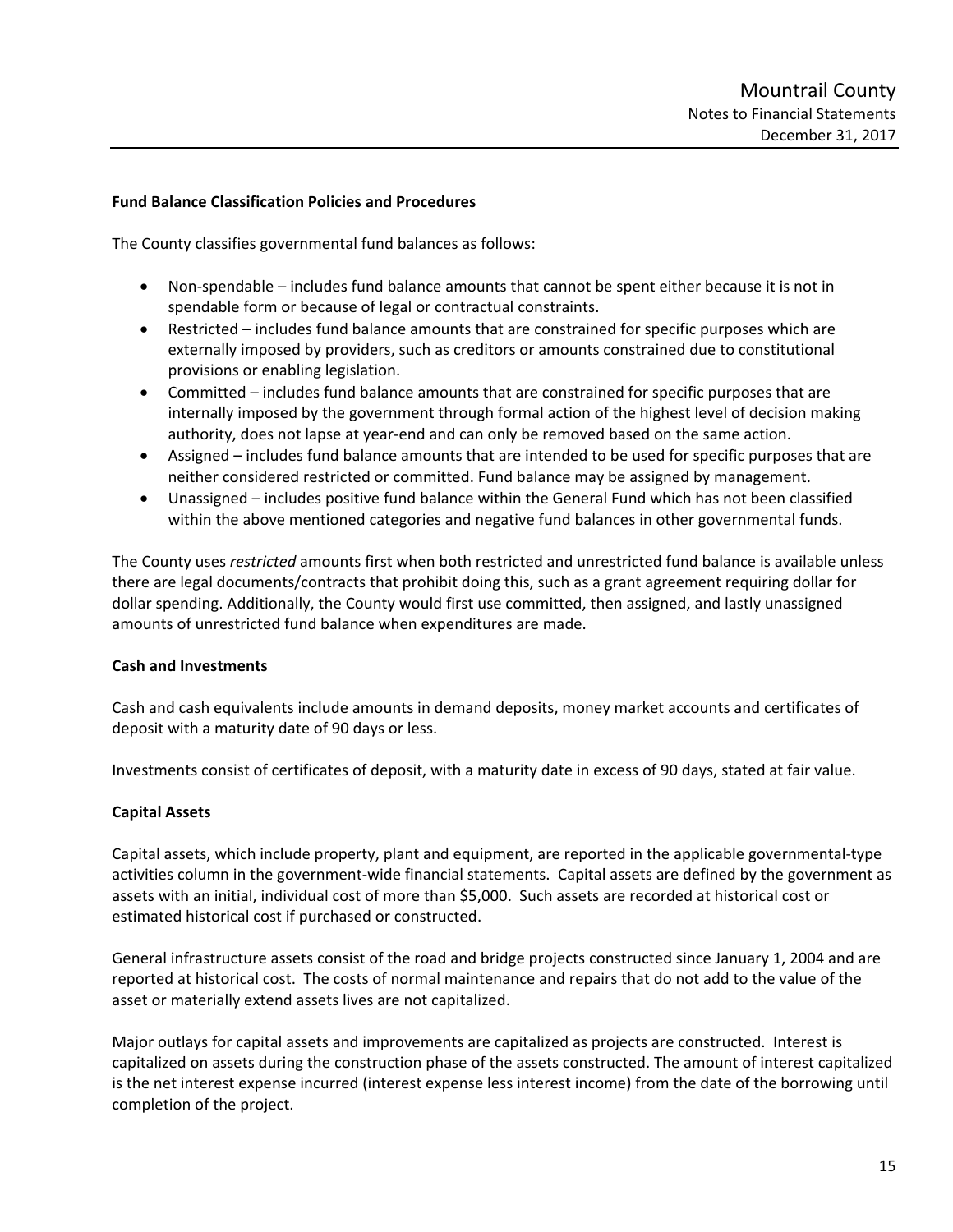Assets **Years** Infrastructure 25‐50 Buildings 5-75 Machinery and equipment 3-30

Capital assets are depreciated using the straight‐line method over the following estimated useful lives:

#### **Interfund Transactions**

In the governmental fund statements, transactions that constitute reimbursements to a fund for expenditures initially made from it that are properly applicable to another fund, are recorded as expenditures in the reimbursing fund and as reductions of expenditures in the fund that is reimbursed.

All other interfund transactions, except reimbursements, are reported as transfers.

In the government-wide financial statements, interfund transactions have been eliminated.

#### **Pension**

For purposes of measuring the net pension liability and pension expense, information about the fiduciary net position of the North Dakota Public Employees Retirement System (NDPERS) and additions to/deductions from NDPERS's fiduciary net position have been determined on the same basis as they are reported by NDPERS. For this purpose, benefit payments (including refunds of employee contributions) are recognized when due and payable in accordance with the benefit terms. Investments are reported at fair value. The net pension liability is not reported under the modified cash basis of accounting, but the information disclosed in the pension footnote, Note 9, is shown as additional information to the users of the financial statements.

## **Note 2 ‐ Deposits**

In accordance with North Dakota Statues, the County maintains deposits at the depository banks designated by the governing board. All depositories are members of the Federal Reserve System.

Deposits must either be deposited with the Bank of North Dakota or in other financial institutions situated and doing business within the state. Deposits, other than with the Bank of North Dakota, must be fully insured or bonded. In lieu of a bond, a financial institution may provide a pledge of securities equal to 110% of the deposits not covered by insurance or bonds.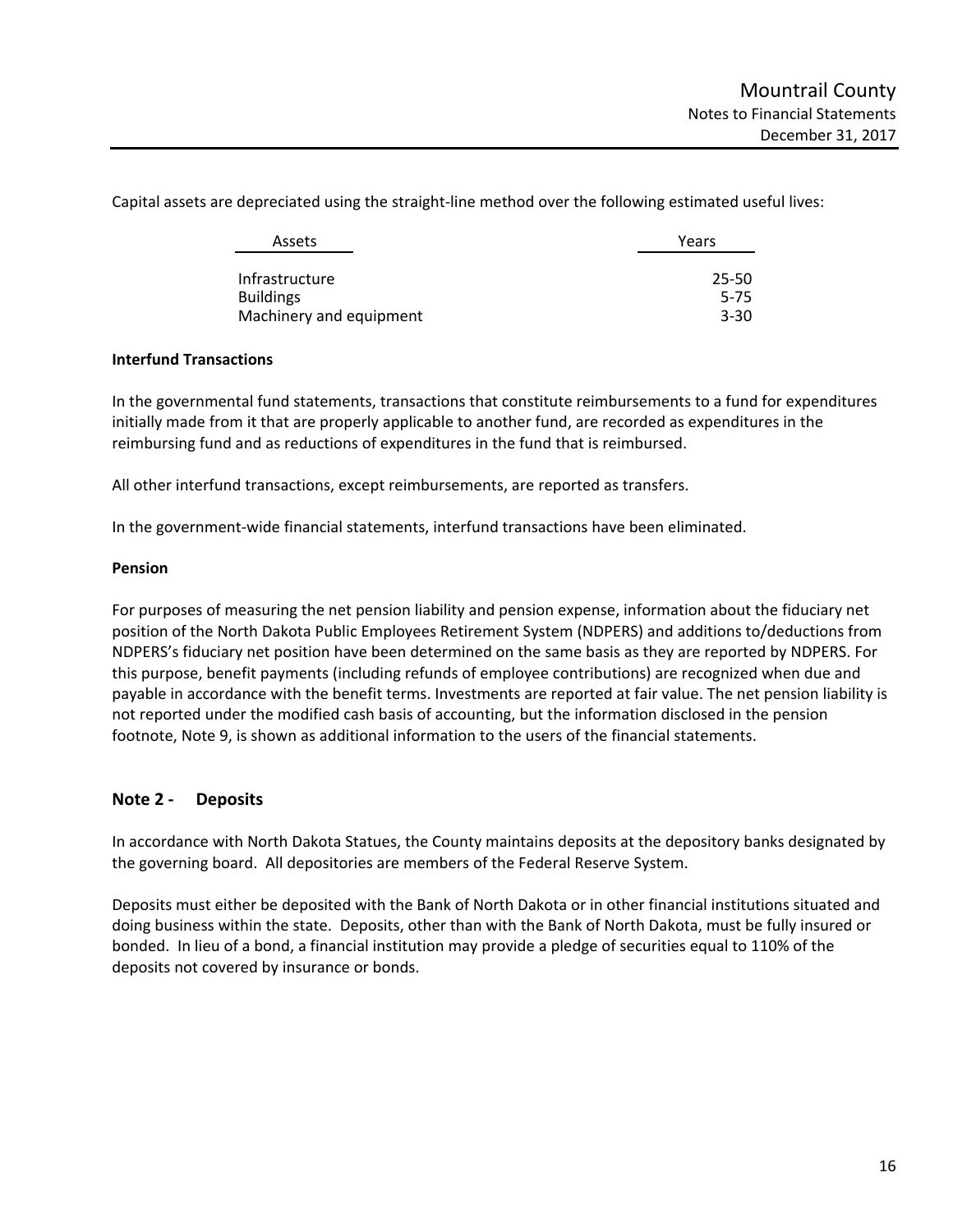Authorized collateral includes bills, notes, or bonds issued by the United States government, its agencies or instrumentalities, all bonds and notes guaranteed by the United States government, Federal land bank bonds, bonds, notes, warrants, certificates of indebtedness, insured certificates of deposit, shares of investment companies registered under the Investment Companies Act of 1940, and all other forms of securities issued by the State of North Dakota, its boards, agencies or instrumentalities or by any county, city, township, school district, park district, or other political subdivision of the State of North Dakota whether payable from special revenues or supported by the full faith and credit of the issuing body and bonds issued by another state of the United States or such other securities approved by the banking board.

At December 31, 2017 the County's carrying amount of pooled deposits was \$115,628,030, of which \$113,510,235 was County funds and \$2,117,795 was fiduciary funds. Of the bank balances, \$1,000,000 was covered by Federal Depository Insurance for the deposits held at four separate financial institutions. The remaining balance was collateralized with securities held by the pledging financial institution's agent in the government's name.

At December 31, 2017, Mountrail County Water Resource Board, a discretely presented component unit of Mountrail County, had a carrying amount of deposits of \$156,466, all of which is covered by Federal Depository Insurance.

Interest Rate Risk – The County does not have a formal investment policy that limits investments as a means of managing its exposure to fair value losses arising from changing interest rates. The following shows the investments by type, amount and duration at December 31, 2017:

|                            | Less Than<br>1 Year | 1-5 Years | 5-10 Years                                           | More Than<br>10 Years | Total     |
|----------------------------|---------------------|-----------|------------------------------------------------------|-----------------------|-----------|
| Certificates of<br>Deposit | 6,274,606           |           | $\overline{\phantom{a}}$<br>$\overline{\phantom{0}}$ | -                     | 6,274,606 |

All investments of the Mountrail County Water Resource Board, a discretely presented component unit of Mountrail County, were certificates of deposit that mature in less than one year in the amount of \$16,611.

# **Credit Risk**

The County may invest idle funds as authorized in North Dakota Statutes, as follows:

- a) Bonds, treasury bills and notes, or other securities that are a direct obligation insured or guaranteed by, the treasury of the United States, or its agencies, instrumentalities, or organizations created by an Act of Congress.
- b) Securities sold under agreements to repurchase written by a financial institution in which the underlying securities for the agreement to repurchase are the type listed above.
- c) Certificates of Deposit fully insured by the federal deposit insurance corporation.
- d) Obligations of the state.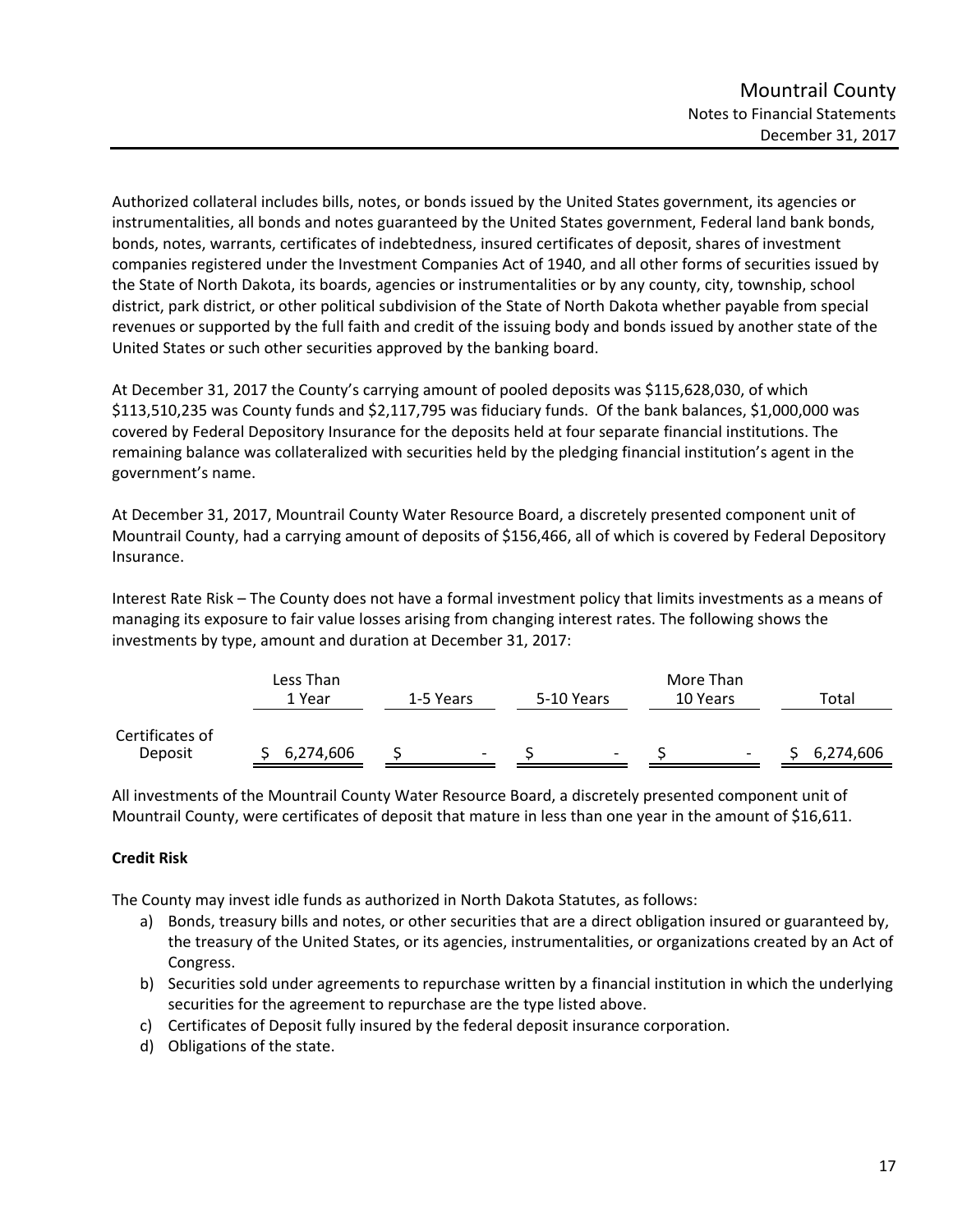## **Concentration of Credit Risk**

The County does not have a limit on the amount the County may invest in any one issuer.

# **Note 3 ‐ General Fund Expenditures**

At December 31, 2017, the following fund had actual expenditures that exceeded the adopted budget:

General Fund \$ (14,374,206)

The expenditures over budget were due to the early payoff of the County's certificate of indebtedness using cash reserves and various tax collections during 2017.

## **Note 4 ‐ Taxes Revenue**

The County treasurer acts as an agent to collect property taxes levied in the County for all taxing authorities. Any material collections are distributed after the end of the month.

Property taxes are levied as of January 1. The property taxes attach as an enforceable lien on property on January 1. The tax levy may be paid in two installments: the first installment includes one‐half of the real estate taxes and all the special assessments; the second installment is the balance of the real estate taxes. The first installment is due by March 1 and the second installment is due by October 15. A 5% discount is allowed if all taxes and special assessments are paid by February 15. After the due dates, the bill becomes delinquent and penalties are assessed.

Most property owners choose to pay property taxes and special assessments in a single payment on or before February 15 and receive the 5% discount on the property taxes.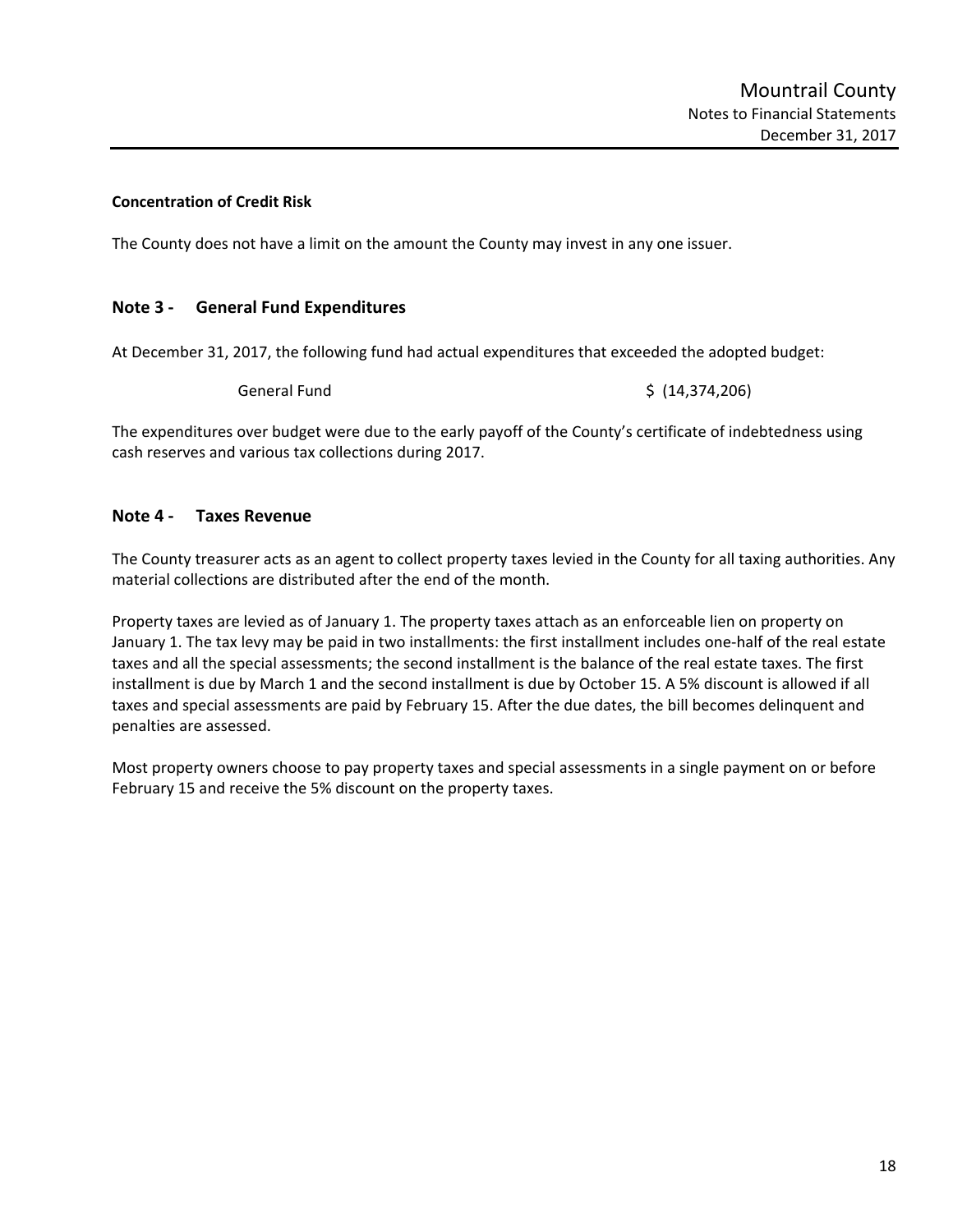# **Note 5 ‐ Capital Assets**

The following is a summary of changes in capital assets for the year ended December 31, 2017:

|                                      | <b>Balance</b> |                            |                   | <b>Balance</b> |
|--------------------------------------|----------------|----------------------------|-------------------|----------------|
| <b>Governmental Activities</b>       | January 1      | <b>Increases</b>           | Decreases         | December 31    |
| Capital assets not being depreciated |                |                            |                   |                |
| Land                                 | Ś<br>1,726,157 | \$                         | \$                | 1,726,157      |
| Construction in progress             | 75,435,622     | 7,703,903                  | 43,391,431        | 39,748,094     |
|                                      | 77,161,779     | 7,703,903                  | 43,391,431        | 41,474,251     |
| Capital assets being depreciated     |                |                            |                   |                |
| <b>Buildings</b>                     | 10,750,654     | 26,470,447                 |                   | 37,221,101     |
| Infrastructure                       | 105,580,370    | 18,885,162                 |                   | 124,465,532    |
| Machinery and equipment              | 12,084,122     | 1,506,139                  | 907,552           | 12,682,709     |
| Total capital assets, being          |                |                            |                   |                |
| depreciated                          | 128,415,146    | 46,861,748                 | 907,552           | 174,369,342    |
|                                      |                |                            |                   |                |
| Less accumulated depreciation for    |                |                            |                   |                |
| <b>Buildings</b>                     | 960,168        | 192,912                    |                   | 1,153,080      |
| Infrastructure                       | 8,560,467      | 4,201,638                  |                   | 12,762,105     |
| Machinery and equipment              | 4,266,079      | 1,087,582                  | 366,326           | 4,987,335      |
| <b>Total accumulated</b>             |                |                            |                   |                |
| depreciation                         | 13,786,714     | 5,482,132                  | 366,326           | 18,902,520     |
|                                      |                |                            |                   |                |
| Total capital assets being           |                |                            |                   |                |
| depreciated, net                     | 114,628,432    | 41,379,616                 | 541,226           | 155,466,822    |
|                                      |                |                            |                   |                |
| Governmental activities -            | \$191,790,211  |                            |                   |                |
| capital assets, net                  |                | 49,083,519<br>$\mathsf{S}$ | 43,932,657<br>\$. | \$196,941,073  |

Depreciation expense was charged to functions/programs of the County as follows:

| <b>Governmental Activities</b>                                    |                      |
|-------------------------------------------------------------------|----------------------|
| General government                                                | 212,279              |
| Public safety<br>Highways                                         | 154,802<br>5,011,345 |
| Culture and recreation                                            | 46,653               |
| Conservation of natural resources<br>Total depreciation expense - | 57,053               |
| governmental activities                                           | 5,482,132            |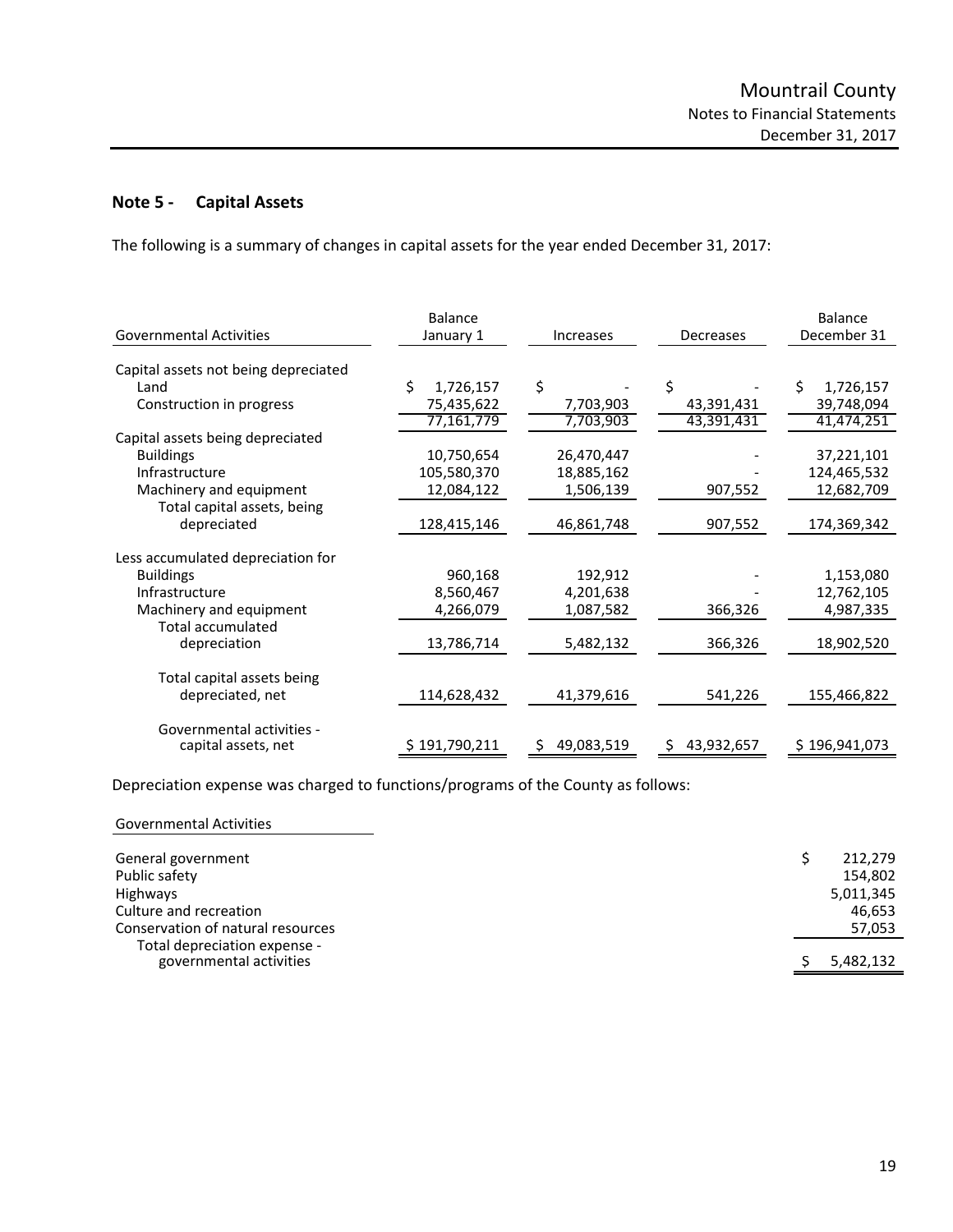# **Note 6 ‐ Component Unit – Mountrail County Water Resource Board**

The following is a summary of changes in capital assets for the component unit for the year ended December 31, 2017:

| <b>Water Resource Board</b>                                               | <b>Balance</b><br>January 1 | <b>Increases</b> |        | Decreases |       | <b>Balance</b><br>December 31 |         |
|---------------------------------------------------------------------------|-----------------------------|------------------|--------|-----------|-------|-------------------------------|---------|
| Capital assets not being depreciated<br>Land                              | \$<br>6,648                 | \$               |        | \$        |       | \$                            | 6,648   |
| Total capital assets, not<br>being depreciated                            | 6,648                       |                  |        |           |       |                               | 6,648   |
| Capital assets being depreciated<br>Machinery, furniture and<br>equipment | 110,414                     |                  | 15,910 |           | 1,029 |                               | 125,295 |
| Total capital assets,<br>being depreciated                                | 110,414                     |                  | 15,910 |           | 1,029 |                               | 125,295 |
| Less accumulated depreciation for                                         |                             |                  |        |           |       |                               |         |
| Machinery, furniture and<br>equipment<br>Total accumulated                | 19,112                      |                  | 8,660  |           | 617   |                               | 27,155  |
| depreciation                                                              | 19,112                      |                  | 8,660  |           | 617   |                               | 27,155  |
| Total capital assets being<br>depreciated, net                            | 91,302                      |                  | 7,250  |           | 412   |                               | 98,140  |
| Water resource board -<br>capital assets, net                             | 97,950                      | \$               | 7,250  | \$        | 412   |                               | 104,788 |

# **Note 7 ‐ Long‐Term Liabilities**

Changes in long‐term liabilities – During the year ended December 31, 2017, the following changes occurred in liabilities reported as long-term debt:

|                             | <b>Balance</b><br>January <sup>1</sup> | <b>Increases</b>         | Decreases       | <b>Balance</b><br>December 31 |
|-----------------------------|----------------------------------------|--------------------------|-----------------|-------------------------------|
| Certificate of indebtedness | \$17,664,053                           | $\overline{\phantom{a}}$ | \$ (17,664,053) | $\overline{\phantom{0}}$      |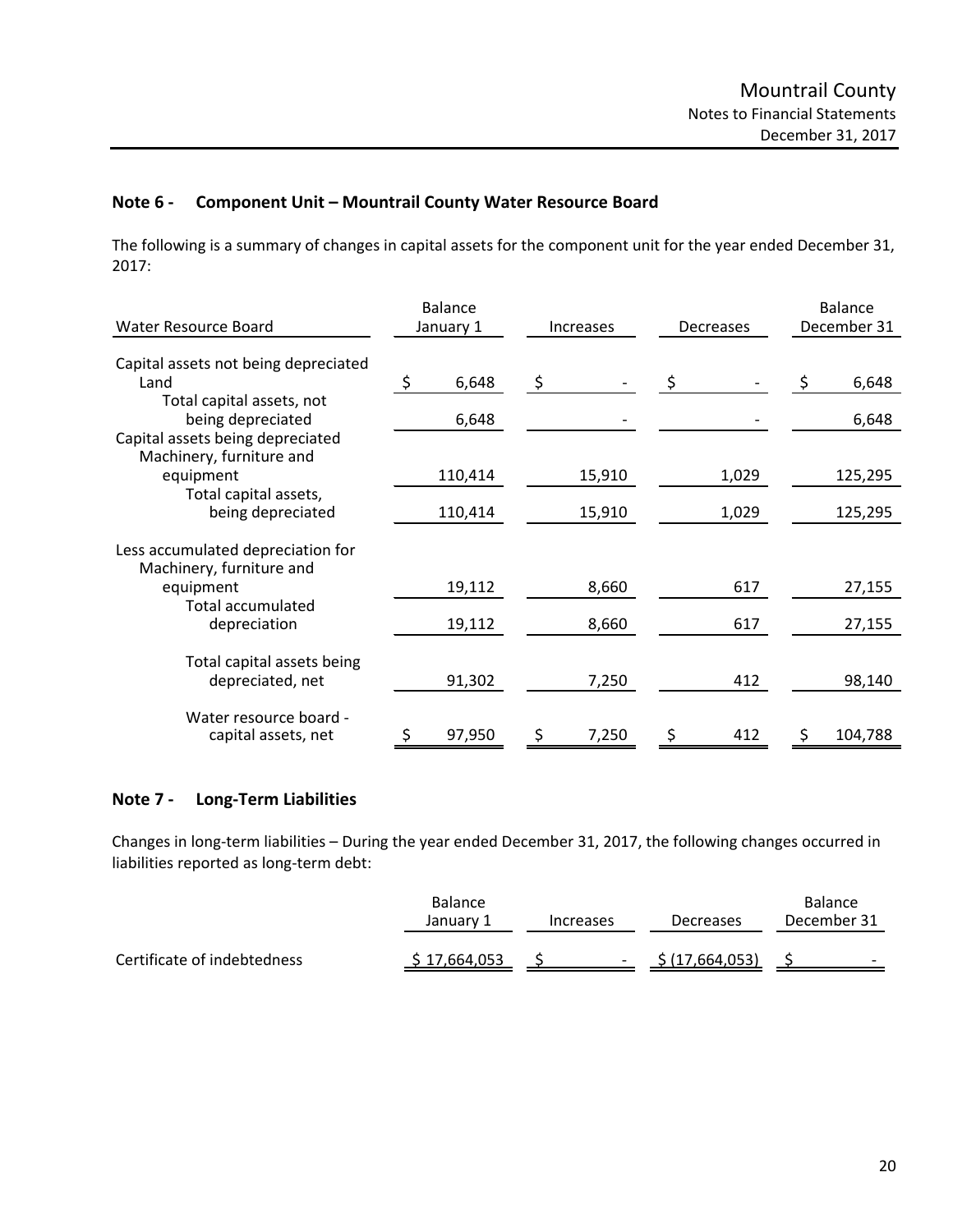# **Note 8 ‐ Related Organization**

Mountrail County is also responsible for levying a property tax for the Historical Society, Job Authority and Senior Citizens, but the County's accountability for these entities does not extend beyond levying the tax. In 2017, the County remitted \$7,514, \$28,737 and \$106,448 to the Historical Society, Job Authority and Senior Citizens, respectively.

# **Note 9 ‐ Pension Plan**

# **North Dakota Public Employees Retirement System (Main System)**

The following brief description of NDPERS is provided for general information purposes only. Participants should refer to NDCC Chapter 54‐52 for more complete information.

NDPERS is a cost‐sharing multiple‐employer defined benefit pension plan that covers substantially all employees of the State of North Dakota, its agencies and various participating political subdivisions. NDPERS provides for pension, death and disability benefits. The cost to administer the plan is financed through the contributions and investment earnings of the plan.

Responsibility for administration of the NDPERS defined benefit pension plan is assigned to a Board comprised of nine members. The Board consists of a Chairman, who is appointed by the Governor; one member appointed by the Attorney General; one member appointed by the State Health Officer; three members elected by the active membership of the NDPERS system, one member elected by the retired public employees and two members of the legislative assembly appointed by the chairman of the legislative management.

# **Pension Benefits**

Benefits are set by statute. NDPERS has no provisions or policies with respect to automatic and ad hoc postretirement benefit increases. Member of the Main System are entitled to unreduced monthly pension benefits beginning when the sum of age and years of credited service equal or exceed 85 (Rule of 85), or at normal retirement age (65). For members hired on or after January 1, 2016 the Rule of 85 will be replaced with the Rule of 90 with a minimum age of 60. The monthly pension benefit is equal to 2.00% of their average monthly salary, using the highest 36 months out of the last 180 months of service, for each year of service. The plan permits early retirement at ages 55‐64 with three or more years of service.

Members may elect to receive the pension benefits in the form of a single life, joint and survivor, term‐certain annuity, or partial lump sum with ongoing annuity. Members may elect to receive the value of their accumulated contributions, plus interest, as a lump sum distribution upon retirement or termination, or they may elect to receive their benefits in the form of an annuity. For each member electing an annuity, total payment will not be less than the members' accumulated contributions plus interest.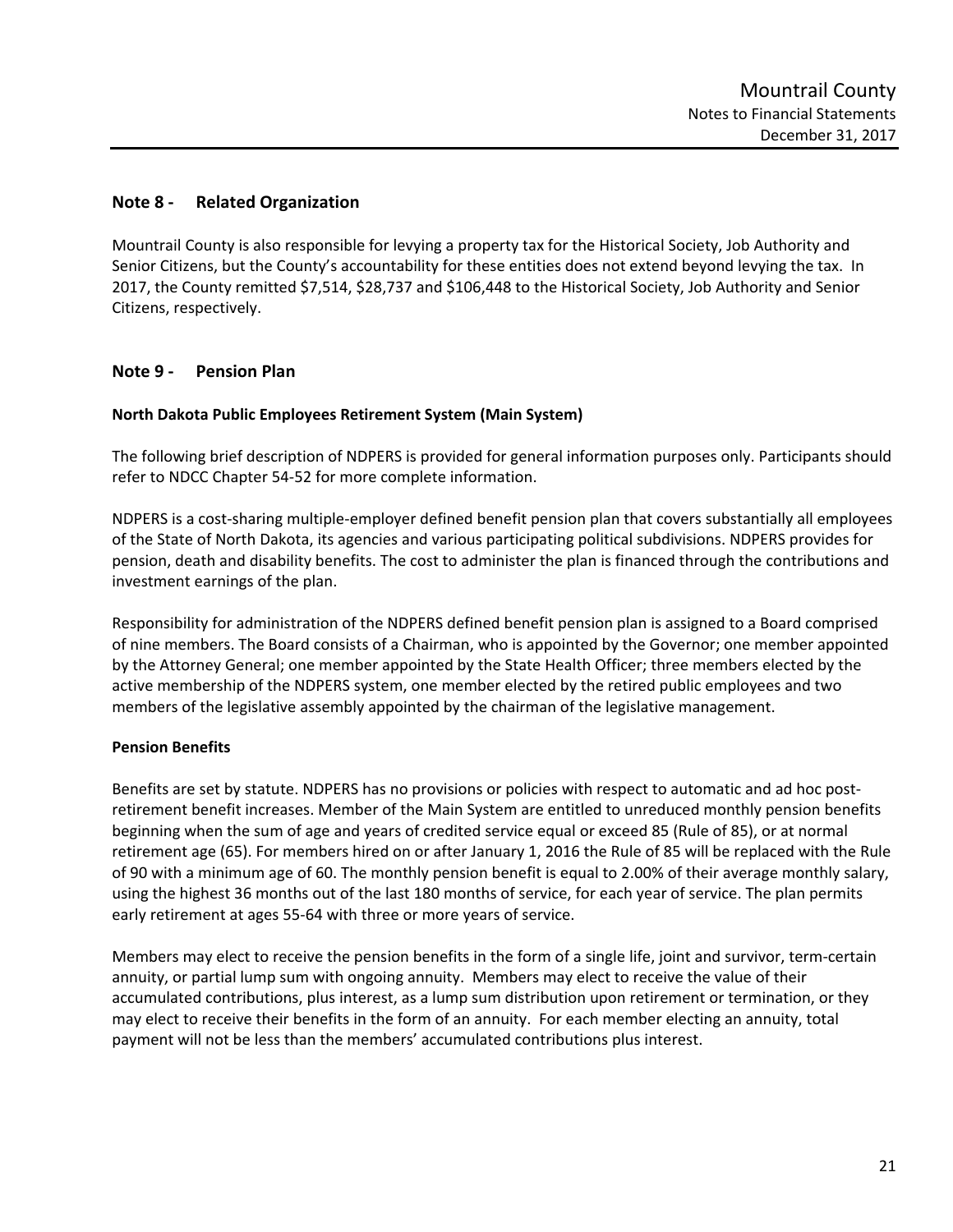# **Death and Disability Benefits**

Death and disability benefits are set by statute. If an active member dies with less than three years of service for the Main System, a death benefit equal to the value of the member's accumulated contributions, plus interest, is paid to the member's beneficiary. If the member has earned more than three years of credited service for the Main System, the surviving spouse will be entitled to a single payment refund, life-time monthly payments in an amount equal to 50% of the member's accrued normal retirement benefit, or monthly payments in an amount equal to the member's accrued 100% Joint and Survivor retirement benefit if the member had reached normal retirement age prior to date of death. If the surviving spouse dies before the member's accumulated pension benefits are paid, the balance will be payable to the surviving spouse's designated beneficiary.

Eligible members who become totally disabled after a minimum of 180 days of service, receive monthly disability benefits equal to 25% of their final average salary with a minimum benefit of \$100. To qualify under this section, the member has to become disabled during the period of eligible employment and apply for benefits within one year of termination. The definition for disabled is set by the NDPERS in the North Dakota Administrative Code.

# **Refunds of Member Account Balance**

Upon termination, if a member of the Main System is not vested (is not 65 or does not have three years of service), they will receive the accumulated member contributions and vested employer contributions, plus interest, or may elect to receive this amount at a later date. If the member has vested, they have the option of applying for a refund or can remain as a terminated vested participant. If a member terminated and withdrew their accumulated member contribution and is subsequently reemployed, they have the option of repurchasing their previous service.

# **Member and Employer Contributions**

Member and employer contributions paid to NDPERS are set by statute and are established as a percent of salaries and wages. Member contribution rates are 7% and employer contribution rates are 7.12% of covered compensation.

The member's account balance includes the vested employer contributions equal to the member's contributions to an eligible deferred compensation plan. The minimum member contribution is \$25 and the maximum may not exceed the following:

 1 to 12 months of service – Greater of one percent of monthly salary or \$25 13 to 24 months of service – Greater of two percent of monthly salary or \$25 25 to 36 months of service – Greater of three percent of monthly salary or \$25 Longer than 36 months of service – Greater of four percent of monthly salary or \$25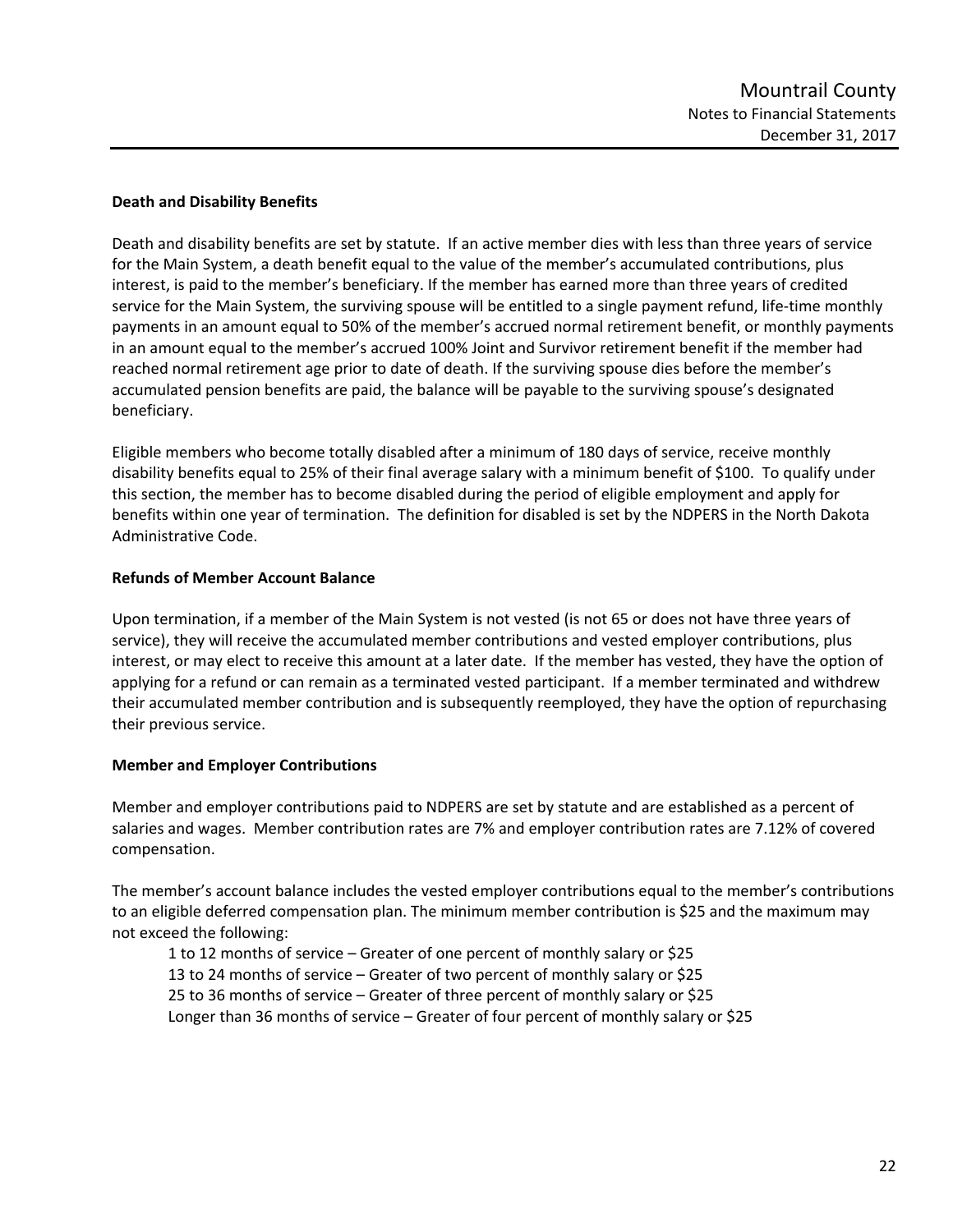## **Net Pension Liability**

At December 31, 2017, the Employer's proportionate share of the net pension liability \$10,103,331. The net pension liability was measured as of July 1, 2017, and the total pension liability used to calculate the net pension liability was determined by an actuarial valuation as of that date. The Employer's proportion of the net pension liability was based on the Employer's share of covered payroll in the Main System pension plan relative to the covered payroll of all participating Main System employers. At July 1, 2017, the Employer's proportion was 0.628578 percent. The Employer's proportionate share of the net pension liability is not reported in financial statements shown under the modified cash basis of accounting.

## **Actuarial Assumptions**

The total pension liability in the July 1, 2017 actuarial valuation was determined using the following actuarial assumptions, applied to all periods included in the measurement:

| Inflation                         |                                   | 3.50%          |
|-----------------------------------|-----------------------------------|----------------|
| Salary Increases                  | Service at Beginning of Year:     | Increase Rate: |
|                                   | 0                                 | 15.00%         |
|                                   |                                   | 10.00%         |
|                                   | 2                                 | 8.00%          |
|                                   | Age*                              |                |
|                                   | Under 36                          | 8.00%          |
|                                   | 36-40                             | 7.50%          |
|                                   | $41 - 49$                         | 6.00%          |
|                                   | $50+$                             | 5.00%          |
|                                   | *Age-based salary increase rates  |                |
|                                   | apply for employees with three or |                |
|                                   | more years of service             |                |
| Investment Rate of Return, net of |                                   |                |
| investment expenses               |                                   | 7.75%          |
| Cost-of-living adjustments        |                                   | None           |

For active members, inactive members and healthy retirees, mortality rates were based on the RP‐2000 Combined Healthy Mortality Table set back two years for males and three years for females, projected generationally using the SSA 2014 Intermediate Cost scale from 2014. For disabled retirees, mortality rates were based on the RP‐2000 Disabled Mortality Table set back one year for males (no setback for females) multiplied by 125%.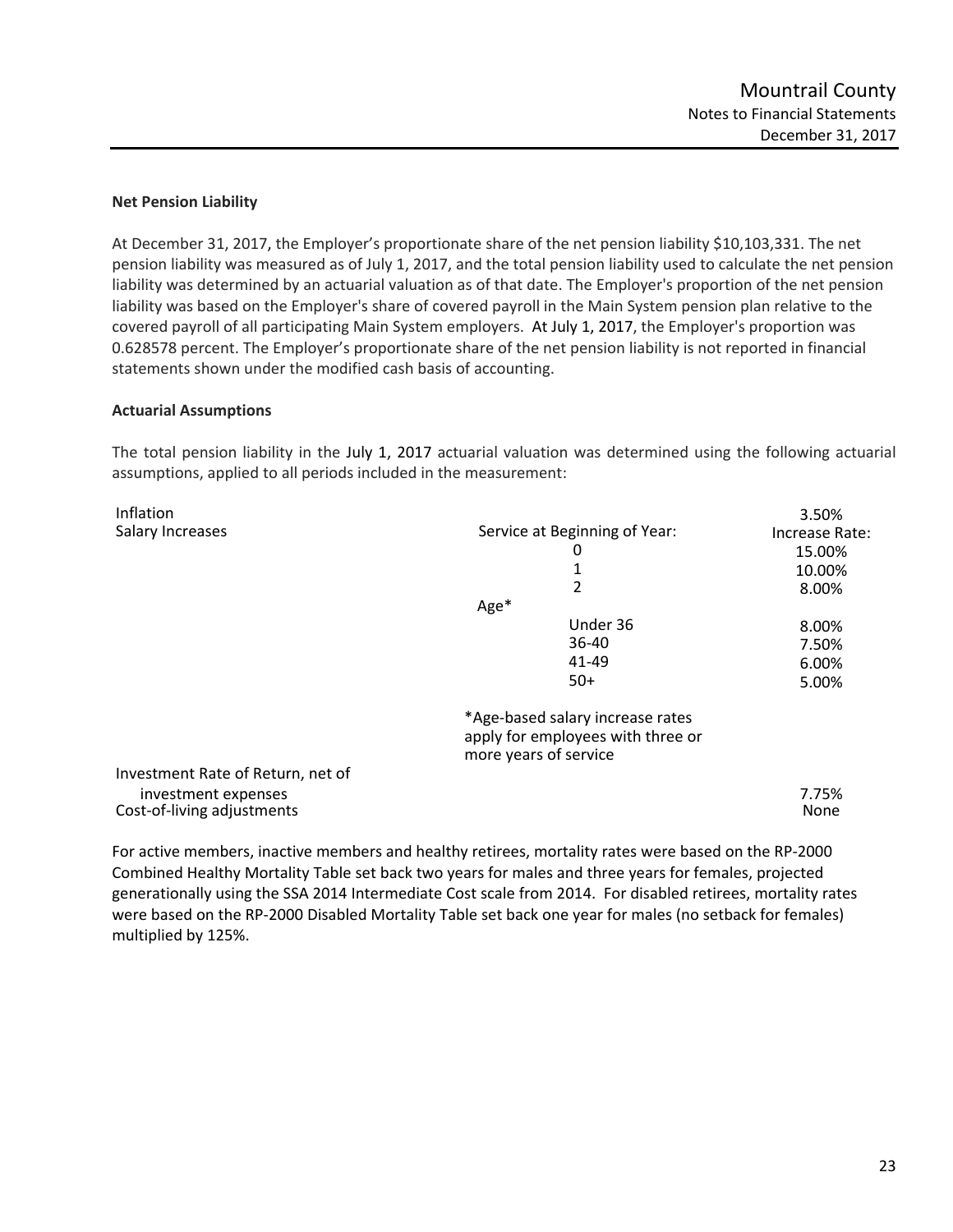The long‐term expected rate of return on pension plan investments was determined using a building‐block method in which best‐estimate ranges of expected future real rates of return (expected returns, net of pension plan investment expense and inflation) are developed for each major asset class. These ranges are combined to produce the long-term expected rate of return by weighting the expected future real rates of return by the target asset allocation percentage and by adding expected inflation. Best estimates of arithmetic real rates of return for each major asset class included in the Fund's target asset allocation are summarized in the following table:

| Asset Class                 | Target<br>Allocation | Long-Term<br><b>Expected Real</b><br>Rate of Return |
|-----------------------------|----------------------|-----------------------------------------------------|
| Domestic Equity             | 31%                  | 6.05%                                               |
| <b>International Equity</b> | 21%                  | 6.70%                                               |
| Private Equity              | 5%                   | 10.20%                                              |
| Domestic Fixed Income       | 17%                  | 1.43%                                               |
| International Fixed Income  | 5%                   | $-0.45%$                                            |
| <b>Global Real Assets</b>   | 20%                  | 5.16%                                               |
| Cash Equivalents            | 1%                   | 0.00%                                               |

## **Discount Rate**

For PERS, GASB Statement No. 67 includes a specific requirement for the discount rate that is used for the purpose of the measurement of the Total Pension Liability. This rate considers the ability of the System to meet benefit obligations in the future. To make this determination, employer contributions, employee contributions, benefit payments, expenses and investment returns are projected into the future. The current employer and employee fixed rate contributions are assumed to be made in each future year. The Plan Net Position (assets) in future years can then be determined and compared to its obligation to make benefit payments in those years. In years where assets are not projected to be sufficient to meet benefit payments, which is the case for the PERS plan, the use of a municipal bond rate is required.

The Single Discount Rate (SDR) is equivalent to applying these two rates to the benefits that are projected to be paid during the different time periods. The SDR reflects (1) the long-term expected rate of return on pension plan investments (during the period in which the fiduciary net position is projected to be sufficient to pay benefits) and (2) a tax‐exempt municipal bond rate based on an index of 20‐year general obligation bonds with an average AA credit rating as of the measurement date (to the extent that the contributions for use with the long‐term expected rate of return are not met).

The pension plan's fiduciary net position was projected to be sufficient to make all projected future benefit payments through the year of 2061. Therefore, the long-term expected rate of return on pension plan investments was applied to projected benefit payments through the year 2061, and the municipal bond rate was applied to all benefit payments after that date. For the purpose of this valuation, the expected rate of return on pension plan investments is 7.75%; the municipal bond rate is 3.56%; and the resulting Single Discount Rate is 6.44%.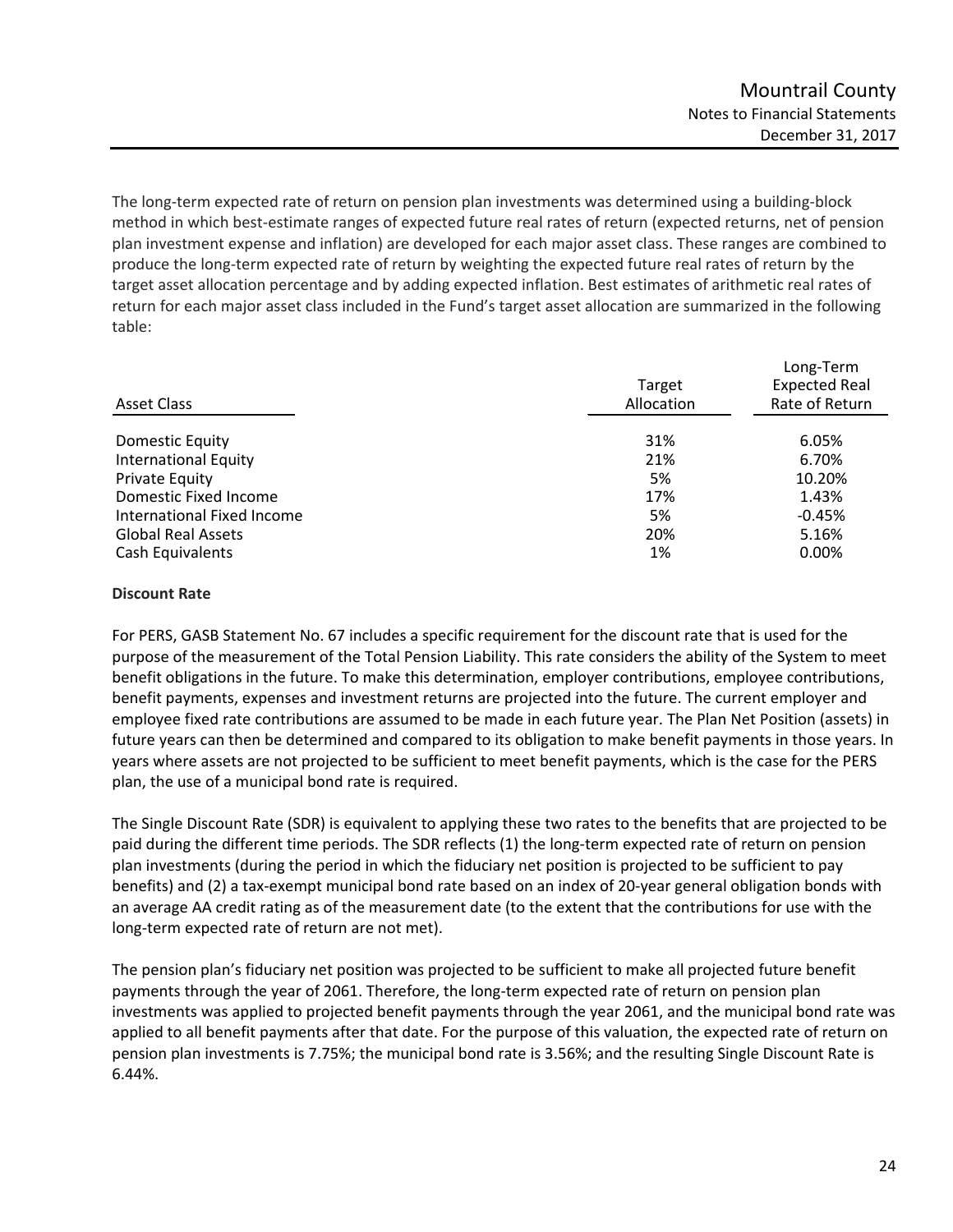### **Sensitivity of the Employer's Proportionate Share of the Net Pension Liability to Changes in the Discount Rate**

The following presents the Employer's proportionate share of the net pension liability calculated using the discount rate of 6.44 percent, as well as what the Employer's proportionate share of the net pension liability would be if it were calculated using a discount rate that is 1-percentage-point lower (5.44 percent) or 1percentage‐point higher (7.44 percent) than the current rate:

|                                                                       | 1% Decrease<br>in Discount<br>Rate (5.44%) |            | Discount<br>Rate (6.44%) |  | 1% Increase<br>in Discount<br>Rate (7.44%) |  |
|-----------------------------------------------------------------------|--------------------------------------------|------------|--------------------------|--|--------------------------------------------|--|
| District's proportionate share of<br>the NDPERS net pension liability |                                            | 13,942,884 | 10,224,048               |  | 7,131,103                                  |  |

#### **Pension Plan Fiduciary Net Position**

Detailed information about the pension plan's fiduciary net position is available in the separately issued NDPERS financial report.

#### **Note 10 ‐ Risk Management**

Mountrail County is exposed to various risks of loss relating to torts; theft of, damage to, and destruction of assets; errors and omissions; injuries to employees; and natural disasters.

In 1986 state agencies and political subdivisions of the State of North Dakota joined together to form the North Dakota Insurance Reserve Fund (NDIRF), a public entity risk pool currently operating as a common risk management and insurance program for the state and over 2,000 political subdivisions. Mountrail County pays an annual premium to NDIRF for its general liability, automobile, and inland marine insurance coverage. The coverage by NDIRF is limited to losses of two million dollars per occurrence for general liability and automobile coverage and to \$2,533,767 for inland marine coverage.

#### **Property and Bond Insurance**

Mountrail County also participates in the North Dakota Fire and Tornado Fund and the State Bonding Fund. Mountrail County pays an annual premium to the Fire and Tornado Fund to cover property damage to buildings and personal property. Replacement cost coverage is provided by estimating replacement cost in consultation with the Fire and Tornado Fund. The Fire and Tornado Fund is reinsured by a third-party insurance carrier for losses in excess of one million dollars per occurrence during a 12 month period. The State Bonding Fund currently provides Mountrail County with blanket fidelity bond coverage in the amount of \$2,000,000 for its employees. The State Bonding Fund does not currently charge any premium for this coverage.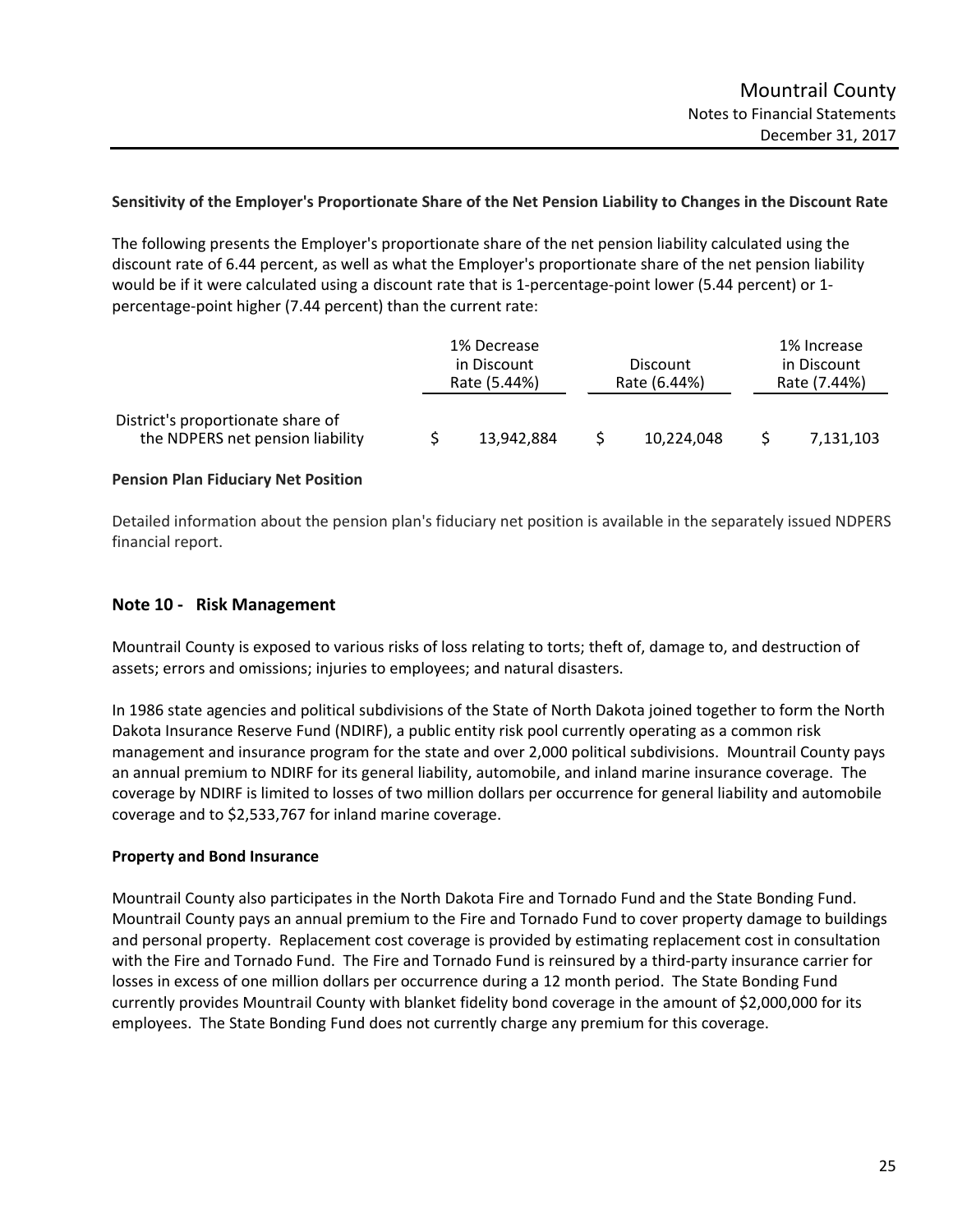Mountrail County has workers compensation with the North Dakota Workforce Safety and Insurance. The County pays for the family health insurance premium for full‐time employees. Part‐time employees working 20 hours or more per week, the County pays 50% of their family health insurance premium.

Settled claims resulting from these risks have not exceeded insurance coverage in any of the past three years.

## **Note 11 ‐ Joint Ventures**

Mountrail County entered into a joint venture with Williams, Divide and McKenzie Counties for the operation of the Upper Missouri District Health Unit. Each participating county's share of the cost of operations and board member appointments is determined by the property valuation of each county.

Audited summary financial information for the year ended December 31, 2017, the most recent year audited, is as follows:

| Cash and investments<br>Other assets<br>Deferred outflows of resources | \$<br>1,361,720<br>679,203<br>821,775 |
|------------------------------------------------------------------------|---------------------------------------|
| Total assets and deferred outflows of resources                        | 2,862,698                             |
| <b>Total liabilities</b><br>Total deferred inflows of resources        | \$<br>2,470,885<br>140,262            |
| Total liabilities and deferred inflows of resources                    | 2,611,147                             |
| Total net position                                                     | 251,551                               |
| Total liabilities and net position                                     | 2,862,698                             |
| Total revenues<br>Total expenses                                       | \$<br>3,049,274<br>3,178,439          |
| Change in net position                                                 | (129, 165)                            |

Complete financial information can be obtained from the Upper Missouri District Health Unit; 110 W Broadway Suite 101, Williston, ND 58801‐5522.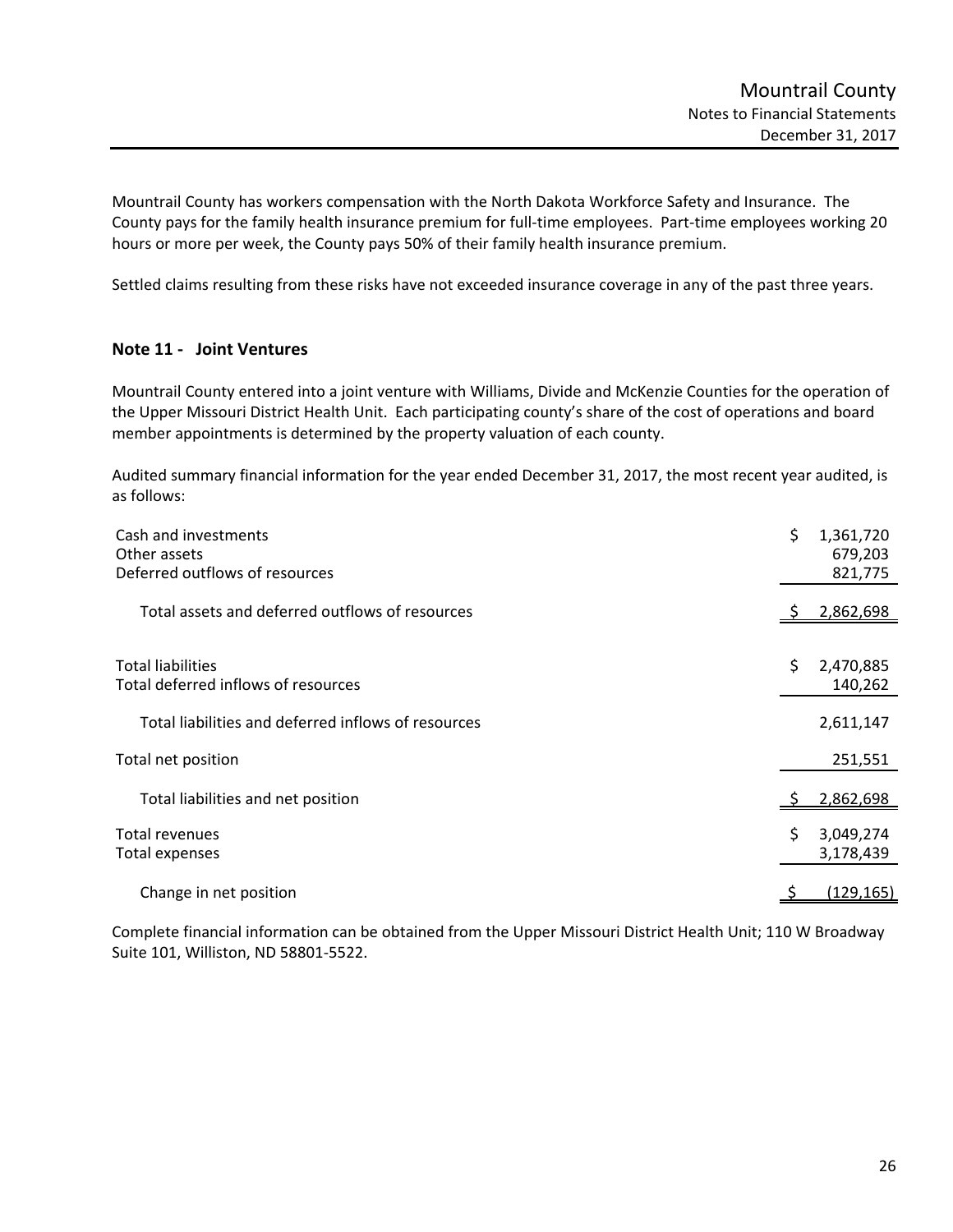# **Note 12 ‐ Transfers**

The following is a reconciliation between transfers in and transfers out as reported in the basic financial statements for the year ended December 31, 2017:

| Funds                    | <b>Transfers</b><br>In | <b>Transfers</b><br>Out |
|--------------------------|------------------------|-------------------------|
| General Fund             | 502.842                | \$ (17,330,455)         |
| County Road and Bridge   | 17,375,629             | (151, 592)              |
| Other governmental funds | 900,000                | (1, 296, 424)           |
| <b>Total transfers</b>   | 18,778,471             | \$ (18, 778, 471)       |

Transfers were used to move revenues from the funds that are required to collect them to funds that are allowed to expend them.

# **Note 13 ‐ Commitments**

As of December 31, 2017 the County had outstanding construction contracts in the amount of \$63,443,254, of which the County has paid \$39,748,094. Subsequent to year-end the County entered into construction contracts for road projects totaling \$38,462,006.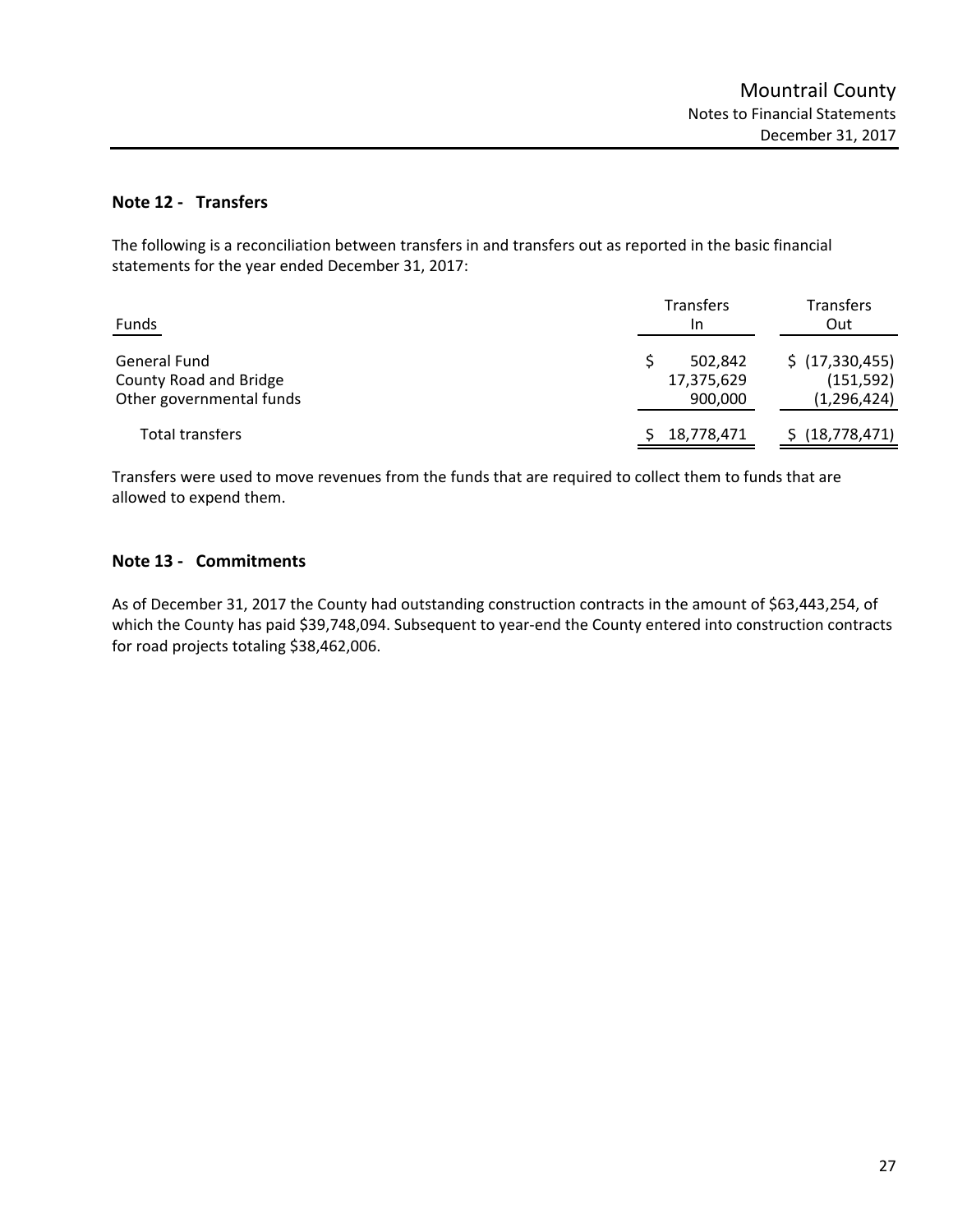

Supplementary Information December 31, 2017 Mountrail County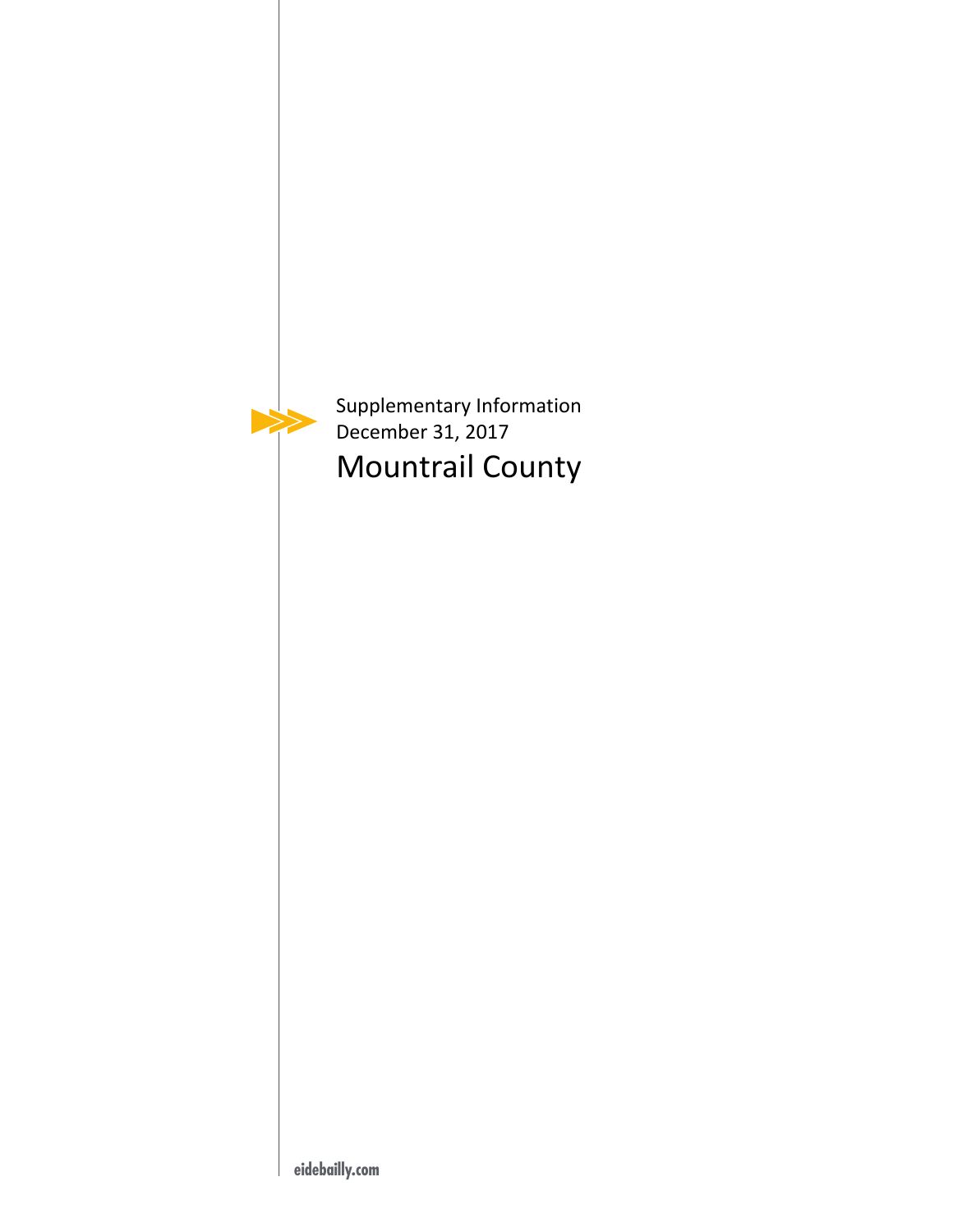# Mountrail County Budgetary Comparison Schedule – General Fund Year Ended December 31, 2017

|                                           | Original<br><b>Budget</b> | Final<br><b>Budget</b> | Actual          | Variance<br><b>With Final</b><br><b>Budget</b> |  |
|-------------------------------------------|---------------------------|------------------------|-----------------|------------------------------------------------|--|
| Revenues                                  |                           |                        |                 |                                                |  |
| Taxes                                     | \$<br>3,134,990           | \$<br>2,844,963        | \$<br>2,831,401 | \$<br>(13, 562)                                |  |
| Licenses, permits and fees                | 1,087,440                 | 1,087,440              | 2,075,816       | 988,376                                        |  |
| Intergovernmental                         | 22,609,140                | 22,609,140             | 25,041,479      | 2,432,339                                      |  |
| Charges for services                      | 978,800                   | 978,800                | 790,667         | (188, 133)                                     |  |
| Fines and forfeits                        | 23,610                    | 23,610                 | 166,340         | 142,730                                        |  |
| Interest income                           | 315,000                   | 315,000                | 756,593         | 441,593                                        |  |
| Rent income                               |                           |                        | 63,795          | 63,795                                         |  |
| Miscellaneous                             | 193,854                   | 193,854                | 523,358         | 329,504                                        |  |
| <b>Total revenues</b>                     | 28,342,834                | 28,052,807             | 32,249,449      | 4,196,642                                      |  |
| Expenditures                              |                           |                        |                 |                                                |  |
| Current                                   |                           |                        |                 |                                                |  |
| General government                        | 10,137,585                | 10,186,136             | 8,339,683       | 1,846,453                                      |  |
| Public safety                             | 4,286,147                 | 4,286,147              | 2,290,781       | 1,995,366                                      |  |
| Culture and recreation                    | 439,623                   | 447,545                | 514,051         | (66, 506)                                      |  |
| Economic development                      | 185,344                   | 185,344                | 132,833         | 52,511                                         |  |
| Other                                     |                           |                        | 4,664           | (4,664)                                        |  |
| Debt service                              |                           |                        | 18,197,366      | (18, 197, 366)                                 |  |
| Total expenditures                        | 15,048,699                | 15,105,172             | 29,479,378      | (14, 374, 206)                                 |  |
| Excess (Deficiency) of Revenues           |                           |                        |                 |                                                |  |
| over Expenditures                         | 13,294,135                | 12,947,635             | 2,770,071       | (10, 177, 564)                                 |  |
| <b>Other Financing Sources (Uses)</b>     |                           |                        |                 |                                                |  |
| <b>Transfers In</b>                       | 96,500                    | 96,500                 | 502,842         | 406,342                                        |  |
| <b>Transfers Out</b>                      | (17,413,775)              | (17, 413, 775)         | (17, 330, 455)  | 83,320                                         |  |
| Total other financing sources<br>and uses | (17,317,275)              | (17, 317, 275)         | (16, 827, 613)  | 489,662                                        |  |
| Net Change in Fund Balances               | (4,023,140)               | (4,369,640)            | (14,057,542)    | (9,687,902)                                    |  |
| Fund Balance - January 1                  | 39,075,472                | 39,075,472             | 39,075,472      |                                                |  |
| Fund Balance - December 31                | \$35,052,332              | \$ 34,705,832          | \$25,017,930    | (9,687,902)<br>$\varsigma$                     |  |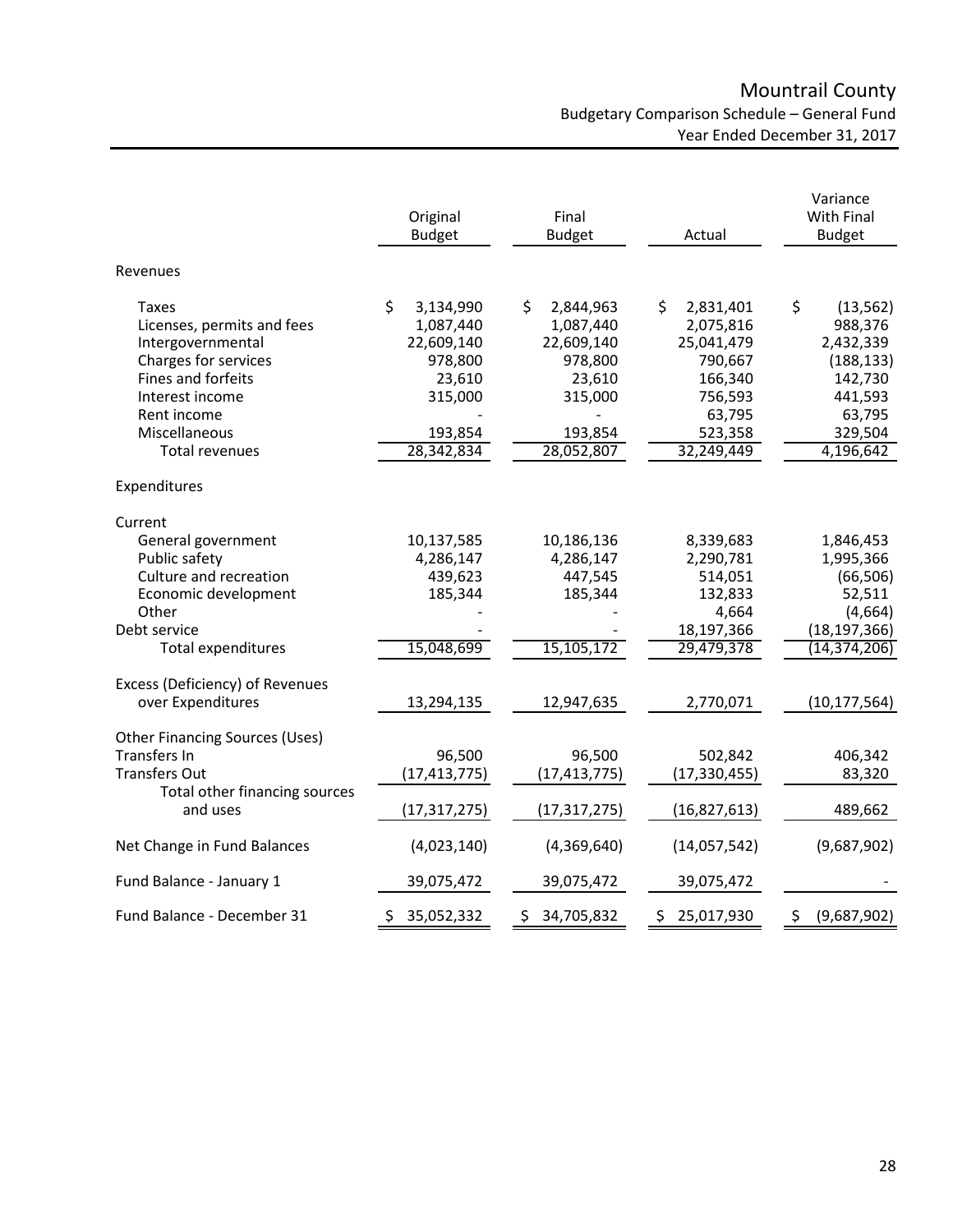|                                                                                              | Original<br><b>Budget</b>                                       | Final<br><b>Budget</b>                                          | Actual                                                          | Variance<br>With Final<br><b>Budget</b>                   |  |
|----------------------------------------------------------------------------------------------|-----------------------------------------------------------------|-----------------------------------------------------------------|-----------------------------------------------------------------|-----------------------------------------------------------|--|
| Revenues                                                                                     |                                                                 |                                                                 |                                                                 |                                                           |  |
| Taxes<br>Intergovernmental<br>Charges for services<br>Miscellaneous<br><b>Total revenues</b> | \$<br>1,250,519<br>1,820,322<br>157,500<br>215,000<br>3,443,341 | \$<br>1,250,519<br>1,820,322<br>157,500<br>215,000<br>3,443,341 | \$<br>1,283,532<br>2,558,050<br>838,190<br>247,583<br>4,927,355 | \$<br>33,013<br>737,728<br>680,690<br>32,583<br>1,484,014 |  |
| Expenditures                                                                                 |                                                                 |                                                                 |                                                                 |                                                           |  |
| Current<br><b>Highways</b>                                                                   | 26,945,695                                                      | 26,945,695                                                      | 9,998,829                                                       | (16, 946, 866)                                            |  |
| Deficiency of Expenditures<br>over Revenues                                                  | (23,502,354)                                                    | (23,502,354)                                                    | (5,071,474)                                                     | (15, 462, 852)                                            |  |
| <b>Other Financing Sources (Uses)</b>                                                        |                                                                 |                                                                 |                                                                 |                                                           |  |
| Transfers In<br><b>Transfers Out</b>                                                         | 17,407,200<br>(80,000)                                          | 17,407,200<br>(80,000)                                          | 17,375,629<br>(151, 592)                                        | (31, 571)<br>(71, 592)                                    |  |
| Total other financing sources<br>and uses                                                    | 17,327,200                                                      | 17,327,200                                                      | 17,224,037                                                      | (103, 163)                                                |  |
| Net Change in Fund Balances                                                                  | (6, 175, 154)                                                   | (6, 175, 154)                                                   | 12,152,563                                                      | (15,566,015)                                              |  |
| Fund Balance - January 1                                                                     | 73,394,497                                                      | 73,394,497                                                      | 73,394,497                                                      |                                                           |  |
| Fund Balance - December 31                                                                   | 67,219,343<br>Ş.                                                | 67,219,343                                                      | 85,547,060                                                      | (15, 566, 015)<br>S.                                      |  |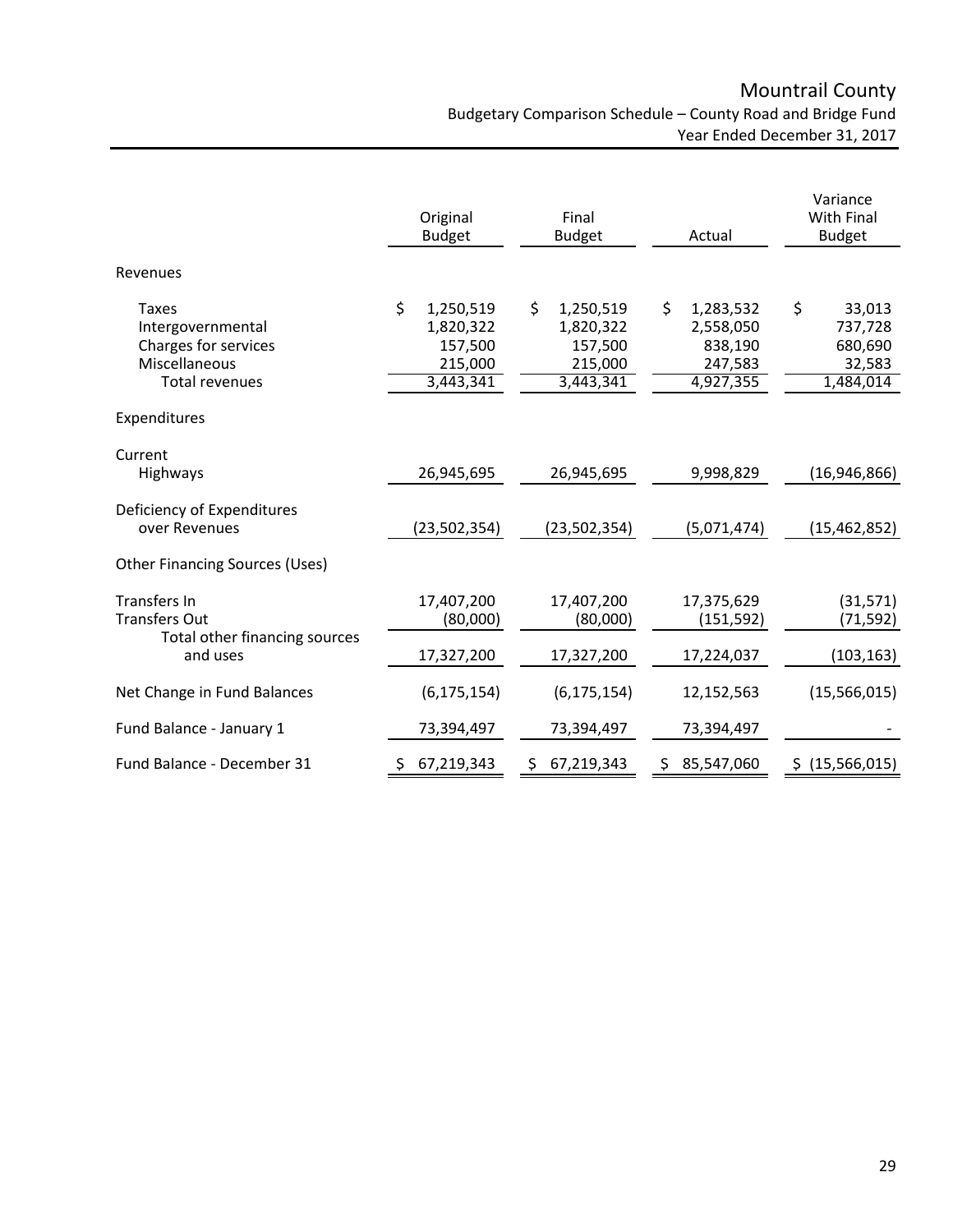# **Note 1 ‐ Stewardship, Compliance, and Accountability**

#### **Budgetary Information**

- The County adopts an annual budget consistent with the modified cash basis of accounting for the general fund and the county road and bridge fund.
- Annually on or before July  $1<sup>st</sup>$  the County prepares a preliminary budget. NDCC 40-40-04.
- The preliminary budget includes the estimated revenues and appropriations for the general fund, the county road and bridge fund, each special revenue fund and each debt service fund of the County. NDCC 40‐40‐05.
- The County shall meet and hear any and all protests or objections to the items or amounts set forth in the preliminary budget. At the hearing, the County shall make any changes in the items or amounts shown in the preliminary budget. The final budget is prepared which includes a summary of the amounts levied for each fund and the total amount levied. NDCC 40‐40‐08.
- Annually on or before October  $10^{th}$ , the final budget is completed. NDCC 40-40-09.
- Annually on or before December  $10^{th}$ , taxes levied must be completed and certified. NDCC 40-40-09.
- Each budget is controlled by the County Auditor at the revenue and expenditure function/object level.
- The current budget, except for property taxes, may be amended during the year for any revenues and appropriations not anticipated at the time the budget was prepared. Amendments are analyzed for revenues and expenditures. NDCC 57‐15‐31.1
- All appropriations lapse at year-end.

## **Note 2 ‐ Budget Variances**

- The most significant variances in the general fund annual budget relate to payoff of the certificate of indebtedness through the debt service fund, and lesser expenditures for public safety and general government than anticipated. Cash reserves and tax collections covered the payoff that was not budgeted for.
- The most significant variances in the county road and bridge fund annual budget related to less expenditures for highways and higher tax collections. Project delays during 2017 caused less expenditures to be made on road and construction projects.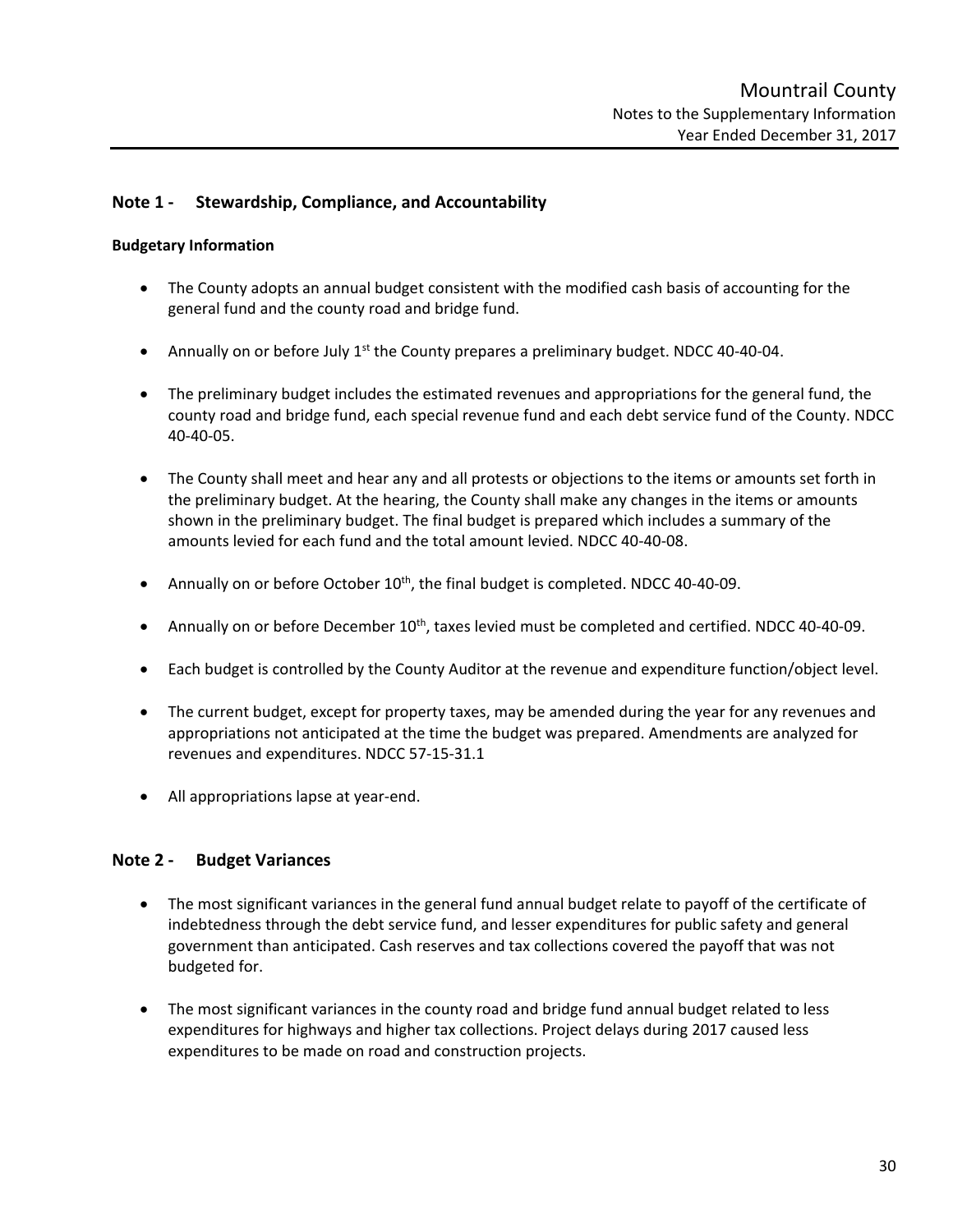Employer's

# **Schedule of Employer Share of Net Pension Liability ND Public Employees Retirement System Last 10 Fiscal Years**

| Pension Plan  | <b>Fiscal Year</b><br>Ending | Employer's<br>Proportion<br>(Percentage) of<br>the Net Pension<br>Liability<br>(Asset) | Employer's<br>Proportionate<br>Share (Amount)<br>of the Net<br>Pension<br>Liability<br>(Asset) (a) | Employer's<br>Covered-<br>Employee<br>Payroll (b) | Proportionate<br>Share of the<br><b>Net Pension</b><br>Liability<br>(Asset) as a<br>Percentage of<br>its Covered-<br>Employee<br>Payroll (a/b) | Plan Fiduciary<br>Net Position as<br>a Percentage<br>of the Total<br>Pension<br>Liability |
|---------------|------------------------------|----------------------------------------------------------------------------------------|----------------------------------------------------------------------------------------------------|---------------------------------------------------|------------------------------------------------------------------------------------------------------------------------------------------------|-------------------------------------------------------------------------------------------|
| <b>NDPERS</b> | 6/30/2017                    | 0.628578%                                                                              | 10,103,331                                                                                         | 6,416,796                                         | 157.45%                                                                                                                                        | 87.23%                                                                                    |
| <b>NDPERS</b> | 6/30/2016                    | 0.592772%                                                                              | 5,777,141                                                                                          | 5,973,748                                         | 96.71%                                                                                                                                         | 70.46%                                                                                    |
|               |                              |                                                                                        |                                                                                                    |                                                   |                                                                                                                                                |                                                                                           |
| <b>NDPERS</b> | 6/30/2015                    | 0.540752%                                                                              | 3,677,021                                                                                          | 4,817,448                                         | 76.33%                                                                                                                                         | 77.15%                                                                                    |

# **Schedule of Employer Contributions ND Public Employees Retirement System Last 10 Fiscal Years**

| Pension Plan  | <b>Fiscal Year</b><br>Ending | Statutorily<br>Required<br>Contribution (a) | Contributions in<br>Relation to the<br>Statutorily<br>Required<br>Contribution (b) | Contribution<br>Deficiency<br>(Excess) (a-b) | Employer's<br>Covered-<br>Employee<br>Payroll (d) | Contributions<br>as a Percentage<br>of Covered-<br>Employee<br>Payroll (a/d) |
|---------------|------------------------------|---------------------------------------------|------------------------------------------------------------------------------------|----------------------------------------------|---------------------------------------------------|------------------------------------------------------------------------------|
| <b>NDPERS</b> | 12/31/2017                   | 465.296                                     | (445.016)                                                                          | 20.280                                       | 6.416.796                                         | 7.25%                                                                        |
| <b>NDPERS</b> | 12/31/2016                   | 432.489                                     | (421.492)                                                                          | 10,997                                       | 5,973,748                                         | 7.24%                                                                        |
| <b>NDPERS</b> | 12/31/2015                   | 365,923                                     | (367,420)                                                                          | (1, 497)                                     | 4,817,448                                         | 7.60%                                                                        |

# **Note 3 ‐ Schedule of Employer Pension Liability and Contributions**

GASB Statement No. 68 requires ten years of information to be presented in these tables. However, until a full 10‐year trend is compiled, Mountrail County will present information for those years for which information is available.

# **Note 4 ‐ Changes of Assumptions**

Amounts reported reflect actuarial assumption changes effective July 1, 2017 based on the results of an actuarial experience study completed in 2015. This includes changes to the mortality tables, disability incidence rates, retirement rates, administrative expenses, salary scale, and percent married assumption.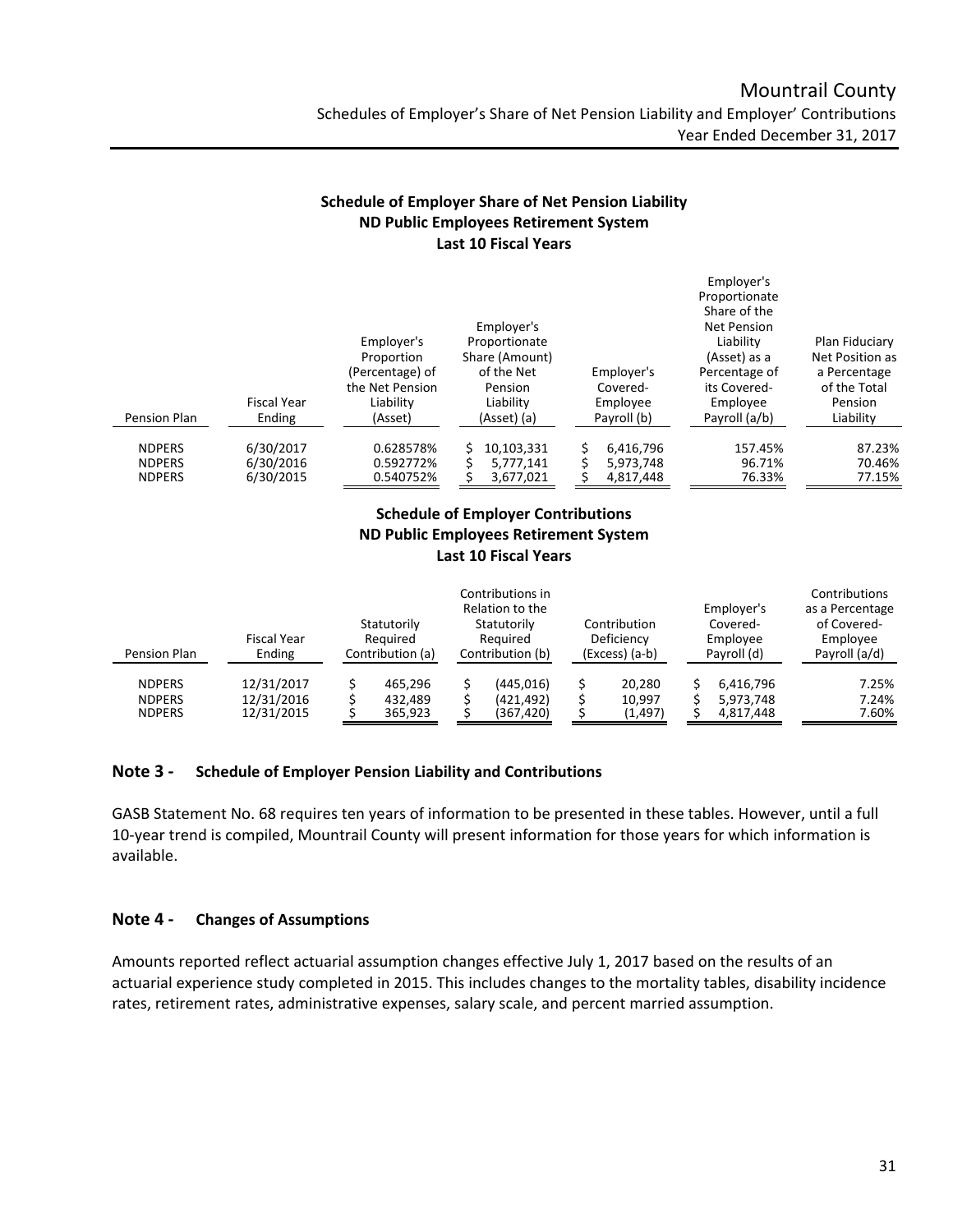# Mountrail County Schedule of Expenditures of Federal Awards Year Ended December 31, 2017

| Federal Grantor, Pass-through Grantor and Program Title         | Federal<br><b>CFDA</b><br>Number | Grant<br>Number | Expenditures<br>2017 |
|-----------------------------------------------------------------|----------------------------------|-----------------|----------------------|
|                                                                 |                                  |                 |                      |
| U.S. Department of Interior                                     |                                  |                 |                      |
| Passed-Through State Treasurer                                  |                                  |                 |                      |
| <b>Taylor Grazing</b>                                           | 15.227                           |                 | \$<br>92             |
| <b>Flood Control Act</b>                                        | 15.433                           |                 | 4,901,964            |
| Mineral Leasing Act (Public Domain Royalties)                   | 15.437                           |                 | 2,156,753            |
| Total U.S. Department of Interior                               |                                  |                 | 7,058,809            |
| U.S. Department of Health and Human Services                    |                                  |                 |                      |
| Passed-Through State Department of Human Services               |                                  |                 |                      |
| Special Programs for the Aging - Title III, Part B - Grants for |                                  |                 |                      |
| <b>Supportive Services and Senior Centers</b>                   | 93.044                           |                 | 73,330               |
| Promoting Safe & Stable Families                                | 93.556                           |                 | 8,755                |
| Temporary Assistance for Needy Families Cluster                 |                                  |                 |                      |
| <b>Temporary Assistance for Needy Families</b>                  | 93.558                           |                 | 90,411               |
| <b>Child Support Enforcement</b>                                | 93.563                           |                 | 3,799                |
| Child Care Development Fund Cluster                             |                                  |                 |                      |
| Child Care Mandatory and Matching Funds of the Child            |                                  |                 |                      |
| Care and Development Fund                                       | 93.596                           |                 | 2,120                |
| <b>Children Justice Grants to States</b>                        | 93.643                           |                 | 125                  |
| <b>Child Welfare Services - State Grants</b>                    | 93.645                           |                 | 4,761                |
| <b>Foster Care Title IV-E</b>                                   | 93.658                           |                 | 73,444               |
| <b>Adoption Assistance</b>                                      | 93.659                           |                 | 1,076                |
| Maternal and Child Health Services Block Grant to the States    | 93.994                           |                 | 1,552                |
| Total U.S. Department of Health and Human<br><b>Services</b>    |                                  |                 | 259,373              |
| <b>Total Reporting Entity Expenditures of Federal Awards</b>    |                                  |                 | 7,318,182<br>-S      |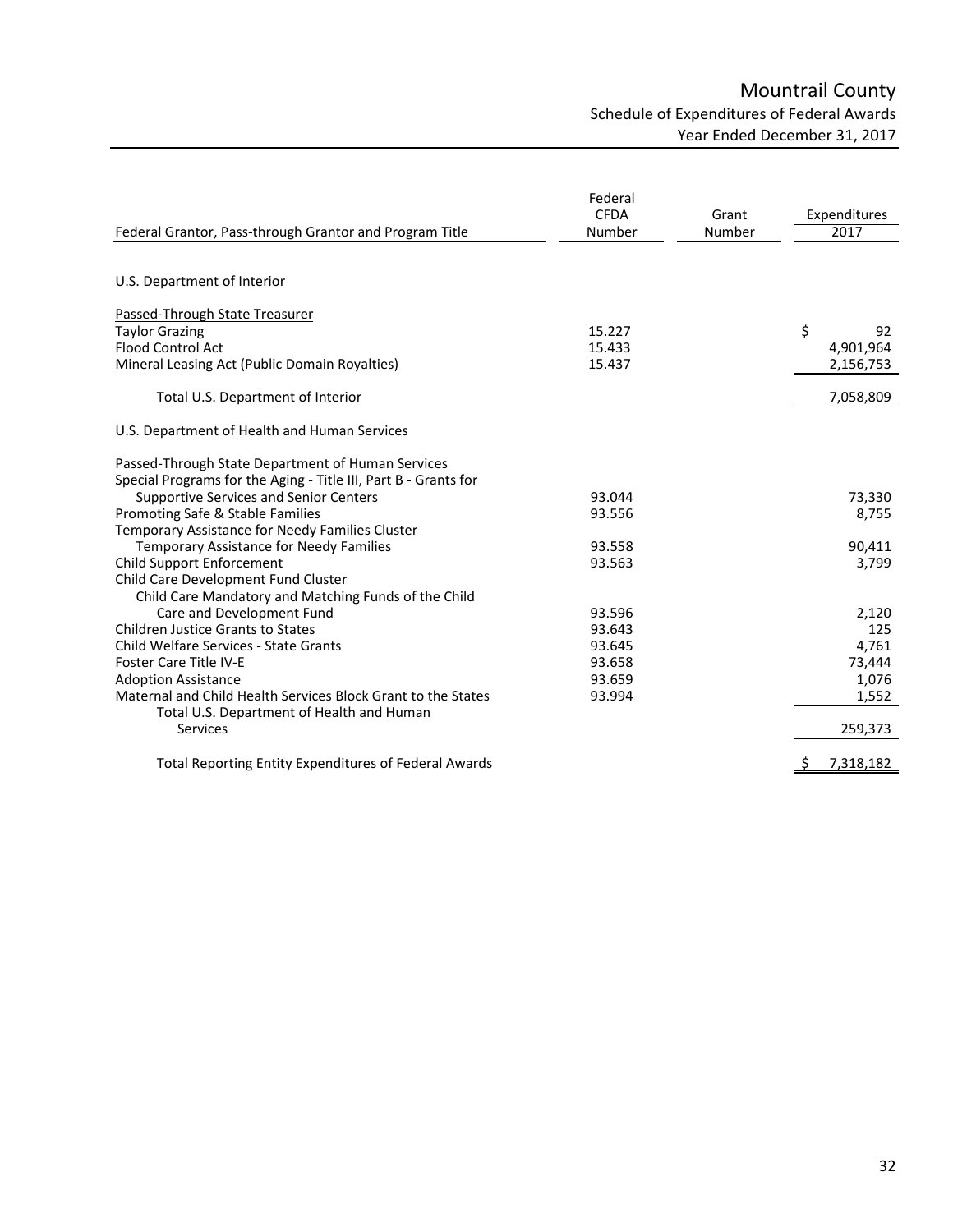# **Note A ‐ Basis of Presentation**

The accompanying schedule of expenditures of federal awards (the schedule) includes the federal award activity of Mountrail County (the Organization) under programs of the federal government for the year ended December 31, 2017. The information is presented in accordance with the requirements of Title 2 U.S. Code of Federal Regulations Part 200, *Uniform Administrative Requirements, Cost Principles, and Audit Requirements for Federal Awards* (Uniform Guidance). Because the schedule presents only a selected portion of the operations of Mountrail County, it is not intended to and does not present the financial position or changes in net assets (*or net position or fund balance*) of Mountrail County.

For passed‐through grants, no passed‐through identifying numbers are available.

# **Note B – Significant Accounting Policies**

Expenditures reported in the schedule are reported on the modified cash basis of accounting. Federal reimbursements and interest income are recognized when received and federal expenditures are recognized when paid. For certain programs shown on the schedule of expenditures of federal awards, federal reimbursements are not based upon specific expenditures, the amounts reported here represent cash received rather than federal expenditures. The County's summary of significant accounting policies is presented in Note 1 in their basic financial statements. Federal financial assistance provided to a subrecipient is treated as an expenditure when it is paid to the subrecipient. No federal financial assistance has been provided to a subrecipient.

# **Note C – Indirect Cost Rate**

The Organization has not elected to use the 10% de minimis cost rate.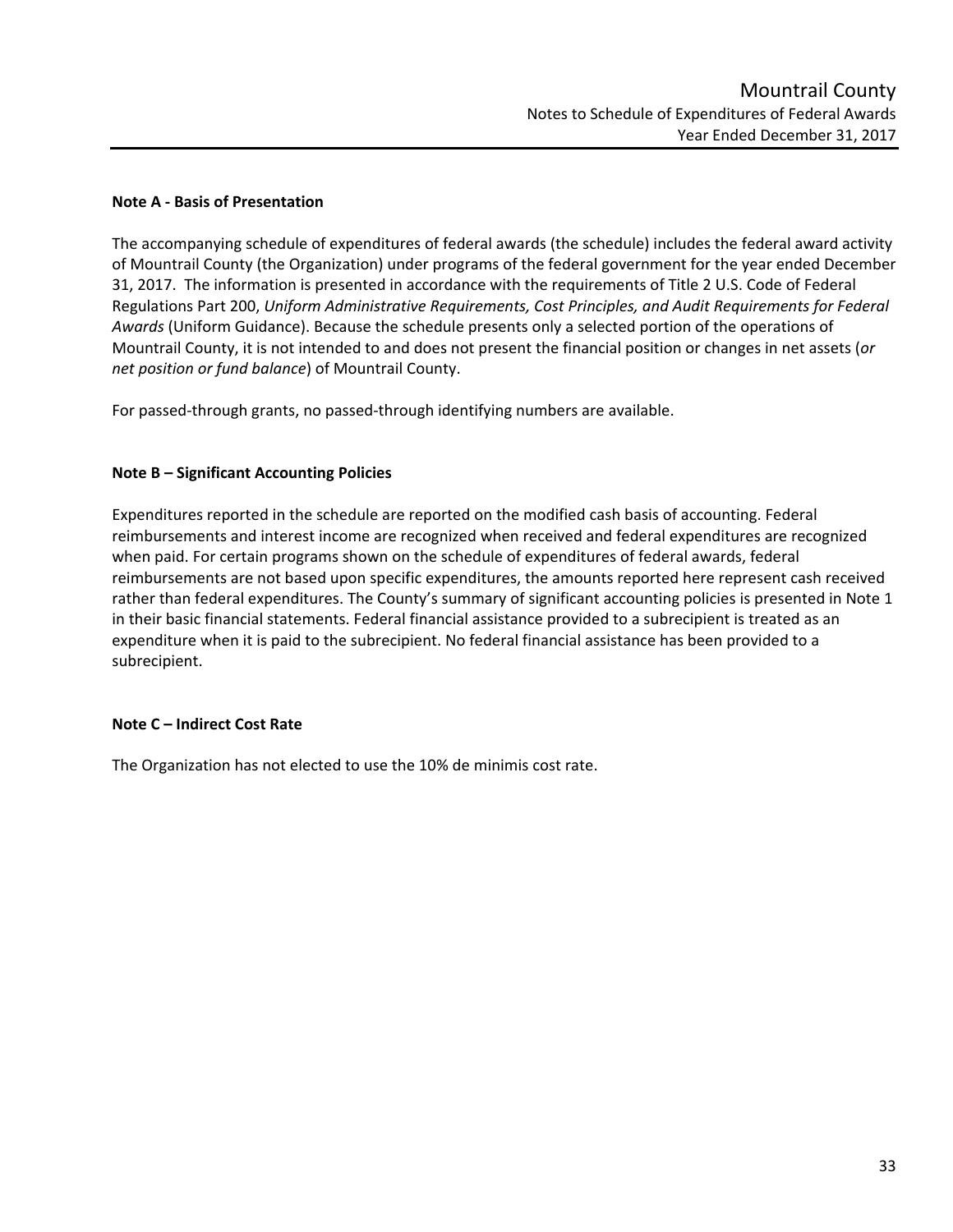

**CPAs & BUSINESS ADVISORS** 

# **Independent Auditor's Report on Internal Control over Financial Reporting and on Compliance and Other Matters Based on an Audit of Financial Statements Performed in Accordance with**  *Government Auditing Standards*

To the Board of County Commissioners Mountrail County Stanley, North Dakota

We have audited, in accordance with auditing standards generally accepted in the United States of America and the standards applicable to financial audits contained in *Government Auditing Standards*, issued by the Comptroller General of the United States, the modified cash basis financial statements of the governmental activities, the aggregate discretely presented component unit, each major fund, and the aggregate remaining fund information of Mountrail County as of and for the year ended December 31, 2017, and the related notes to the financial statements, which collectively comprise Mountrail County's basic financial statements, and have issued our report thereon dated October 31, 2019.

## **Internal Control over Financial Reporting**

In planning and performing our audit of the financial statements, we considered Mountrail County's internal control over financial reporting (internal control) to determine the audit procedures that are appropriate in the circumstances for the purpose of expressing our opinions on the financial statements, but not for the purpose of expressing an opinion on the effectiveness of Mountrail County's internal control. Accordingly, we do not express an opinion on the effectiveness of Mountrail County's internal control.

Our consideration of internal control over financial reporting was for the limited purpose described in the preceding paragraph and was not designed to identify all deficiencies in internal control over financial reporting that might be material weaknesses or significant deficiencies and therefore, material weaknesses or significant deficiencies may exist that were not identified. However, as described in the accompanying schedule of audit findings, we identified certain deficiencies in internal control that we consider to be material weaknesses and significant deficiencies.

A *deficiency in internal control* exists when the design or operation of a control does not allow management or employees, in the normal course of performing their assigned functions, to prevent, or detect and correct, misstatements on a timely basis. A *material weakness* is a deficiency, or a combination of deficiencies, in internal control, such that there is a reasonable possibility that a material misstatement of the entity's financial statements will not be prevented, or detected and corrected on a timely basis. We consider the deficiencies described in the accompanying schedule of findings and questioned costs as items 2017‐002, 2017‐003, and 2017‐004 to be material weaknesses.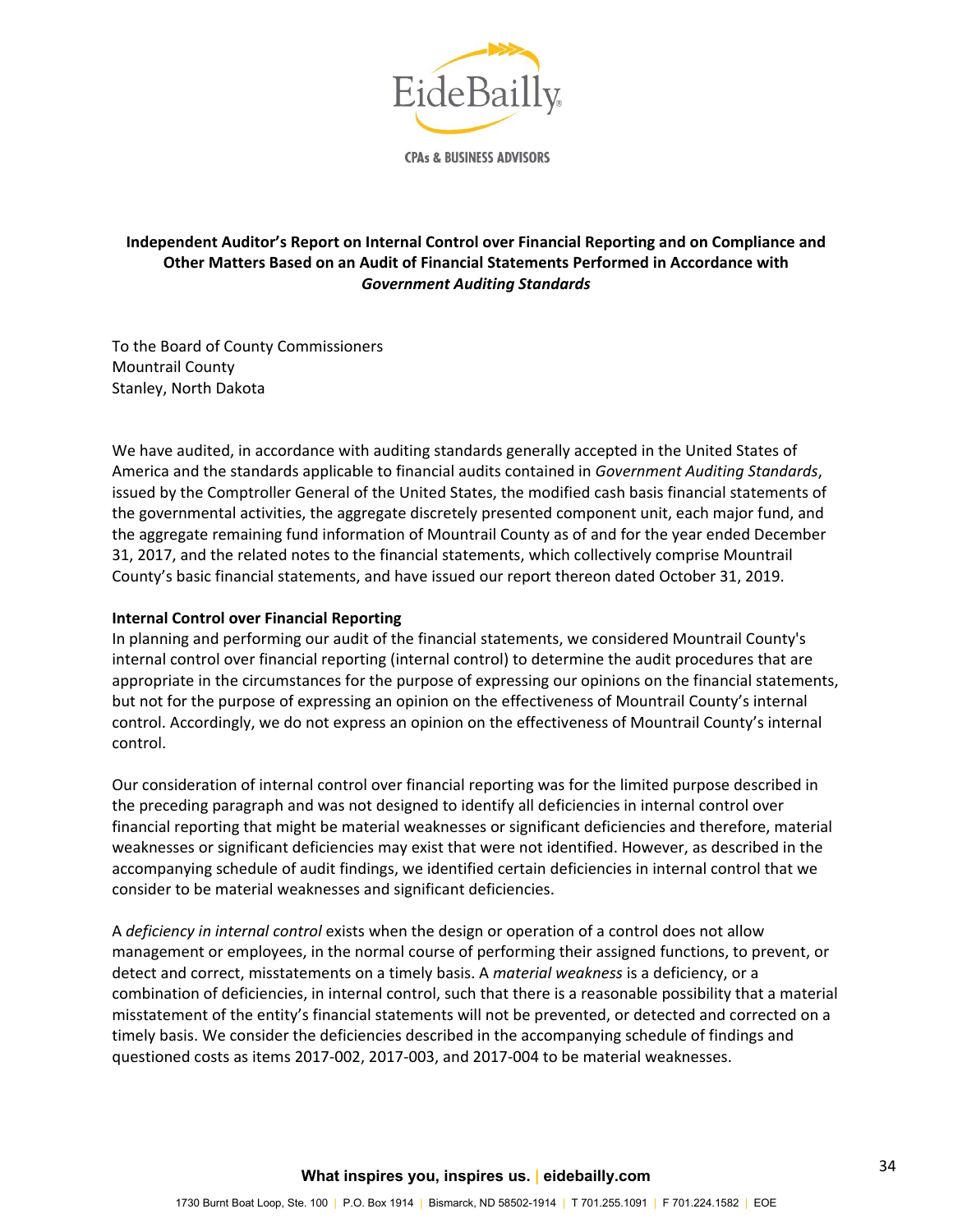A *significant deficiency* is a deficiency, or a combination of deficiencies, in internal control that is less severe than a material weakness, yet important enough to merit attention by those charged with governance. We consider the deficiency described in the accompanying schedule of findings and questioned costs as item 2017‐001 to be a significant deficiency.

## **Compliance and Other Matters**

As part of obtaining reasonable assurance about whether Mountrail County's financial statements are free from material misstatement, we performed tests of its compliance with certain provisions of laws, regulations, contracts, and grant agreements, noncompliance with which could have a direct and material effect on the determination of financial statement amounts. However, providing an opinion on compliance with those provisions was not an objective of our audit, and accordingly, we do not express such an opinion. The results of our tests disclosed one instance of immaterial noncompliance that is reported as finding 2017‐E.

# **Mountrail County's Response to Findings**

Mountrail County's responses to the findings identified in our audit are described in the accompanying schedule of findings and questioned costs. Mountrail County's responses were not subjected to the auditing procedures applied in the audit of the financial statements and, accordingly, we express no opinion on them.

# **Purpose of this Report**

The purpose of this report is solely to describe the scope of our testing of internal control and compliance and the results of that testing, and not to provide an opinion on the effectiveness of the entity's internal control or on compliance. This report is an integral part of an audit performed in accordance with *Government Auditing Standards* in considering the entity's internal control and compliance. Accordingly, this communication is not suitable for any other purpose.

Ede Sailly LLP

Bismarck, North Dakota October 31, 2019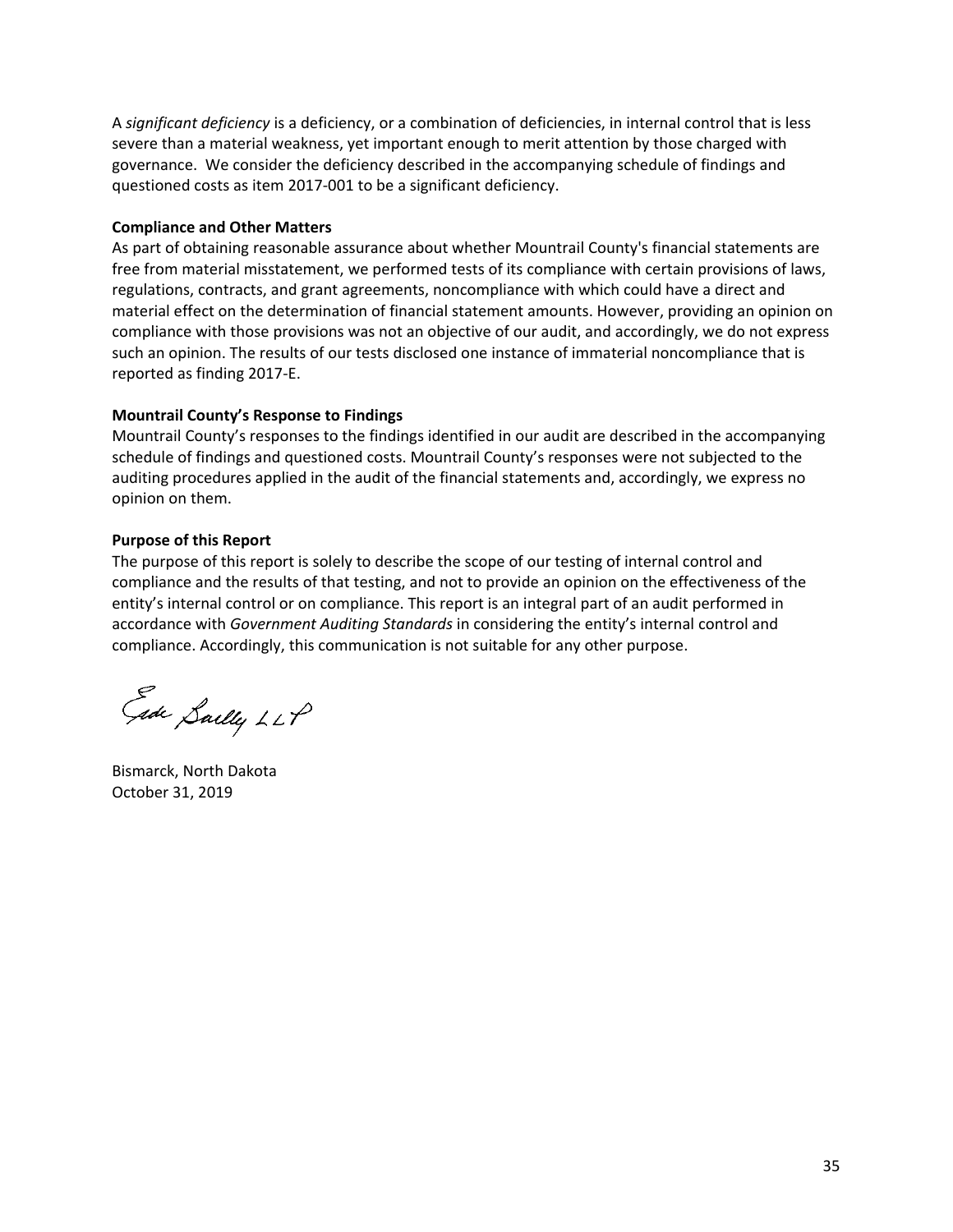

**CPAs & BUSINESS ADVISORS** 

# **Independent Auditor's Report on Compliance for Each Major Federal Program: and Report on Internal Control over Compliance Required by the Uniform Guidance**

To the Board of County Commissioners Mountrail County Stanley, North Dakota

## **Report on Compliance for Each Major Federal Program**

We have audited Mountrail County, Stanley, North Dakota's compliance with the types of compliance requirements described in the *OMB Compliance Supplement* that could have a direct and material effect on each of Mountrail County's major federal programs for the year ended December 31, 2017. Mountrail County's major federal programs are identified in the summary of auditor's results section of the accompanying schedule of findings and questioned costs.

## **Management's Responsibility**

Management is responsible for compliance with federal statutes, regulations, and the terms and conditions of its federal awards applicable to its federal programs.

## **Auditor's Responsibility**

Our responsibility is to express an opinion on the compliance for each of Mountrail County's major federal programs based on our audit of the types of compliance requirements referred to above. We conducted our audit of compliance in accordance with auditing standards generally accepted in the United States of America; the standards applicable to financial audits contained in Government *Auditing Standards*, issued by the Comptroller General of the United States; and the audit requirements of Title 2 U.S. *Code of Federal Regulations* Part 200, *Uniform Administrative Requirements, Cost Principles, and Audit Requirements for Federal Award* (Uniform Guidance). Those standards and the Uniform Guidance require that we plan and perform the audit to obtain reasonable assurance about whether noncompliance with the compliance requirements referred to above that could have a direct and material effect on a major federal program occurred. An audit includes examining, on a test basis, evidence about Mountrail County's compliance with those requirements and performing such other procedures as we considered necessary in the circumstances.

We believe that our audit provides a reasonable basis for our opinion on compliance for each major federal program. However, our audit does not provide a legal determination of Mountrail County's compliance.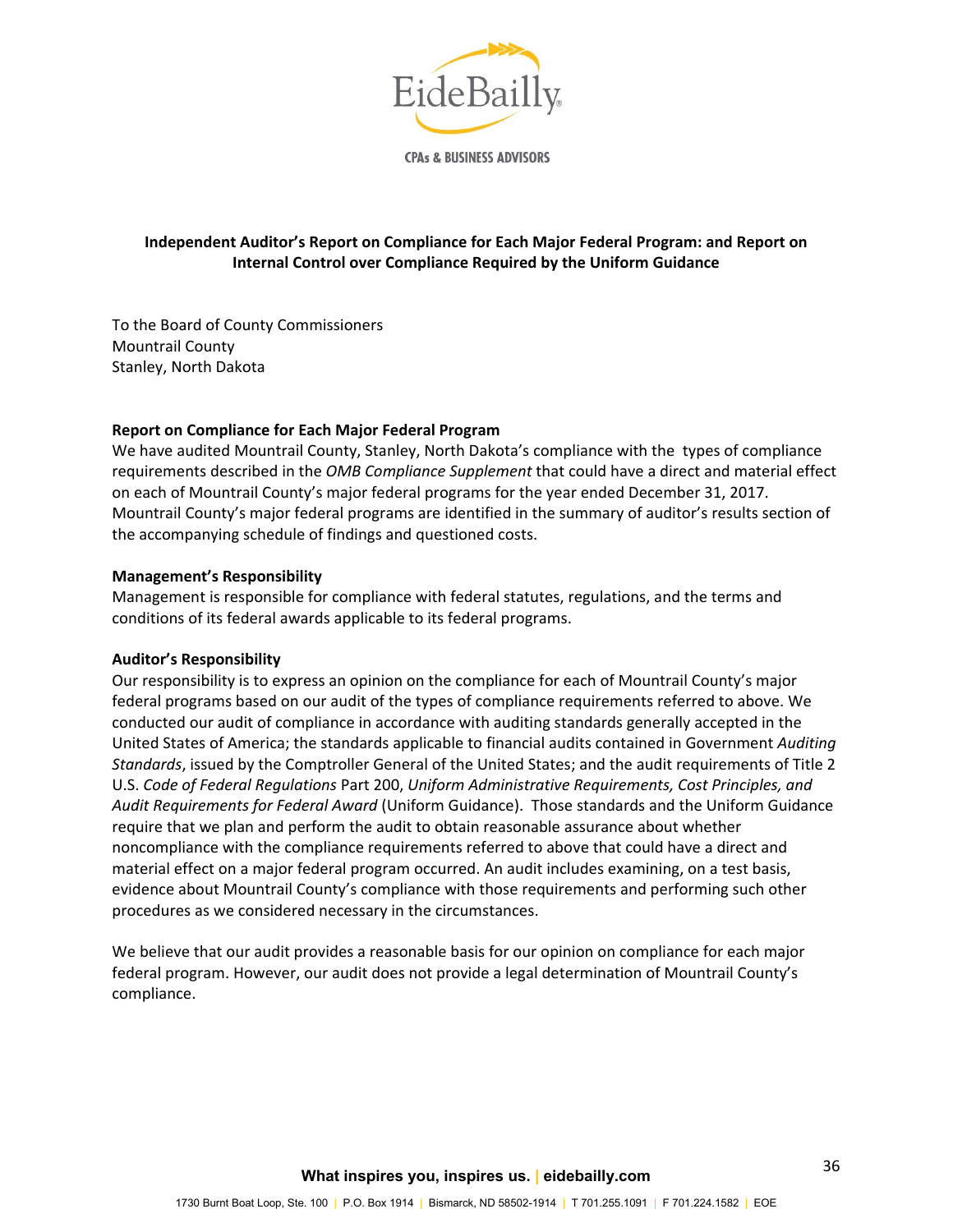#### **Opinion on Each Major Federal Program**

In our opinion, Mountrail County complied, in all material respects, with the compliance requirements referred to above that could have a direct and material effect of each of its major Federal programs for the year ended December 31, 2017.

#### **Report on Internal Control over Compliance**

Management of Mountrail County is responsible for establishing and maintaining effective internal control over compliance with the compliance requirements referred to above. In planning and performing our audit of compliance, we considered Mountrail County's internal control over compliance with the types of requirements that could have a direct and material effect on each major federal program to determine the auditing procedures that are appropriate in the circumstances for the purpose of expressing an opinion on compliance for each major federal program and to test and report on internal control over compliance in accordance with the Uniform Guidance, but not for the purpose of expressing an opinion on the effectiveness of internal control over compliance. Accordingly, we do not express an opinion on the effectiveness of Mountrail County's internal control over compliance.

*A deficiency in internal control over compliance* exists when the design or operation of a control over compliance does not allow management or employees, in the normal course of performing their assigned functions, to prevent, or detect and correct, noncompliance with a type of compliance requirement of a federal program on a timely basis. *A material weakness in internal control over compliance* is a deficiency, or combination of deficiencies, in internal control over compliance, such that there is a reasonable possibility that material noncompliance with a compliance requirement will not be prevented, or detected and corrected, on a timely basis. *A significant deficiency in internal control over compliance* is a deficiency, or a combination of deficiencies, in internal control over compliance with a type of compliance requirement of a federal program that is less severe than a material weakness in internal control over compliance, yet important enough to merit attention by those charged with governance.

Our consideration of internal control over compliance was for the limited purpose described in the first paragraph of this section and was not designed to identify all deficiencies in internal control that might be material weaknesses or significant deficiencies. We did not identify any deficiencies in internal control over compliance that we consider to be material weaknesses. However, material weaknesses may exist that have not been identified.

The purpose of this report on internal control over compliance is solely to describe the scope of our testing of internal control over compliance and the results of that testing based on the requirements of the Uniform Guidance. Accordingly, this report is not suitable for any other purpose.

Ede Sailly LLP

Bismarck, North Dakota October 31, 2019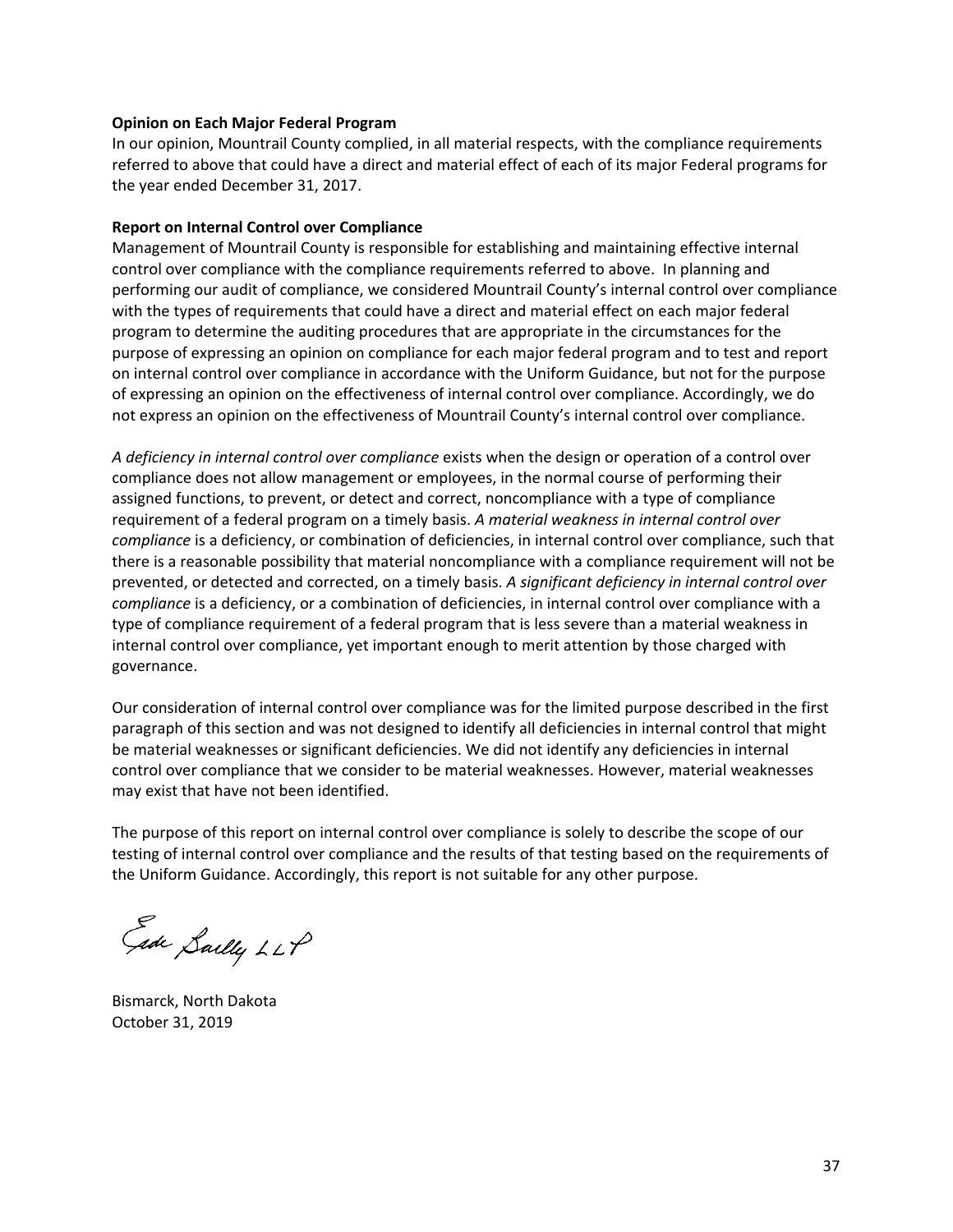| Section I - Summary of Auditor's Results                                                                                                                        |                            |  |  |  |
|-----------------------------------------------------------------------------------------------------------------------------------------------------------------|----------------------------|--|--|--|
| <b>Financial Statements</b>                                                                                                                                     |                            |  |  |  |
| Type of auditors' report issued                                                                                                                                 | Unmodified                 |  |  |  |
| Internal control over financial reporting:<br>Material weaknesses identified<br>Significant deficiencies identified not<br>considered to be material weaknesses | Yes<br>Yes                 |  |  |  |
| Noncompliance material to financial<br>statements noted?                                                                                                        | No                         |  |  |  |
| <b>Federal Awards</b>                                                                                                                                           |                            |  |  |  |
| Internal control over major programs:<br>Material weaknesses identified<br>Significant deficiencies identified not<br>considered to be material weaknesses      | <b>No</b><br>None reported |  |  |  |
| Type of auditors' report issued on compliance<br>for major programs                                                                                             | Unmodified                 |  |  |  |
| Any audit findings disclosed that are required<br>to be reported in accordance with Uniform<br>Guidance 2 CFR 200.516:<br>Identification of major programs:     | <b>No</b>                  |  |  |  |
| Name of Federal Program                                                                                                                                         | CFDA number                |  |  |  |
| Flood Control Act<br><b>Mineral Leasing Act</b>                                                                                                                 | 15.433<br>15.437           |  |  |  |
| Dollar threshold used to distinguish<br>between Type A and Type B programs                                                                                      | \$750,000                  |  |  |  |
| Auditee qualified as low-risk auditee                                                                                                                           | No                         |  |  |  |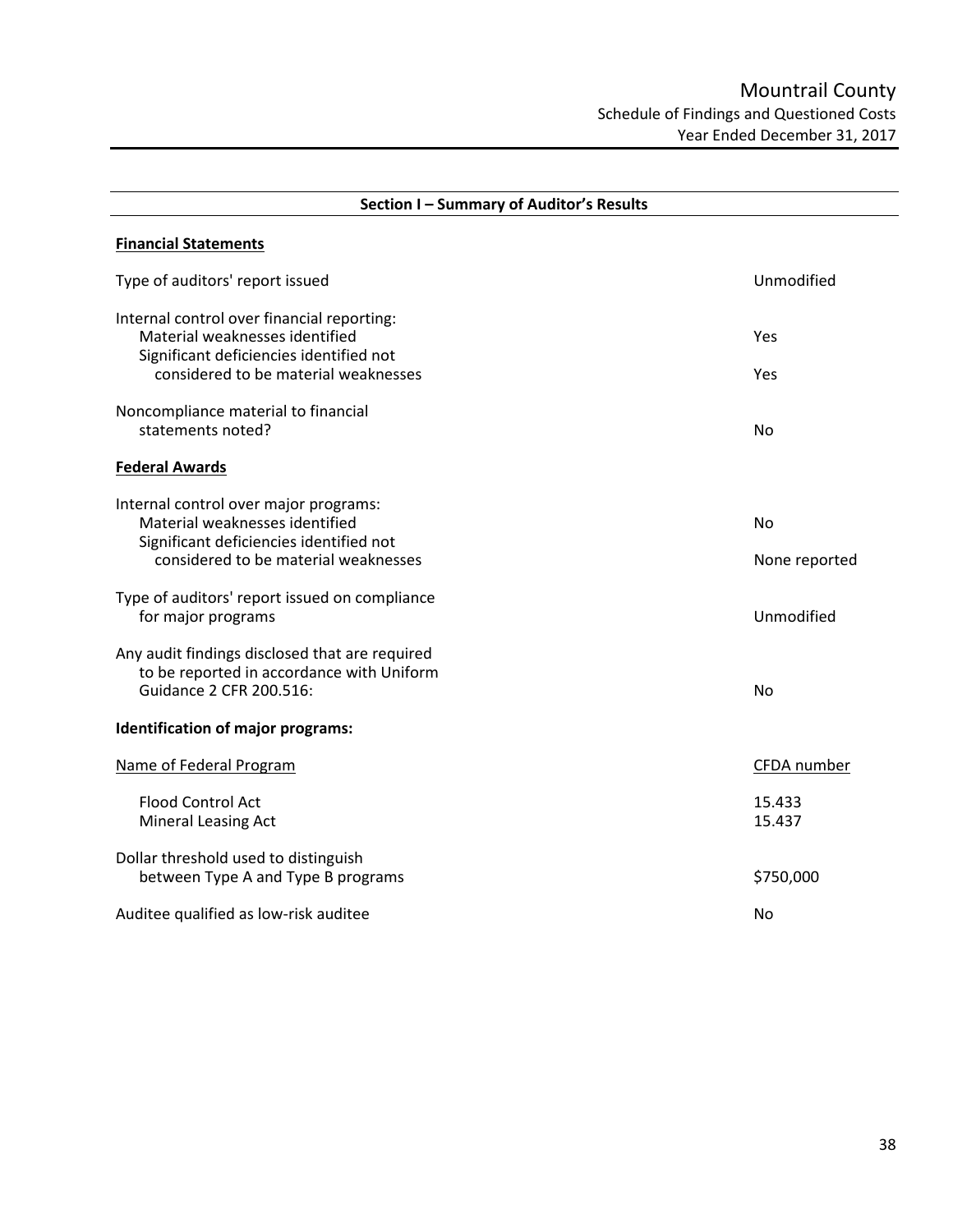#### **Section II – Financial Statement Findings**

#### **2017‐001 Segregation of Duties – Significant Deficiency**

Condition ‐ The County and various departments have a limited number of office personnel and, accordingly, does not have adequate internal controls in revenue, expenditures, and payroll functions due to a lack of segregation of duties.

Criteria ‐ A good system of internal accounting control contemplates an adequate segregation of duties so that no one individual handles a transaction from its inception to its completion.

Cause – The County and various departments have limited staff to be able to adequately segregate duties.

Effect - Inadequate segregation of duties could adversely affect the County's ability to detect misstatements in amounts that would be material in relation to the financial statements in a timely period by employees in the normal course of performing their assigned function.

Recommendation – While we recognize that your office staff may not be large enough to permit complete segregation of duties in all respects for an effective system of internal control, all accounting functions should be reviewed to determine if additional segregation is feasible and to improve efficiency and effectiveness of financial management of the County.

Response – At this time, Mountrail County has segregated the duties of all accounting functions in the most efficient manner possible. The Board of Mountrail County Commissioners is involved and is kept informed of the financial management of the County. The Treasurer's Office and Auditor's Office work closely together to improve the efficiency and effectiveness of the financial management of the County. Mountrail County has continued to make strides in the year towards becoming more efficient.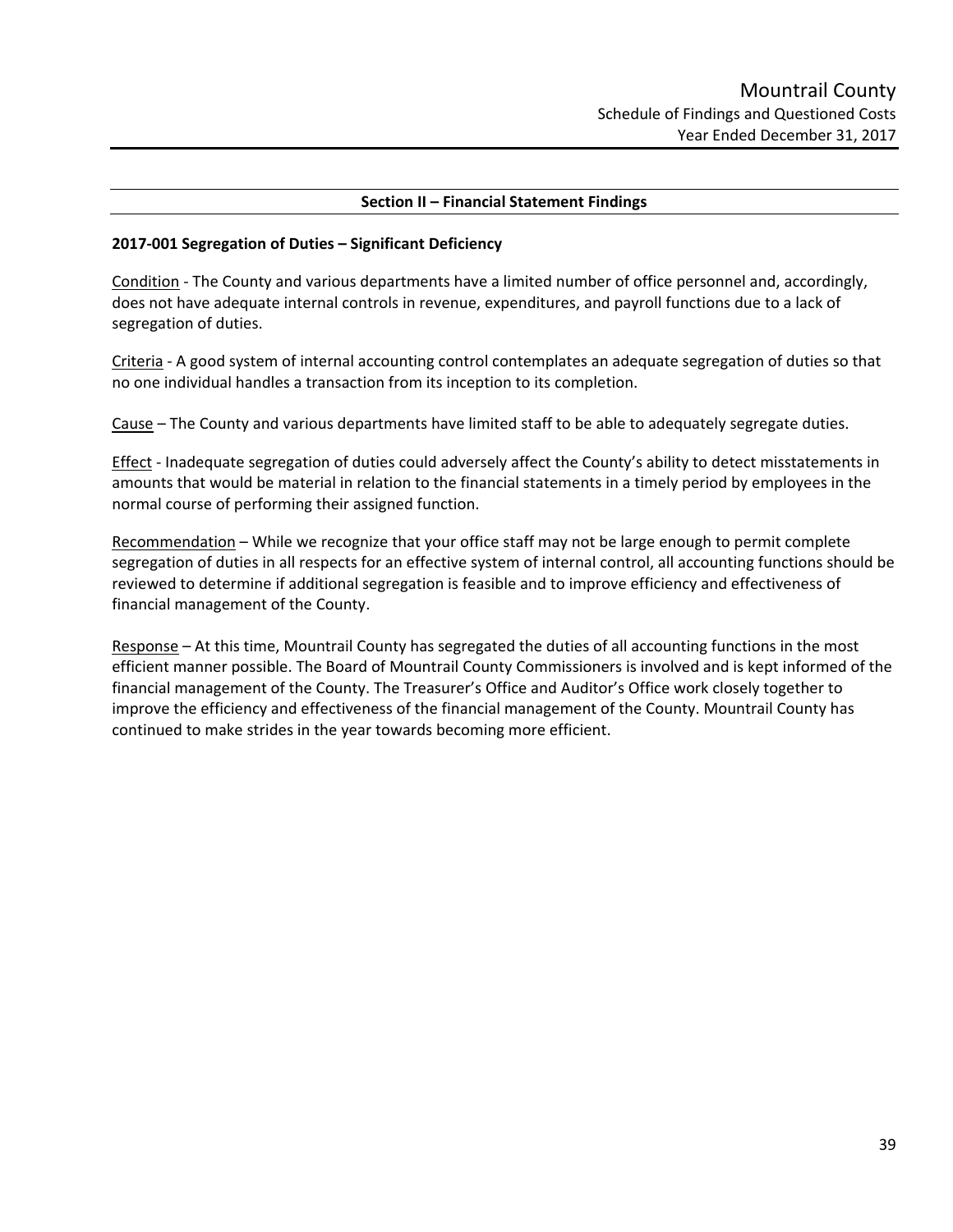# **2017‐002 Preparation of Financial Statements and Schedule of Federal Expenditures – Material Weakness**

Condition –Mountrail County does not have an internal control system designed to provide for the preparation of the financial statements and schedule of federal expenditures being audited. As auditors, we were requested to draft the financial statements and accompanying notes to the financial statements. This circumstance is not unusual in an organization of your size. It is the responsibility of management and those charged with governance to make the decision whether to accept the degree of risk associated with this condition because of cost or other considerations.

Criteria – A good system of internal accounting control contemplates an adequate system for the preparation of the financial statements, accompanying notes to the financial statements, and a schedule of federal expenditures that are materially correct.

Cause – The County has not trained staff in GASB reporting standards.

Effect – Inadequate control over financial reporting of Mountrail County could result in more than a remote likelihood that the financial statements, accompanying notes to the financial statements, and schedule of federal expenditures are not materially correct without the assistance of the auditors.

Recommendation – While we recognize that this condition is not unusual for an organization of your size, it is important that you be aware of this condition for financial reporting purposes. Management and the Board should continually be aware of the financial reporting of Mountrail County and changes in reporting requirements.

Response – Mountrail County does not have trained staff in the GASB report standards and has hired Eide Bailly LLP, a public accounting firm, to prepare the audit‐ready financial statements as part of their annual audit of Mountrail County.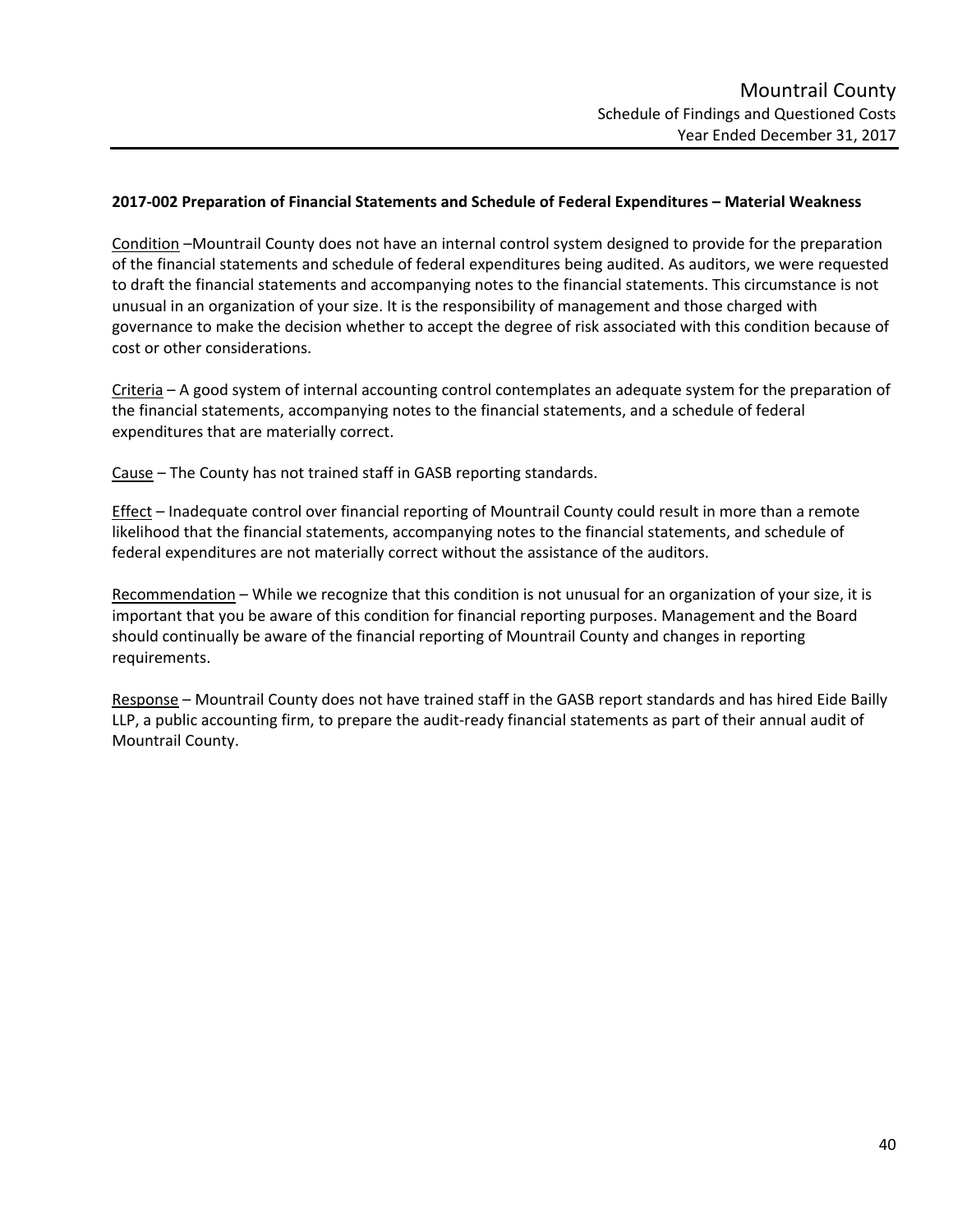#### **2017‐003 Recording of Transactions – Material Weakness**

Condition – We identified misstatements in the County's financial statements that caused us to propose material audit adjustments.

Criteria – A good system of internal accounting control contemplates proper reconciliations of all accounts and adjustments of those accounts to the proper balances.

Cause – Misstatements to the financial statements result from inadequate controls over recording of transactions.

Effect – Inadequate internal controls over recording of transactions affect the County's ability to detect misstatements in amounts that could be material in relation to the financial statements.

Recommendation – While we recognize that this condition is not unusual for an organization of your size, it is important that you are aware of this condition for financial reporting purposes. Management and the Board should continually be aware of the financial reporting of the County.

Response – Mountrail County does not have trained staff in the GASB reporting standards and has hired Eide Bailly LLP, a public accounting firm, to prepare the audit-ready financial statements, including proposed audit adjustments, as part of their annual audit of Mountrail County.

#### **2017‐004 Lack of Controls over Capital Assets – Material Weakness**

Condition – There is a lack of review over capital asset subsidiary records that are maintained by the Mountrail County Road Department, leading to significant in‐progress assets to not be capitalized upon completion.

Criteria – A good system of internal accounting control contemplates proper reconciliations and review of subsidiary records to ensure propriety of the related balances and disclosures.

Cause – Misstatements to the financial statements result from inadequate controls over capital assets.

Effect – Inadequate internal controls over capital assets affect the County's ability to detect misstatements that could be material in relation to the government-wide statements, and the financial statements as a whole.

Recommendation – While we recognize that this condition is not unusual for an organization of your size, it is important that you are aware of this condition for financial reporting purposes. Management and the Board should continually be aware of the financial reporting of the County.

Response – Mountrail County does not have trained staff in the GASB reporting standards, including those related to capital assets, and has hired Eide Bailly LLP, a public accounting firm, to prepare audit‐ready financial statements as part of their annual audit of Mountrail County.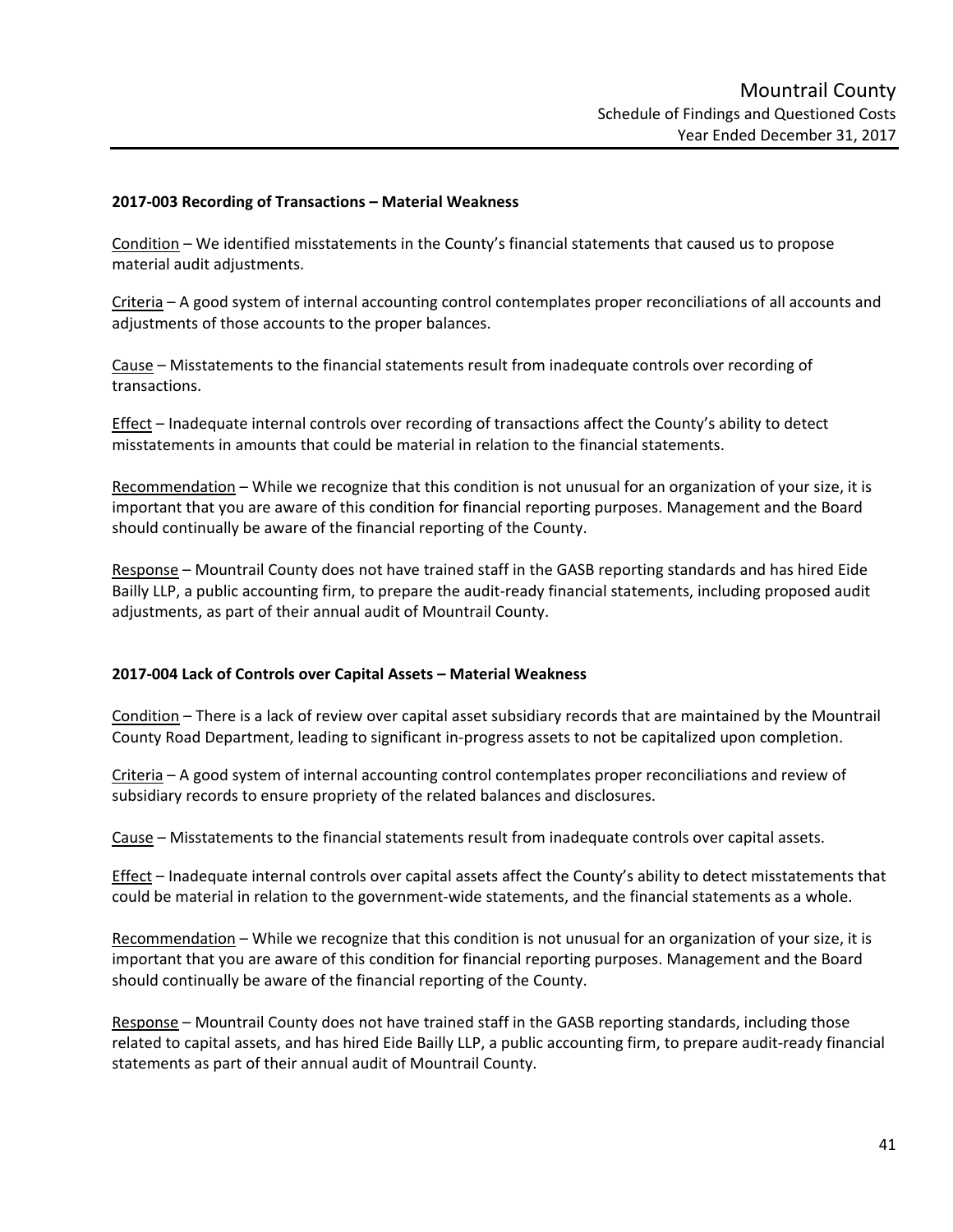# **State Compliance Item**

# **2017‐005 Improper Valuation of Lands**

Condition – The County has failed to implement the use of soil type and soil classification data from detailed and general soil surveys to properly value their land to submit to county assessors before February  $1<sup>st</sup>$  of each year.

Criteria – According to North Dakota Century Code 57‐02‐27.2(7) the county director of tax equalization must use soil type and soil classification data from detailed and general soil surveys to properly determine the relative value of lands for each assessment district to compare to the county average.

Cause – The County has not fully implemented the use of soil type and soil classification data from detailed and general soil surveys.

Effect – The County is not in compliance with North Dakota Century Code 57‐02‐27.2(7), stating that the county director of tax equalization must use soil type and soil classification data from detailed and general soil surveys to value the land.

Recommendation – The County should continually be aware of the Century Code requirements as set forth by the State of North Dakota.

Response – Mountrail County has switched their software program for mapping from Kadrmas, Lee & Jackson to Sidwell utilizing the most current soil types for parceling. Mountrail County will comply once Sidwell completes parceling and the verification process is complete. The Mountrail County Commissioners are kept informed and are aware Mountrail County is not in compliance.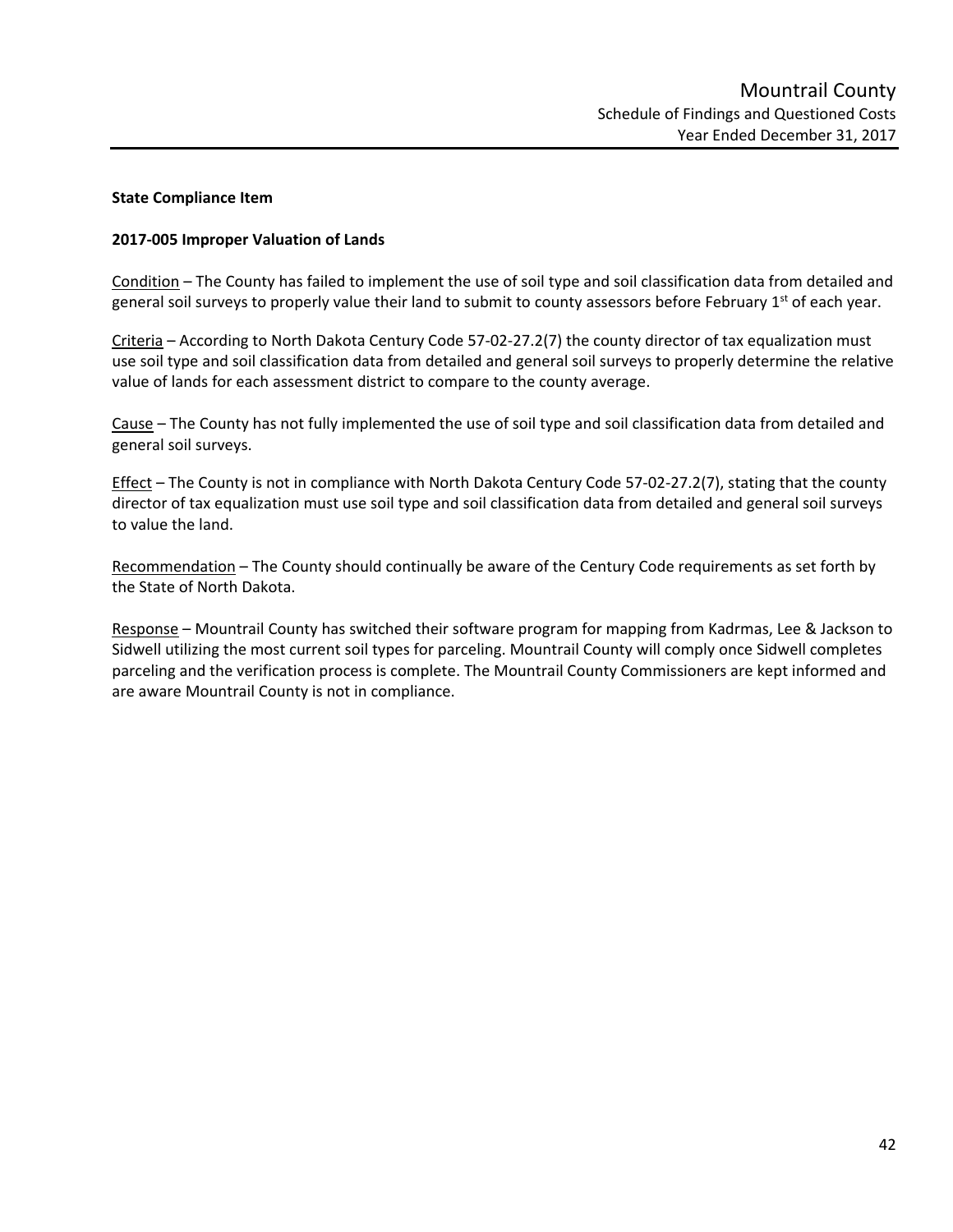

**CPAs & BUSINESS ADVISORS** 

October 31, 2019

To the Board of County Commissioners Mountrail County Stanley, North Dakota

We have audited the financial statements of the governmental activities, the discretely presented component unit, each major fund, and the aggregate remaining fund information of Mountrail County as of and for the year ended December 31, 2017*,* and have issued our report thereon dated October 31, 2019. Professional standards require that we advise you of the following matters relating to our audit.

# **Our Responsibility in Relation to the Financial Statement Audit under Generally Accepted Auditing Standards and** *Government Auditing Standards* **and** *Title 2 U.S. Code of Federal Regulation (CFR) Part 200, Uniform Administrative Requirements, Costs Principles, and Audit Requirements for Federal Awards* **(Uniform Guidance)**

As communicated in our letter dated September 10, 2018, our responsibility, as described by professional standards, is to form and express an opinion about whether the financial statements that have been prepared by management with your oversight are presented fairly, in all material respects, in accordance with accounting principles generally accepted in the United States of America. Our audit of the financial statements does not relieve you or management of its respective responsibilities.

Our responsibility, as prescribed by professional standards, is to plan and perform our audit to obtain reasonable, rather than absolute, assurance about whether the financial statements are free of material misstatement. An audit of financial statements includes consideration of internal control over financial reporting as a basis for designing audit procedures that are appropriate in the circumstances, but not for the purpose of expressing an opinion on the effectiveness of the entity's internal control over financial reporting. Accordingly, as part of our audit, we considered the internal control of Mountrail County solely for the purpose of determining our audit procedures and not to provide any assurance concerning such internal control.

We are also responsible for communicating significant matters related to the audit that are, in our professional judgment, relevant to your responsibilities in overseeing the financial reporting process. However, we are not required to design procedures for the purpose of identifying other matters to communicate to you.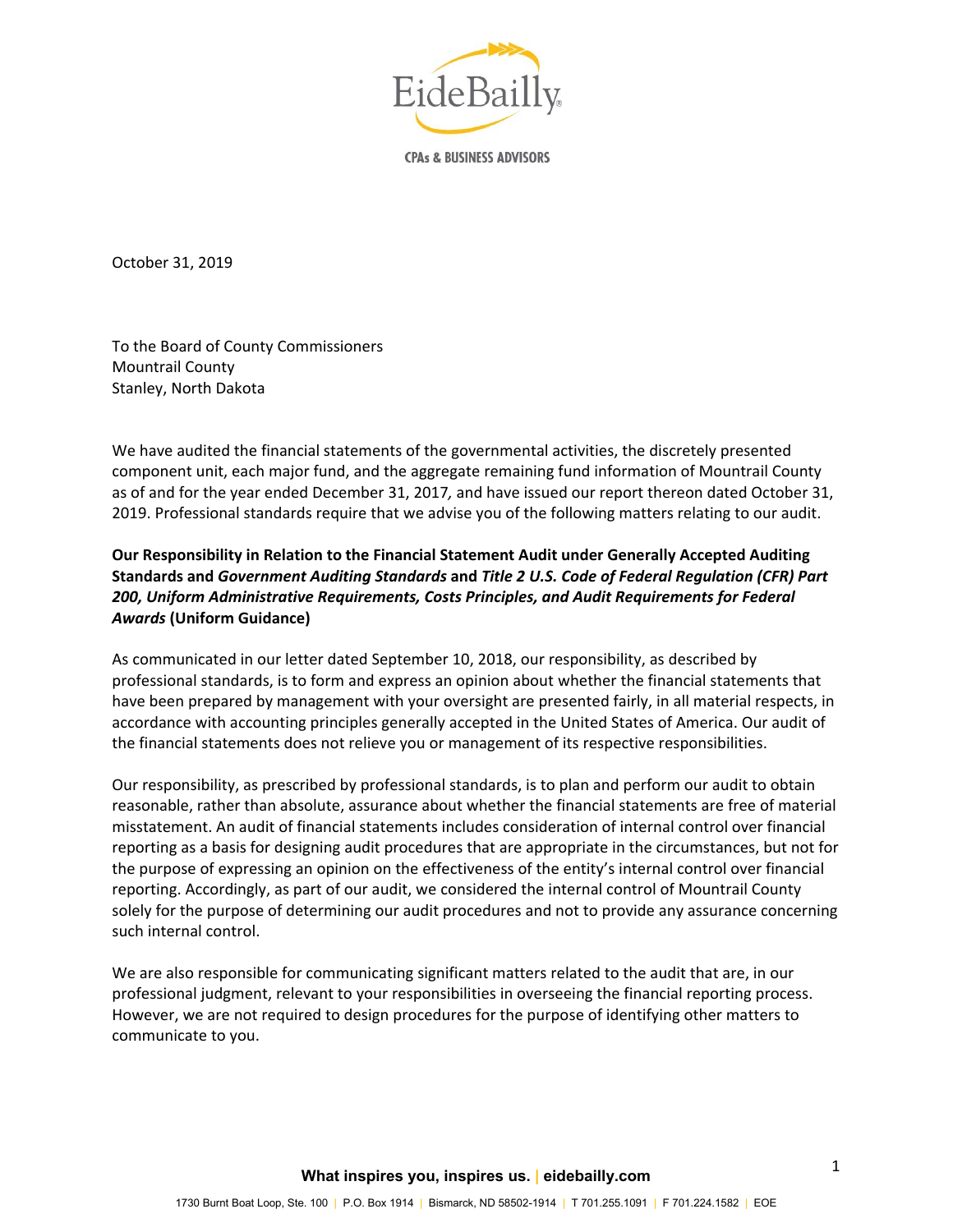We have provided our comments regarding control deficiencies identified during our audit in our Independent Auditor's Report on Internal Control over Financial Reporting and on Compliance and Other Matters Based on an Audit of Financial Statements Performed in Accordance with *Government Auditing Standards* and Independent Auditor's Report on Compliance for Each Major Federal Program; and Report on Internal Control over Compliance Required by *Uniform Guidance* dated October 31, 2019.

## **Planned Scope and Timing of the Audit**

We conducted our audit consistent with the planned scope and timing we previously communicated to you.

# **Compliance with All Ethics Requirements Regarding Independence**

The engagement team, others in our firm, as appropriate, our firm, and other firms utilized in the engagement, if applicable, have complied with all relevant ethical requirements regarding independence.

# **Qualitative Aspects of the Entity's Significant Accounting Practices**

# *Significant Accounting Policies*

Management has the responsibility to select and use appropriate accounting policies. A summary of the significant accounting policies adopted by Mountrail County is included in Note 1 to the financial statements. There have been no initial selection of accounting policies and no changes in significant accounting policies or their application during 2017. No matters have come to our attention that would require us, under professional standards, to inform you about (1) the methods used to account for significant unusual transactions and (2) the effect of significant accounting policies in controversial or emerging areas for which there is a lack of authoritative guidance or consensus.

# *Significant Accounting Estimates*

Accounting estimates are an integral part of the financial statements prepared by management and are based on management's current judgments. Those judgments are normally based on knowledge and experience about past and current events and assumptions about future events. Certain accounting estimates are particularly sensitive because of their significance to the financial statements and because of the possibility that future events affecting them may differ markedly from management's current judgments.

There are no sensitive estimates affecting Mountrail County.

# *Financial Statement Disclosures*

Certain financial statement disclosures involve significant judgment and are particularly sensitive because of their significance to financial statement users. There were no sensitive disclosures affecting Mountrail County's financial statements.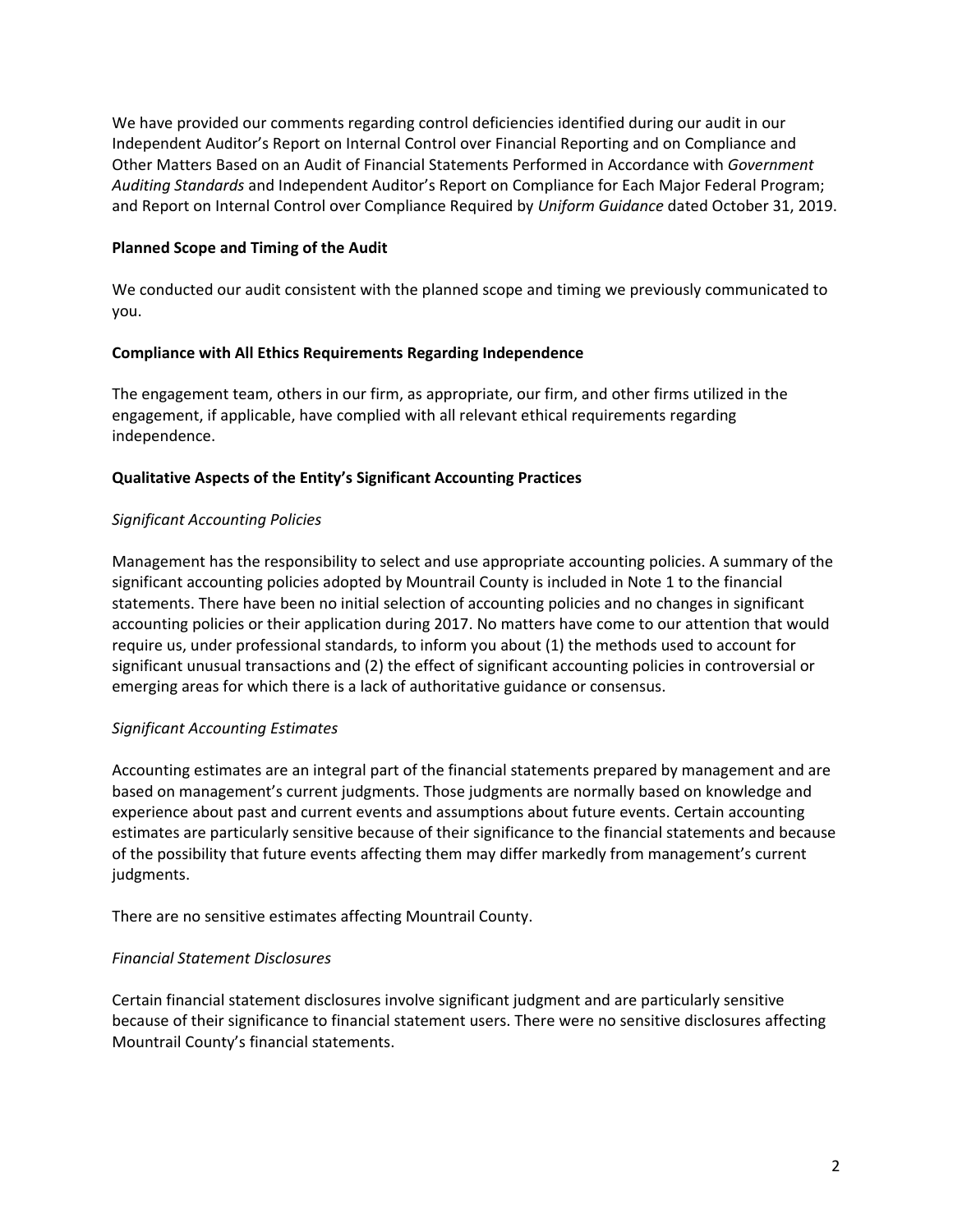### **Significant Difficulties Encountered during the Audit**

We encountered no significant difficulties in dealing with management relating to the performance of the audit.

#### **Uncorrected and Corrected Misstatements**

For purposes of this communication, professional standards require us to accumulate all known and likely misstatements identified during the audit, other than those that we believe are trivial, and communicate them to the appropriate level of management. Further, professional standards require us to also communicate the effect of uncorrected misstatements related to prior periods on the relevant classes of transactions, account balances or disclosures, and the financial statements as a whole and each applicable opinion unit.

The following misstatements that we identified as a result of our audit procedures were brought to the attention of, and corrected by, management:

| Corrected Misstatements - 2017                                                         | Debit        | Credit       |
|----------------------------------------------------------------------------------------|--------------|--------------|
| Infrastructure – Government-Wide<br>Net Position - December 31, 2017 - Government-Wide | \$33,276,724 | \$33,276,724 |
| Expenditures - County Road & Bridge Fund<br>Transfers-In - County Road & Bridge Fund   | 151,332      | 151,332      |
| Expenditures - General Fund                                                            | 42,402       |              |
| Expenditures - County Road & Bridge Fund                                               | 22,663       |              |
| Expenditures - Other Governmental Funds                                                | 1,802        |              |
| Fund Balance - January 1, 2017 - General Fund                                          |              | 42,402       |
| Fund Balance - January 1, 2017 - County Road & Bridge Fund                             |              | 22,663       |
| Fund Balance - January 1, 2017 - Other Governmental Funds                              |              | 1,802        |

The following summarizes uncorrected financial statement misstatements whose effects in the current and prior periods, as determined by management, are immaterial, both individually and in the aggregate, to the financial statements taken as a whole and each applicable opinion unit.

| Uncorrected Misstatements - 2017                                      | Debit     | Credit    |
|-----------------------------------------------------------------------|-----------|-----------|
| Infrastructure - Government-Wide                                      | \$299,779 |           |
| Net Position - January 1, 2017 - Government-Wide                      |           | \$299,779 |
| To record construction in progress in the government wide statements. |           |           |

The effect of this uncorrected misstatement has no impact on change in net position or net position as of and for the year ended December 31, 2017.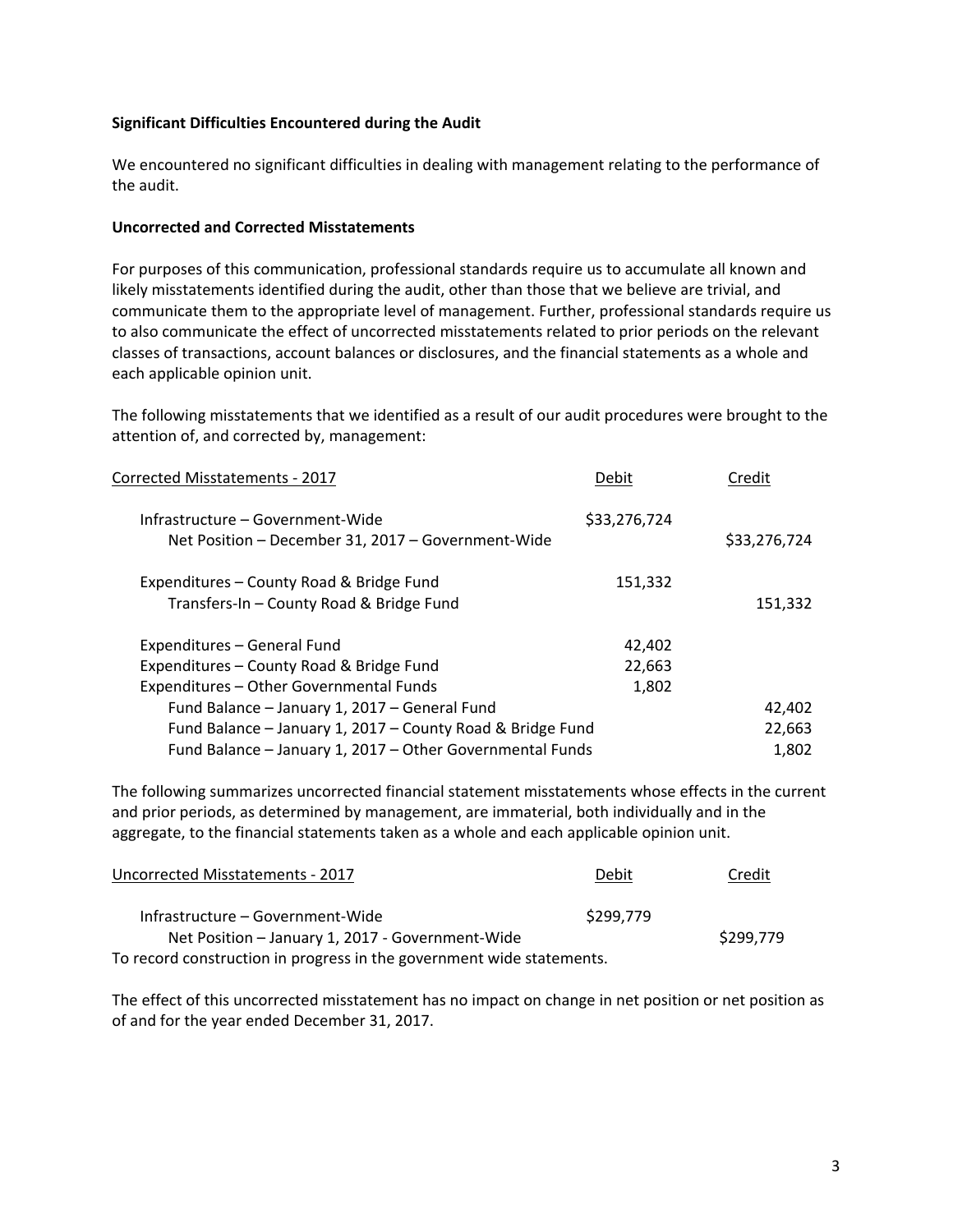### **Disagreements with Management**

For purposes of this letter, professional standards define a disagreement with management as a matter, whether or not resolved to our satisfaction, concerning a financial accounting, reporting, or auditing matter, which could be significant to the financial statements or the auditor's report. No such disagreements arose during the course of the audit.

### **Representations Requested from Management**

We have requested certain written representations from management that are included in the management representation letter dated October 31, 2019.

#### **Management's Consultations with Other Accountants**

In some cases, management may decide to consult with other accountants about auditing and accounting matters. Management informed us that, and to our knowledge, there were no consultations with other accountants regarding auditing and accounting matters.

#### **Other Significant Matters, Findings, or Issues**

In the normal course of our professional association with Mountrail County, we generally discuss a variety of matters, including the application of accounting principles and auditing standards, business conditions affecting the entity, and business plans and strategies that may affect the risks of material misstatement. None of the matters discussed resulted in a condition to our retention as Mountrail County's auditors.

#### **Other Information in Documents Containing Audited Financial Statements**

We were engaged to report on the budgetary comparison schedules, which accompany the financial statements but are not RSI. With respect to this supplementary information, we made certain inquiries of management and evaluated the form, content, and methods of preparing the information to determine that the information complies with accounting principles generally accepted in the United States of America, the method of preparing it has not changed from the prior period, and the information is appropriate and complete in relation to our audit of the financial statements. We compared and reconciled the supplementary information to the underling accounting records used to prepare the financial statement or to the financial statements themselves.

We were not engaged to report on the county officials listing, which accompanies the financial statement but is not RSI. We did not audit or perform other procedures on this other information and we did not express an opinion or provide any assurance on it.

The financial statements include the financial information of the Water Resource Board, a component unit of Mountrail County, which we considered to be a significant component of the financial statements. Consistent with the audit of the financial statements as a whole, our audit included obtaining an understanding of the Water Resource Board, and its environment, including internal control, sufficient to assess the risks of material misstatement of the financial information of the Water Resource Board and completion of further procedures.